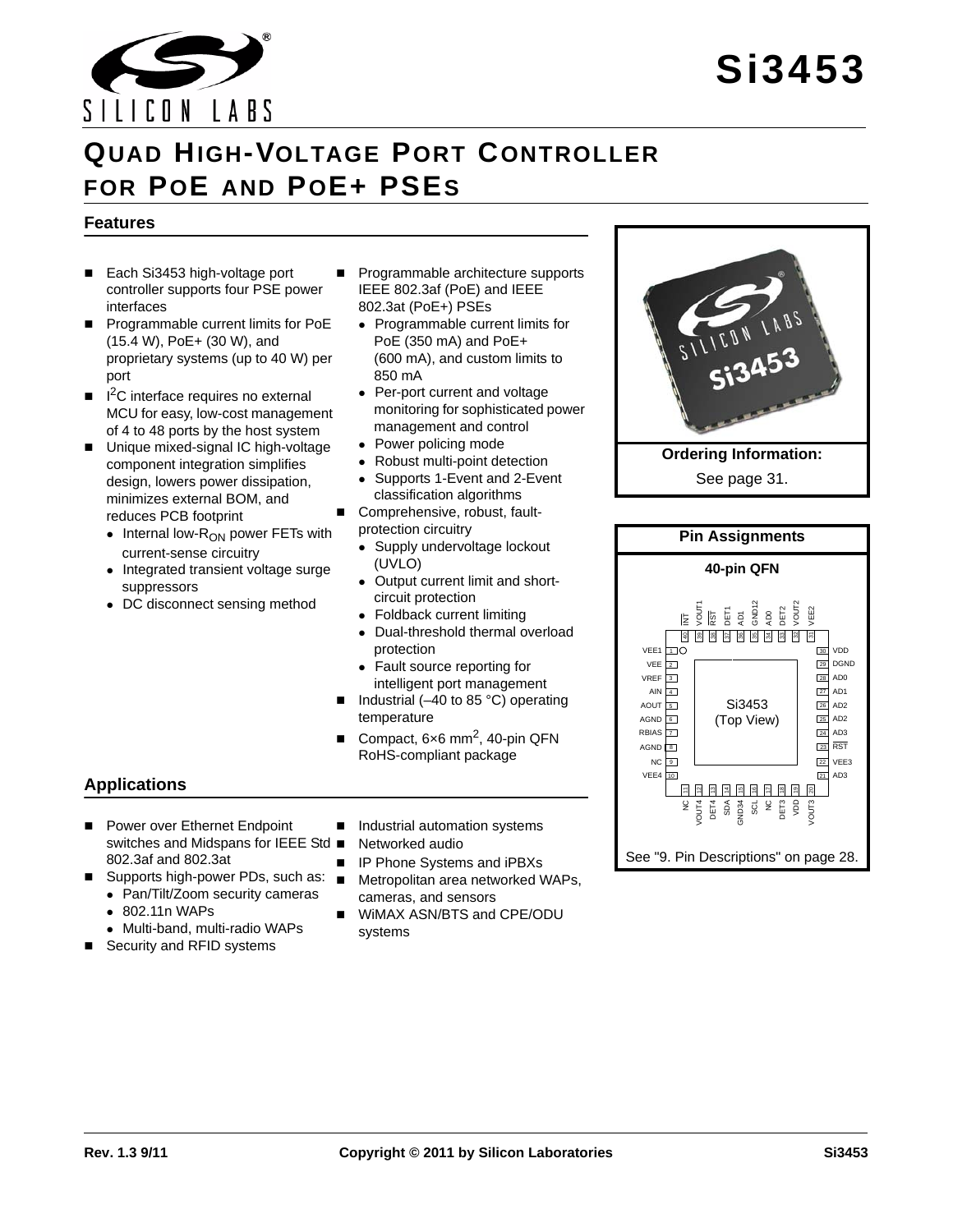### **Description**

When connected directly to the host system or configured in Auto mode, each Si3453 high-voltage port controller provides all of the critical circuitry and sophisticated power measurement functionality for the high-voltage interfaces of four complete PSE ports. The Si3453 fully integrates robust, low-R<sub>ON</sub> (0.3  $\Omega$  typical) power MOSFET switches, low-power dissipation current sensing circuitry, and transient voltage surge suppression devices.

The on-chip current sense circuitry and power MOSFETs provide programmable scaling of current limits to match either PoE (350 mA, 15.4 W), PoE+ (600 mA, 30 W), and extended (800 mA, 40 W) power requirements on a perport basis. Designed for use in Endpoint PSE (e.g., Ethernet switches) or Midspan PSE (e.g., inline power injectors) applications, each Si3453 also performs the IEEE-required powered device (PD) detection, classification, and disconnect functionality.

The flexible architecture enables powered device disconnect detection using a dc disconnect sensing algorithm. Also provided are multi-point detection algorithms and per-port current and voltage monitoring.

Intelligent protection circuitry includes power supply undervoltage lockout (UVLO), port output current limiting and short-circuit protection, thermal overload sensing and port shutdown, and transient voltage surge suppressors capable of protecting the Si3453 from a variety of harsh surge events seen on the RJ-45 interface.

To maximize system design flexibility and minimize cost, each Si3453 connects directly to a system host controller through an I2C serial interface, eliminating the need for an external MCU. The Si3453 can be set to one of 12 unique addresses, allowing control of up to 48 ports on a single  $I^2C$  bus.

#### **Functional Block Diagram**



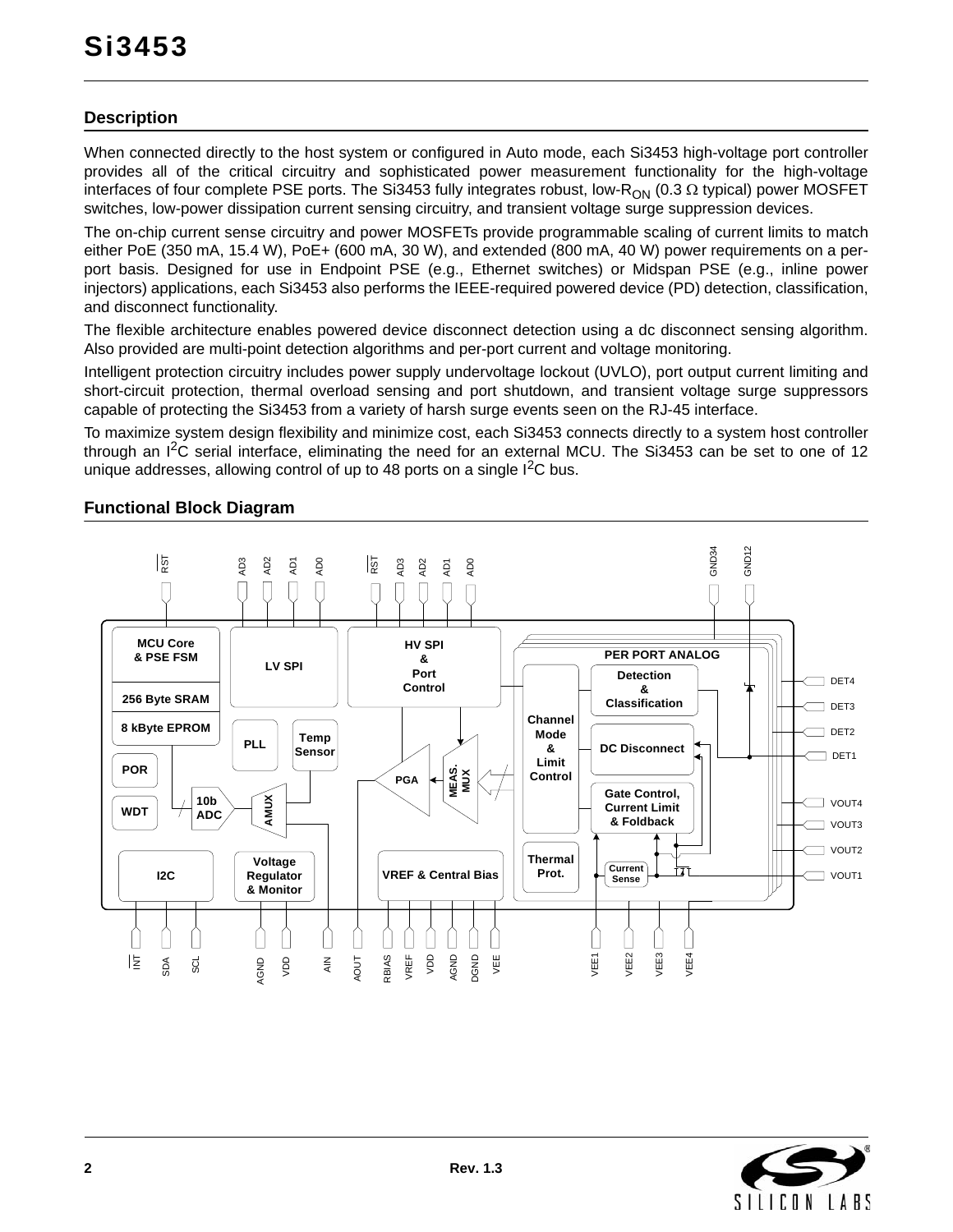# **TABLE OF CONTENTS**

# **Section Page**

| 5.5. Command and Return Registers (Registers 0x12-0x1C) 19 |
|------------------------------------------------------------|
|                                                            |
|                                                            |
|                                                            |
|                                                            |
|                                                            |
|                                                            |
|                                                            |
|                                                            |
|                                                            |
|                                                            |
|                                                            |
|                                                            |
|                                                            |
|                                                            |
|                                                            |
|                                                            |

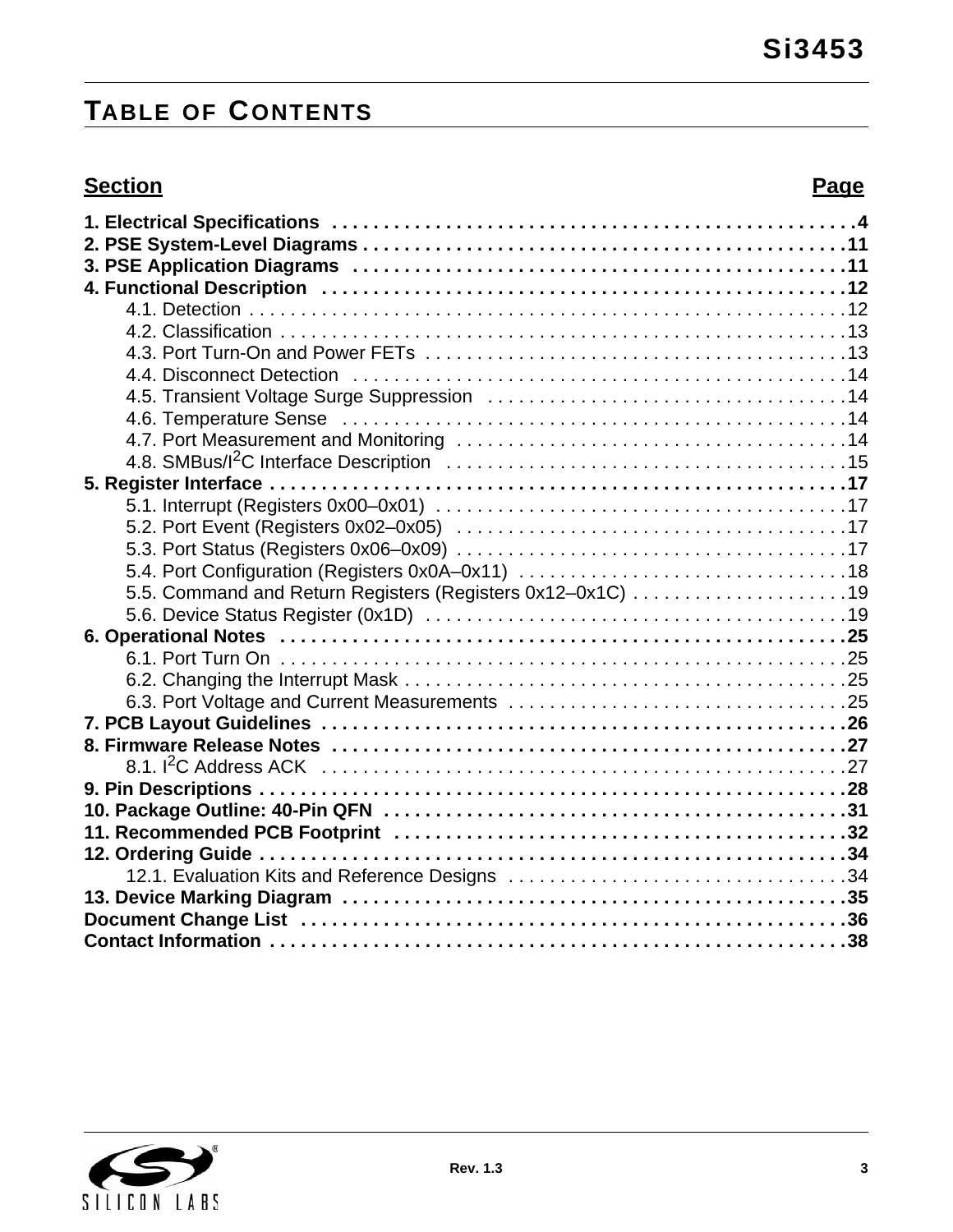# <span id="page-3-0"></span>**1. Electrical Specifications**

Unless noted otherwise, specifications apply over the operating temperature range with VDD =  $+3.3$  V and  $VEE = -48$  V relative to GND.

VDD pins should be electrically shorted. AGND pins, DGND, GND12, and GND34 should be electrically shorted ("GND"). VEE, VEE1, VEE2, VEE3, and VEE4 should be electrically shorted ("VEE").

VPort for any port is measured from GND to the respective VOUTn.

| Type                                                | <b>Description</b>                               | Rating                         | Unit        |
|-----------------------------------------------------|--------------------------------------------------|--------------------------------|-------------|
|                                                     | VEE to GND                                       | $-62$ to $+0.3$                | V           |
|                                                     | VDD to GND                                       | $-0.3$ to $+3.6$               | V           |
| <b>Supply Voltages</b>                              | VDD1 to VDD2                                     | $-0.3$ to $+0.3$               | V           |
|                                                     | Any VEE to any other VEE                         | $-0.3$ to $+0.3$               | V           |
|                                                     | Any GND to any other GND                         | $-0.3$ to $+0.3$               | V           |
| Voltage on Digital Pins                             | SDA, SCL, ADn, RST, INT                          | $(SND - 0.3)$ to $(VDD + 0.3)$ | $\vee$      |
|                                                     | VREF, AIN, AOUT, RBIAS, OSC                      | $(SND - 0.3)$ to $(VDD + 0.3)$ | V           |
| Voltage on Analog Pins                              | VOUTn, DETn                                      | $(VEE – 0.3)$ to $(SND + 0.3)$ | V           |
| DETn Peak Currents During Surge Events <sup>2</sup> |                                                  | ±5                             | A           |
| Maximum Continuous Power Dissipation <sup>3</sup>   |                                                  | 1.2                            | W           |
| Maximum Junction Temperature                        |                                                  | 125                            | $^{\circ}C$ |
| <b>Ambient Storage Temperature</b>                  |                                                  | $-55$ to 150                   | °C          |
|                                                     | Lead Temperature (Soldering, 10 seconds Maximum) | 260                            | $^{\circ}C$ |

**Table 1. Absolute Maximum Rating[s1](#page-3-3)**

<span id="page-3-3"></span>**Notes:**

**1.** Functional operation should be restricted to those conditions specified in [Table 2.](#page-4-0) Functional operation or specification compliance is not implied at these conditions. Stresses beyond those listed in absolute maximum ratings may cause permanent damage to the device.

<span id="page-3-2"></span>**2.** See IEEE Std 802.3-2005, clause 33.4, for a description of surge events.

<span id="page-3-1"></span>**3.** If all ports are on with 600 mA load, the power dissipation is <1.2 W. At 85 °C ambient with the expected 32 °C/W thermal impedance, the junction temperature would be 123.4 °C, which is within the 125 °C maximum rating.

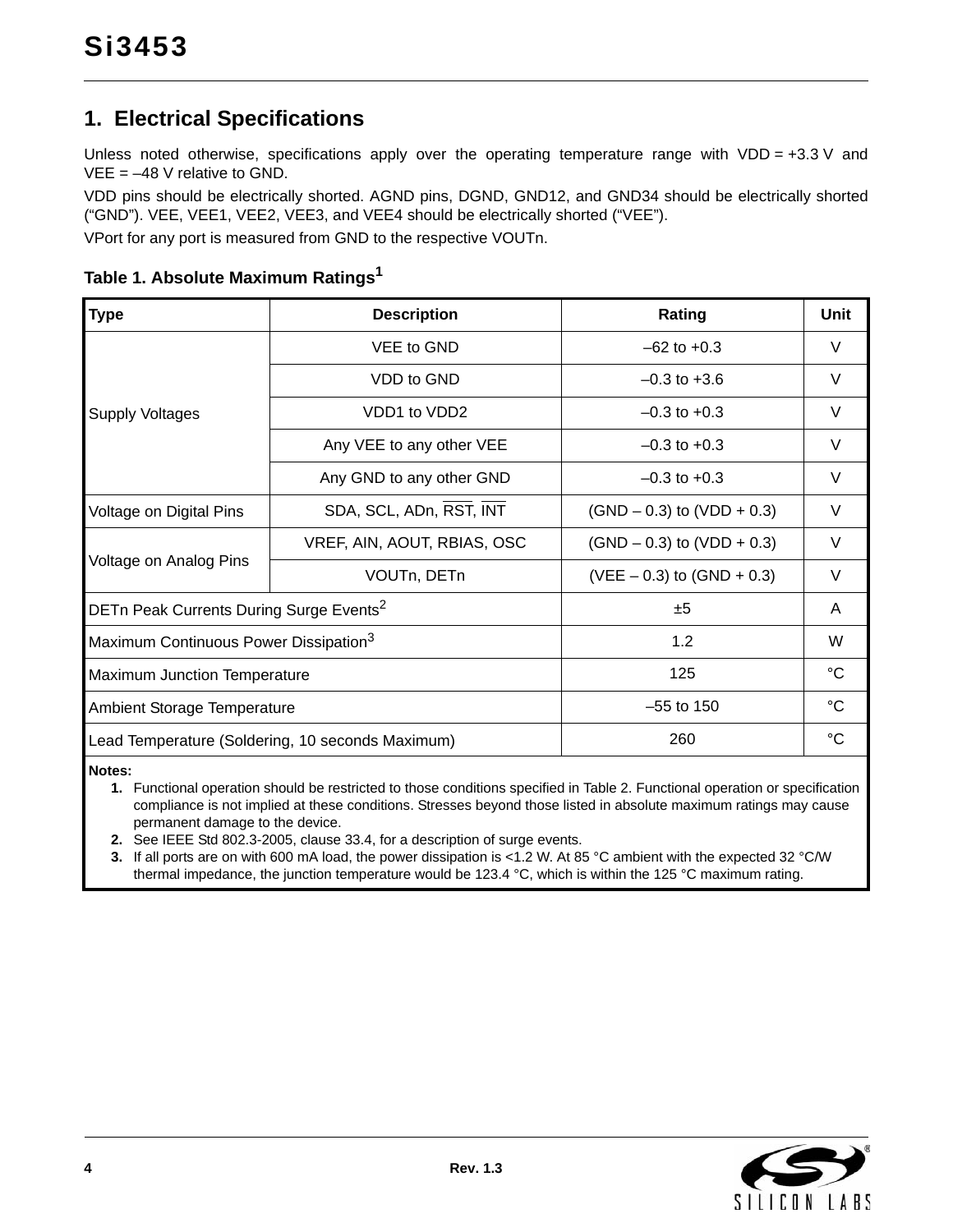# <span id="page-4-0"></span>**Table 2. Recommended Operating Conditions**

| <b>Description</b>                                                                                                                   | Symbol          | <b>Test Conditions</b>                | Min   | <b>Typ</b> | <b>Max</b> | <b>Unit</b> |  |
|--------------------------------------------------------------------------------------------------------------------------------------|-----------------|---------------------------------------|-------|------------|------------|-------------|--|
| <b>Ambient Operating</b><br>Temperature                                                                                              | T <sub>A</sub>  |                                       | $-40$ |            | 85         | $^{\circ}C$ |  |
|                                                                                                                                      |                 | No airflow                            |       | 32         |            | °C/W        |  |
| Thermal Impedance*                                                                                                                   | $\theta_{JA}$   | 1 m/s airflow                         |       | 28         |            |             |  |
| <b>Power Supply Voltages</b>                                                                                                         |                 |                                       |       |            |            |             |  |
|                                                                                                                                      | $V_{EE}$        | For IEEE 802.3af (15.4 W) apps.       | $-57$ | $-48$      | $-45$      | $\vee$      |  |
| V <sub>FF</sub> Supply Voltage                                                                                                       |                 | For IEEE 802.3at (30 W) apps.         | $-57$ | $-54$      | $-51$      | $\vee$      |  |
| V <sub>DD</sub> Supply Voltage                                                                                                       | V <sub>DD</sub> |                                       | 3.0   | 3.3        | 3.6        | V           |  |
| <b>Power Supply Currents</b>                                                                                                         |                 |                                       |       |            |            |             |  |
|                                                                                                                                      |                 | All ports on, excluding load current. |       | 3.7        | 6.0        |             |  |
| V <sub>FF</sub> Supply Current                                                                                                       | <b>LEE</b>      | All ports in shutdown mode            |       | 1          | 2          | mA          |  |
| V <sub>DD</sub> Supply Current                                                                                                       | OD              |                                       |       | 8          | 14         | mA          |  |
| *Note: Modeled with six parts evenly spaced on a 30 x 120 mm2, four-layer board with 25 thermal vias to a Vneg plane on the<br>back. |                 |                                       |       |            |            |             |  |

# <span id="page-4-1"></span>**Table 3. UVLO, and Reset Specifications**

| <b>Description</b>                                                                                                                 | Symbol             | <b>Test Conditions</b>                                                              | Min                 | <b>Typ</b>     | <b>Max</b> | Unit   |  |  |
|------------------------------------------------------------------------------------------------------------------------------------|--------------------|-------------------------------------------------------------------------------------|---------------------|----------------|------------|--------|--|--|
| V <sub>DD</sub> Reset Threshold                                                                                                    | $V_{RST}$          |                                                                                     |                     | 1.75           |            | $\vee$ |  |  |
| V <sub>DD</sub> Power-On Ramp <sup>*</sup>                                                                                         |                    | Ramp from 0 V to 3.0 V                                                              |                     |                | 1          | ms     |  |  |
| <b>RST Input High Voltage</b>                                                                                                      |                    |                                                                                     | $0.7 \times V_{DD}$ |                |            | V      |  |  |
| <b>RST Input Low Voltage</b>                                                                                                       |                    |                                                                                     |                     |                | 0.8        | $\vee$ |  |  |
| <b>RST Input Leakage</b>                                                                                                           |                    | $\overline{\text{RST}} = 0 \text{ V}$                                               |                     |                | 40         | μA     |  |  |
| <b>Reset Time Delay</b>                                                                                                            | <b>TRSTDLY</b>     | Time between end of reset and<br>beginning of normal operation                      |                     |                | 100        | ms     |  |  |
| <b>Reset Assertion Time</b>                                                                                                        | $T_{\sf RST}$      | RST low time to generate system<br>reset                                            | 15                  |                |            | μs     |  |  |
| $V_{FF}$ Monitor Accuracy                                                                                                          | V <sub>EEMON</sub> | Measured $V_{FF}$ relative to actual<br>$V_{FF}$ for $V_{FF}$ (-44 to -57 V)        | $-4$                |                | 4          | $\%$   |  |  |
| V <sub>FF</sub> UVLO Threshold                                                                                                     | V <sub>UVLO</sub>  | Point at which VEE UVLO is<br>declared.<br>VEE going negative<br>VEE going positive | –38                 | $-36$<br>$-33$ | $-31$      | $\vee$ |  |  |
| *Note: If VDD ramp time is slower than 1 ms, hold the reset pins low until VDD is above 3.0 V to insure proper reset<br>operation. |                    |                                                                                     |                     |                |            |        |  |  |

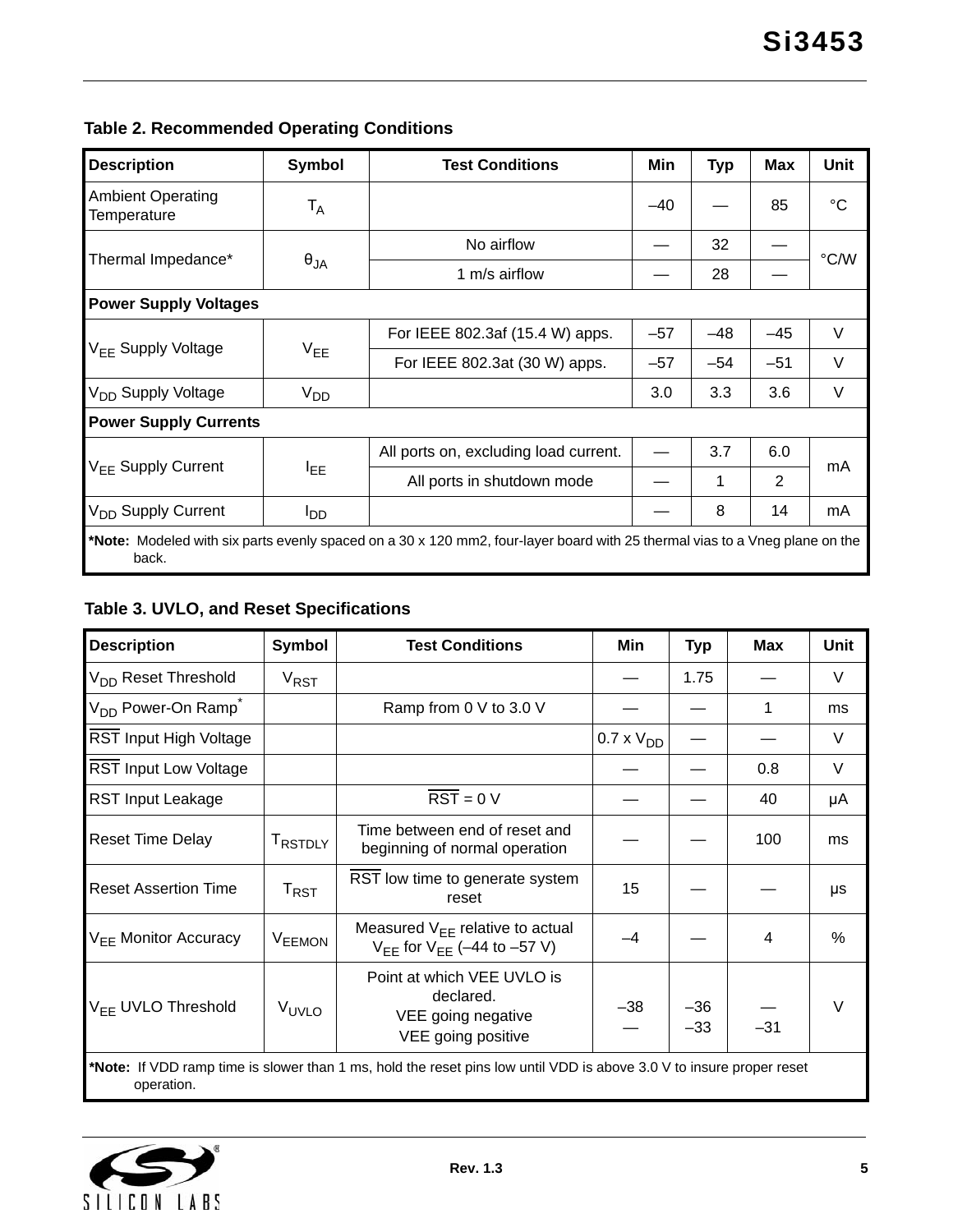# **Table 4. Detection Specifications**

| <b>Description</b>                                | <b>Symbol</b>                                               | <b>Test Conditions</b>               | Min     | <b>Typ</b>                 | <b>Max</b>       | Unit      |
|---------------------------------------------------|-------------------------------------------------------------|--------------------------------------|---------|----------------------------|------------------|-----------|
| <b>Detection Current Limit</b>                    | <sup>I</sup> LIM_DET                                        | Measured with DETn<br>shorted to GND |         | 3                          | 5                | mA        |
| Detection Voltage,<br>when $R_{DET} = 25 k\Omega$ | $V_{\text{DET1}}$<br>V <sub>DET2</sub><br>V <sub>DET3</sub> |                                      | $-10.0$ | $-4.0$<br>$-8.0$<br>$-4.0$ | $-2.8$<br>$-2.8$ | $\vee$    |
| <b>Detection Slew Rate</b>                        |                                                             |                                      |         |                            | 0.1              | $V/\mu s$ |
| <b>Detection Probe Duration</b>                   | T <sub>PROBE</sub>                                          |                                      | 10      |                            | 30               | ms        |
| Detection Probe Cycle Time                        | $T_{\text{DET}}$                                            |                                      |         |                            | 500              | ms        |
| Minimum Valid Signature Resistance                | $R_{\text{DET\_MIN}}$                                       |                                      | 15      |                            | 19               | $k\Omega$ |
| Maximum Valid Signature Resistance                | $R_{\text{DET\_MAX}}$                                       |                                      | 26.5    |                            | 33               | kΩ        |
| Resistance at which Open Circuit is<br>Declared   | ROPEN                                                       |                                      | 100     |                            | 400              | $k\Omega$ |
| Resistance at which Short Circuit is<br>Declared  | R <sub>SHORT</sub>                                          |                                      | 150     |                            | 400              | W         |
| Valid Detect Capacitance                          | $CDET_VALID$                                                |                                      |         |                            | 150              | nF        |
| <b>Invalid Detect Capacitance</b>                 | C <sub>DET</sub> INVALD                                     |                                      | 10      |                            |                  | μF        |

# **Table 5. Classification Specifications**

| <b>Description</b>                     | Symbol                   | <b>Test Conditions</b>                                                            | Min      | <b>Typ</b> | <b>Max</b> | <b>Unit</b> |
|----------------------------------------|--------------------------|-----------------------------------------------------------------------------------|----------|------------|------------|-------------|
| <b>Class Event Voltage</b>             | <b>V<sub>CLASS</sub></b> | 0 mA < $I_{Port}$ < 45 mA                                                         | $-20.5$  |            | $-15.5$    | $\vee$      |
| <b>Mark Event Voltage</b>              | <b>V<sub>MARK</sub></b>  | 0 mA < $I_{Port}$ < 5 mA                                                          | $-7$     |            | $-10$      | $\vee$      |
| <b>Classification Current</b><br>Limit | <sup>I</sup> LIM_CLASS   | Measured with DETn shorted to<br><b>GND</b>                                       | 51       |            | 100        | mA          |
|                                        |                          | Class 0                                                                           | $\Omega$ |            | 5          |             |
| <b>Classification Current</b>          |                          | Class 1                                                                           | 8        |            | 13         |             |
|                                        |                          | Class 2                                                                           | 16       |            | 21         | mA          |
| Regions                                |                          | Class 3                                                                           | 25       |            | 31         |             |
|                                        |                          | Class 4                                                                           | 35       |            | 45         |             |
|                                        |                          | Overcurrent                                                                       | 51       |            |            |             |
| <b>Classification Delay</b>            | T <sub>CLASS</sub> DLY   | Time from end of valid detect cycle<br>to classification begin                    |          | 5          |            | ms          |
| <b>Classification Event</b><br>Time    | $T_{CLE}$                | Width of valid V <sub>CLASS</sub> probe for 1-<br>Event or 2-Event classification | 10       |            | 30         | ms          |
| <b>Mark Event Time</b>                 | $T_{ME}$                 | Width of mark between classification<br>events                                    |          | 8          |            | ms          |

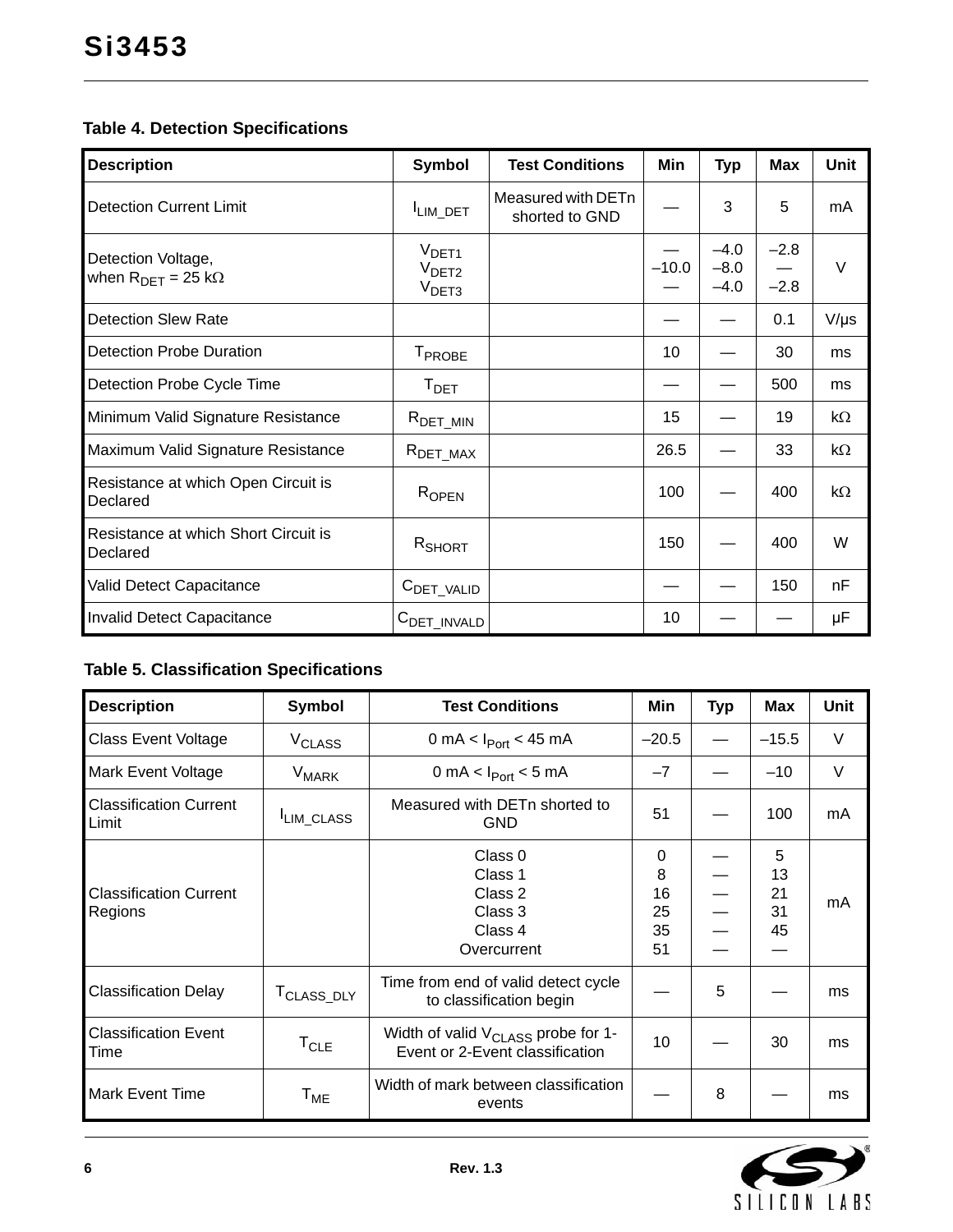| <b>Description</b>                        | Symbol                    | <b>Test Conditions</b>                                                                                                    | Min                            | <b>Typ</b> | <b>Max</b> | Unit          |
|-------------------------------------------|---------------------------|---------------------------------------------------------------------------------------------------------------------------|--------------------------------|------------|------------|---------------|
| <b>Max Output Resistance</b><br>(Port On) | $R_{ON}$                  | $I_{Port}$ ≤ 720 mA                                                                                                       |                                | 0.3        | 0.6        | Ω             |
| <b>Current Limit</b>                      | <sup>I</sup> LIM          | 1x mode, $V_{port} = V_{EE} + 1 V$                                                                                        | 400                            | 425        | 450        | mA            |
| Change in Current Limit                   | $\Delta I$ <sub>LIM</sub> | 1x mode, $V_{\text{port}} = V_{\text{EE}} + 1 \text{ V}$ to -30 V <sup>1</sup>                                            | $-2$                           |            | 2          | $\frac{0}{0}$ |
| <b>Current Limit</b>                      | <b>LIM</b>                | 2x mode, $V_{port} = V_{EE} + 1 V$                                                                                        | 800                            | 860        | 920        | mA            |
| Change in Current Limit                   | $\Delta I$ <sub>LIM</sub> | 2x mode, $V_{\text{port}} = V_{\text{EE}} + 1 \text{ V to } -40 \text{ V}^2$                                              | $-2$                           |            | 2          | $\frac{0}{0}$ |
| <b>Current Limit</b>                      | <sup>I</sup> LIM          | 1x mode or 2x mode, $V_{\text{port}} = -10 V$                                                                             | 60                             |            |            | mA            |
| <b>Overload Current</b><br>Threshold      | $I_{\text{CUT}}$          | Class 0<br>Class 1 (class policing enabled) $3$<br>Class 2 (class policing enabled) <sup>3</sup><br>Class 3<br>Class $44$ | 350<br>91<br>160<br>350<br>600 |            |            | mA            |
| Over Current Time<br>Limit <sup>5</sup>   | T <sub>OVLD</sub>         | Load current $\geq$ $I_{\text{CUT}}$ or $I_{\text{LIM}}$                                                                  | 50                             |            | 75         | ms            |
| <b>VOUTn Turn-on Slew</b>                 | T <sub>RISE</sub>         | 10% to 90%                                                                                                                | 15                             | 70         |            | μs            |
| Power Turn On Timing                      | T <sub>PON</sub>          | Time from end of valid detect to<br>power on                                                                              |                                |            | 400        | ms            |
| VOUTn Leakage Cur-<br>rent                | OUT_LEAK                  | Port in shutdown                                                                                                          |                                |            | 10         | μA            |

<span id="page-6-3"></span>**Notes:**

**1.**  $T_J > 25 \degree C$ , -35 V over the full temperature range.

<span id="page-6-4"></span>**2.** 1x mode current limit is enforced during the 60 ms  $T_{\text{START}}$  time.

<span id="page-6-2"></span>3. In auto mode, class policing is automatically enabled. In manual mode,  $I_{\text{CUT}}$  must be programmed manually. See ["5.4. Port Configuration \(Registers 0x0A–0x11\)" on page 18](#page-17-0) for more information.

<span id="page-6-1"></span>**4.** 600 mA is consistent with the IEEE 802.3at draft standard. I<sub>CUT</sub> is user-programmable in 3.2 mA increments to over 800 mA for non-standard applications.

<span id="page-6-0"></span>**5.** For 2x mode and extreme overload or short-circuit events, T<sub>OVLD</sub> will dynamically decrease to prevent excessive FET heating. This is consistent with the 802.3at draft.

| <b>Description</b>                                  | Symbol      | <b>Test Conditions</b>                                      | Min | Typ | <b>Max</b> | Unit |
|-----------------------------------------------------|-------------|-------------------------------------------------------------|-----|-----|------------|------|
| <b>Load Current to Prevent</b><br><b>Disconnect</b> | <b>I</b> ON |                                                             | 10  |     |            | mA   |
| Load Current to<br>Guarantee Disconnect             | <b>IOFF</b> | dc disconnect                                               |     |     | 5          | mA   |
| <b>Disconnect Delay</b>                             | DCDV_DLY    | Time from $I_{\text{OFF}}$ load current to port<br>turn off | 300 |     | 400        | ms   |

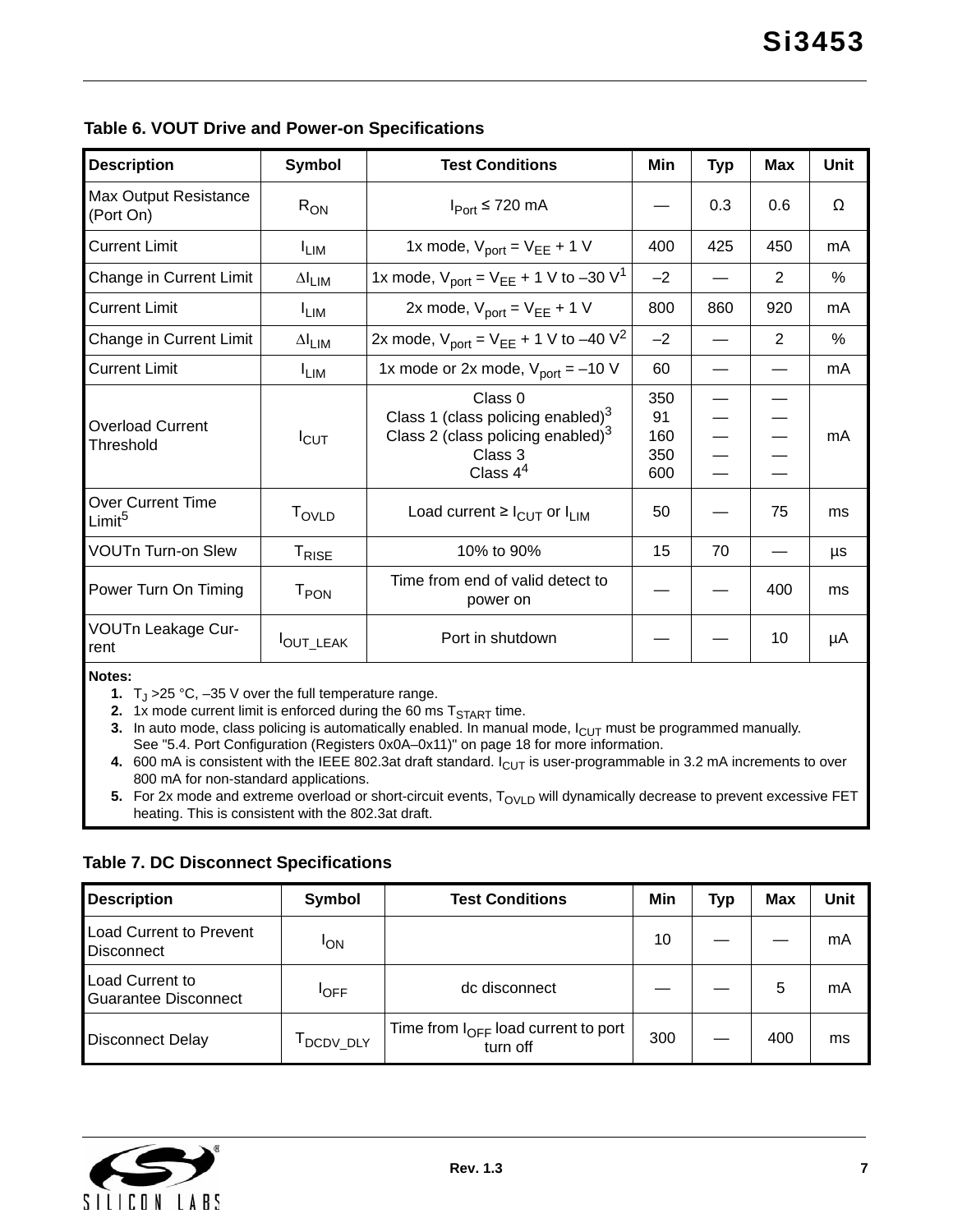| <b>Description</b>                                  | Symbol         | <b>Test Conditions</b>                                                                                           | Min | Tvo | Max | Unit |
|-----------------------------------------------------|----------------|------------------------------------------------------------------------------------------------------------------|-----|-----|-----|------|
| <b>Port Current Measurement</b><br><b>Offset</b>    | <b>IOFFSET</b> | 20 mA ≤ $I_{PORT}$ ≤ $I_{CUT}$ . For final<br>I <sub>PORT</sub> reading, add offset to% of<br>reading tolerance. | -5  |     |     | mA   |
| <b>Port Current Measurement</b><br><b>Tolerance</b> | $\%$ TOL       |                                                                                                                  |     |     |     | %    |

### **Table 8. Port Measurement and Monitoring Specifications**

### **Table 9. SMBus (I2C) Electrical Specifications**

VDD = 3.0 to 3.6 V

| <b>Description</b>                                                                                                                                                                                                      | <b>Symbol</b>   | <b>Test Conditions</b>                  | Min | <b>Typ</b> | <b>Max</b> | Unit |  |
|-------------------------------------------------------------------------------------------------------------------------------------------------------------------------------------------------------------------------|-----------------|-----------------------------------------|-----|------------|------------|------|--|
| Input Low Voltage                                                                                                                                                                                                       | $V_{IL}$        | SCL, SDA pins                           |     |            | $0.8*$     | V    |  |
| Input High Voltage                                                                                                                                                                                                      | V <sub>IH</sub> | SCL, SDA pins                           | 2.2 |            |            | V    |  |
| Output Low Voltage                                                                                                                                                                                                      | $V_{OL}$        | SCL, SDA pins,<br>driving $\leq 8.5$ mA |     |            | 0.6        | V    |  |
| Input Leakage Current                                                                                                                                                                                                   |                 | SCL, SDA pins                           |     |            | 40         | μA   |  |
| <b>*Note:</b> 0.85 V for T <sub>i</sub> $\geq$ -10 °C. This ensures compatibility with Si840x isolators with 3 k $\Omega$ pull up. For isolator compatibility over<br>the full temperature range, use Si860x isolators. |                 |                                         |     |            |            |      |  |

#### **Table 10. Address Pin Electrical Specifications\***

 $VDD = 3.0$  to 3.6 V

| <b>Description</b>    | Symbol          | <b>Test Conditions</b>                                                                                                                                                                             | Min              | <b>Typ</b> | Max | Unit |
|-----------------------|-----------------|----------------------------------------------------------------------------------------------------------------------------------------------------------------------------------------------------|------------------|------------|-----|------|
| Input Low Voltage     | V <sub>IL</sub> | AD0, AD1, AD2, AD3 pins                                                                                                                                                                            |                  |            | 0.8 | V    |
| Input High Voltage    | V <sub>IH</sub> | AD0, AD1, AD2, AD3 pins                                                                                                                                                                            | $0.7 \times VDD$ |            |     |      |
| Input Leakage Current | $I_H$ , $I_L$   | AD0, AD1, AD2, AD3 pins                                                                                                                                                                            | $-10$            |            | 10  | μA   |
|                       |                 | *Note: At power-up, these pins are logic inputs. A 10 kΩ pull up or pull down resistor is used for address selection. After<br>address recognition, the pins are used for internal communications. |                  |            |     |      |



 $\overline{\phantom{a}}$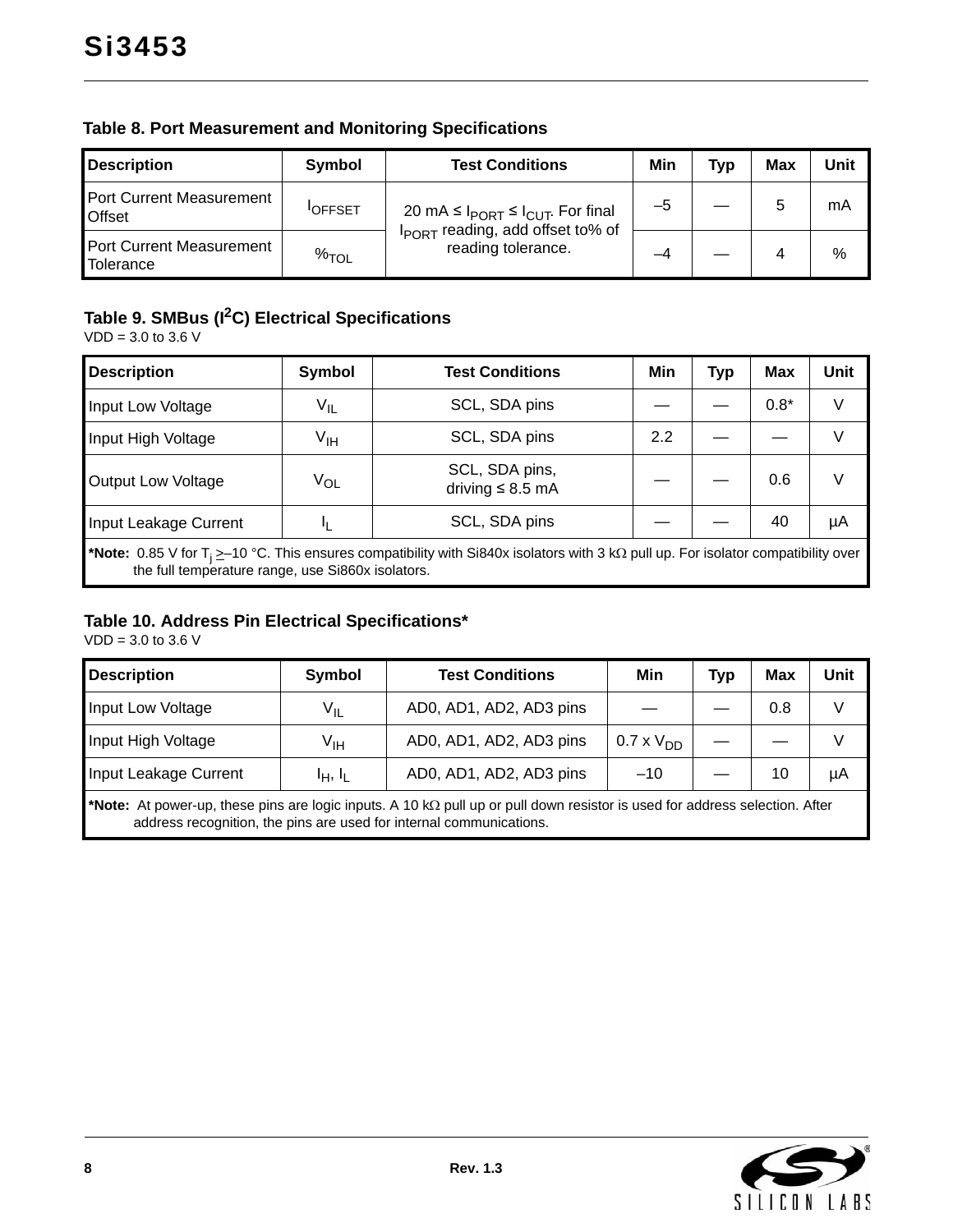# **Table 11. SMBus (I2C) Timing Specifications (see [Figure 1](#page-8-0))**

 $VDD = 3.0$  to 3.6 V

| <b>Description</b>                                                                 | <b>Symbol</b>              | <b>Test Conditions</b>                   | Min      | <b>Typ</b> | <b>Max</b> | <b>Unit</b> |
|------------------------------------------------------------------------------------|----------------------------|------------------------------------------|----------|------------|------------|-------------|
| Serial Bus Clock Fre-<br>quency                                                    | $f_{SCL}$                  |                                          | $\Omega$ |            | 400        | kHz         |
| <b>SCL High Time</b>                                                               | t <sub>SKH</sub>           |                                          | 600      |            |            | ns          |
| <b>SCL Low Time</b>                                                                | $t_{\text{SKL}}$           |                                          | 1.3      |            |            | μs          |
| SCL, SDA Rise Time                                                                 | $t_{R\_SCL}$               |                                          | 20       |            | 300        | ns          |
| SCL, SDA Fall Time                                                                 | $t_{F\_SCL}$               |                                          | 20       |            | 150        | ns          |
| <b>Bus Free Time</b>                                                               | t <sub>BUF</sub>           | Between START and STOP<br>conditions.    | 1.3      |            |            | μs          |
| <b>Start Hold Time</b>                                                             | $t_{\footnotesize\rm STH}$ | Between START and first low SCL.         | 600      |            |            | ns          |
| <b>Start Setup Time</b>                                                            | $t_{\text{STS}}$           | Between SCL high and START<br>condition. | 600      |            |            | ns          |
| Stop Setup Time                                                                    | t <sub>SPS</sub>           | Between SCL high and STOP<br>condition.  | 600      |            |            | ns          |
| Data Hold Time                                                                     | $t_{DH}$                   |                                          | 200      |            |            | ns          |
| Data Setup Time                                                                    | $t_{DS}$                   |                                          | 200      |            |            | ns          |
| Time from Hardware or<br>Software Reset until Start<br>of I <sup>2</sup> C Traffic | <sup>t</sup> RESET         | Reset to start condition                 |          |            | 100        | ms          |
| Delay from Event to INT<br>Pin Low or from Clear-On-<br>Read to INT Pin High       | $t_{INT}$                  |                                          |          |            | 5          | ms          |

**Notes:**

**1.** Not production tested (guaranteed by design).

**2.** All timing references measured at  $V_{IL}$  and  $V_{IH}$ .

**3.** The Si3453 will stretch (pull down on) SCK during the ACK time period if required. The maximum SCL stretching is 10 µsec; so, SCL only needs to be bidirectional for I<sup>2</sup>C bus speeds over 50 kHz.





<span id="page-8-0"></span>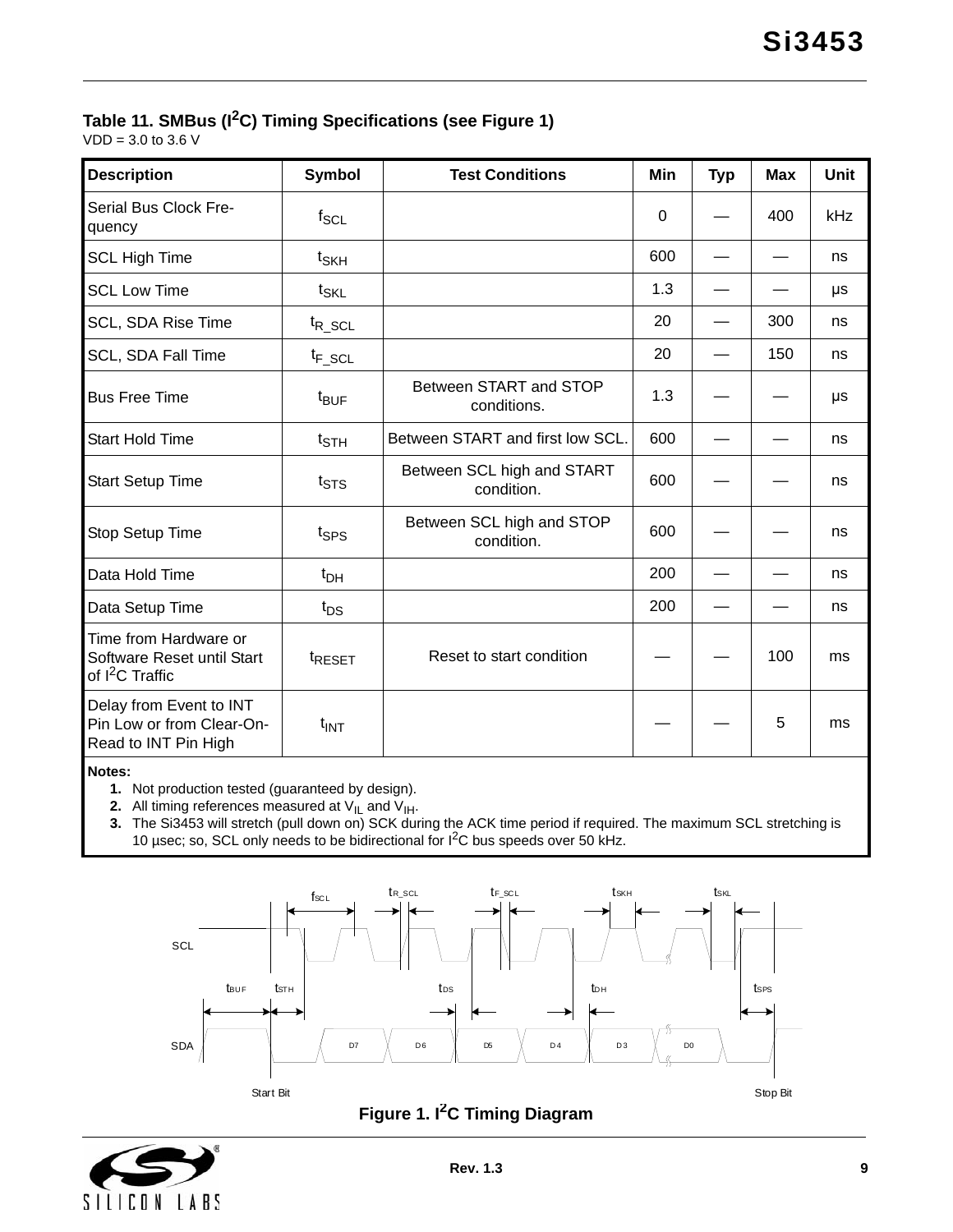# **Table 12. Interrupt (INT) Specifications**

| <b>Description</b> | Svmbol | <b>Test Conditions</b>        | Min | Typ | Max | Unit |
|--------------------|--------|-------------------------------|-----|-----|-----|------|
| Output Low Voltage | ⊻OL    | INT pin driving $\leq 8.5$ mA |     |     | 0.6 |      |

# **Table 13. Input Voltage Reference Specifications**

| <b>Description</b>  | Symbol | <b>Test Conditions</b> | Min   | <b>Typ</b> | <b>Max</b> | Unit |
|---------------------|--------|------------------------|-------|------------|------------|------|
| Nominal VREF Input  |        |                        |       | 1.1        |            |      |
| Reference Tolerance |        |                        |       |            |            | %    |
| <b>VREF Loading</b> |        | Input current          | $-10$ |            | $+10$      | μA   |

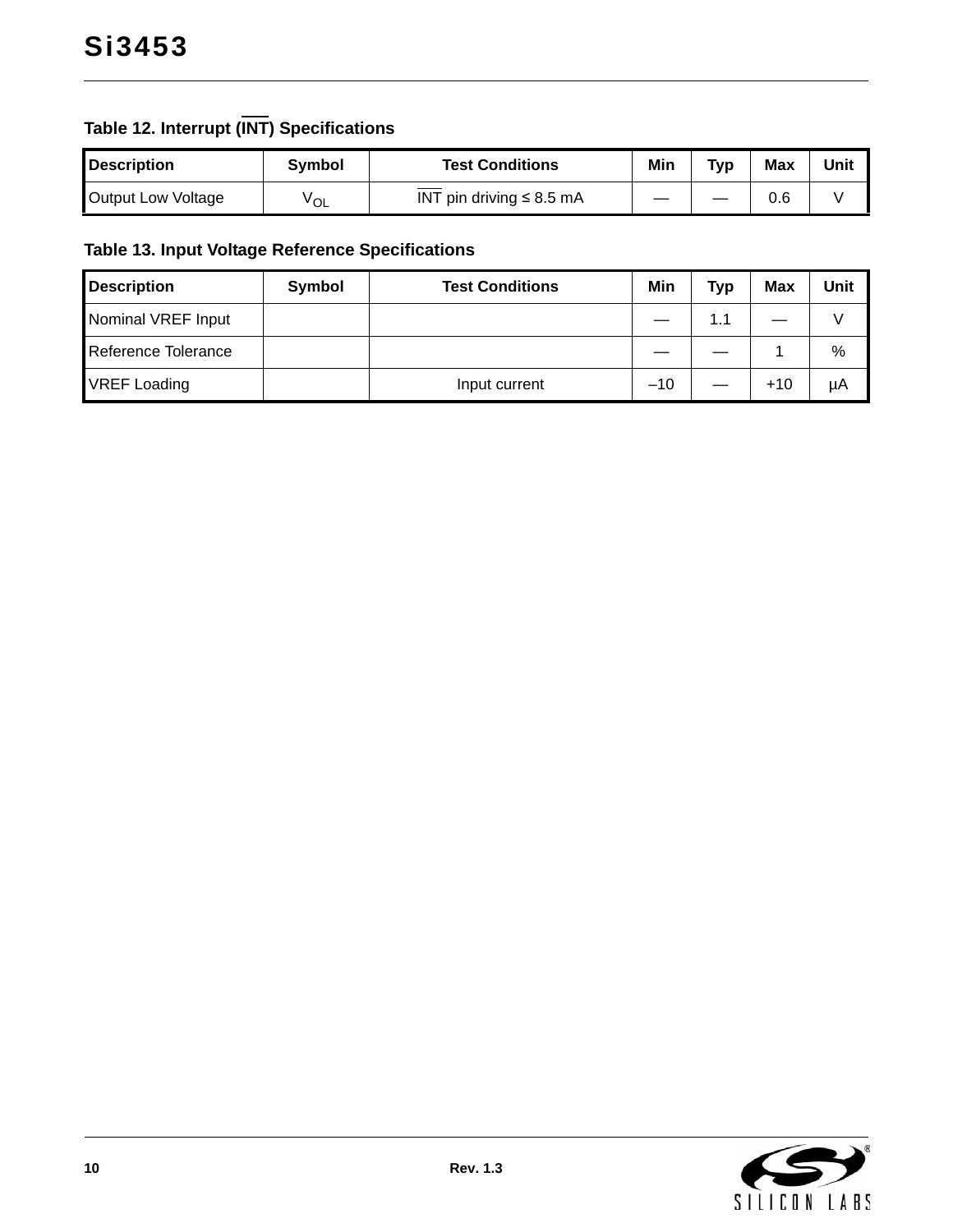<span id="page-10-0"></span>



**Figure 2. 4-Port System with Direct Host Connection**

# <span id="page-10-1"></span>**3. PSE Application Diagrams**



**Figure 3. 4-Port Application Diagram Using DC Disconnect and I2C Host Interface**

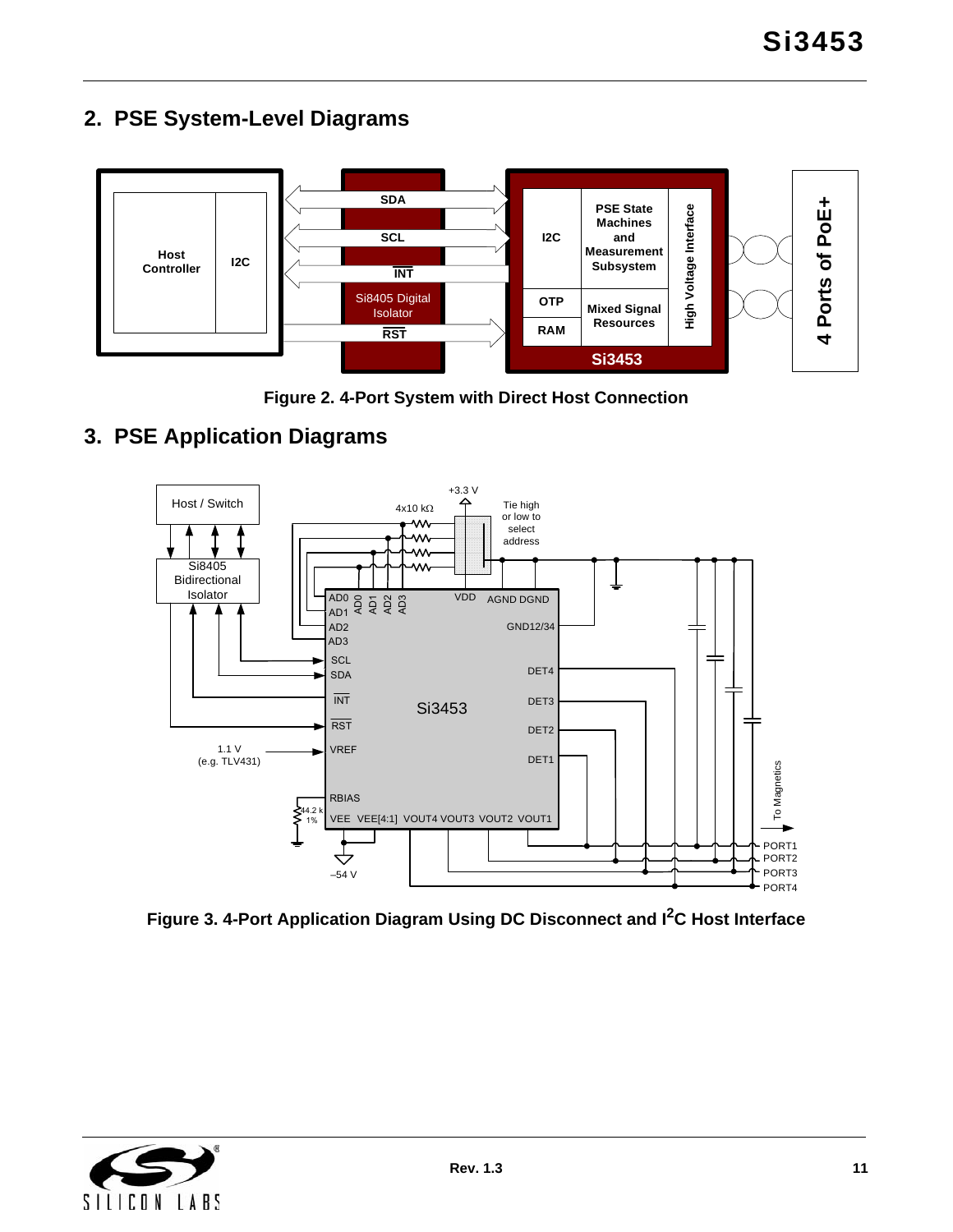# <span id="page-11-0"></span>**4. Functional Description**

Integrating four independent high-voltage PSE port interfaces, the Si3453 high-voltage port controller enables extremely flexible solutions for virtually any PoE or PoE+ PSE application. The Si3453 provides all of the highvoltage Power over Ethernet PSE functions.

Each port of the Si3453 integrates all high-voltage PSE controller functions needed for a quad-port PoE design, including the power MOSFET, efficient current-sensing circuitry, transient voltage surge suppressor, and multiple detect and disconnect circuits. When the dc disconnect sensing method is selected, the external BOM is typically only a single filter capacitor on each high-voltage port.

When a PD device has been properly detected and classified, the port is powered by a –54 V nominal supply with continuous monitoring of voltage and current for feedback to the host system.

In addition to the required IEEE features, the Si3453 includes many additional features:

- Per port current / voltage monitoring and measurement
- Support for 1-Event and 2-Event classification algorithms
- Start up in shutdown or auto mode
- Alternative A (typically used for endpoint systems) or Alternative B (typically used for midspan systems) detection timing

#### <span id="page-11-1"></span>**4.1. Detection**

The Si3453 has per-port signature detection that satisfies the IEEE Std 802.3™-2005 specifications. However, by utilizing a 3-point voltage-forced detection method, the Si3453 yields robust recognition of valid and invalid powered device (PD) signatures, properly identifying signatures often mischaracterized by other detection techniques.



#### **Figure 4. PSE Sequencing (3-Point Detection followed by 2-Event Classification and Powerup) Vport Relative to GND**

The detection circuitry performs the function of setting the output voltage on any channel to the proper value for detection or classification and then measuring the resulting line current.

A typical detection cycle consists of applying 4 V, then 8 V, then 4 V again with the current limit set to 3 mA. The current is measured after an appropriate settling time. For a valid PD, the detection signature must be compliant with the detection voltage both increasing and decreasing.

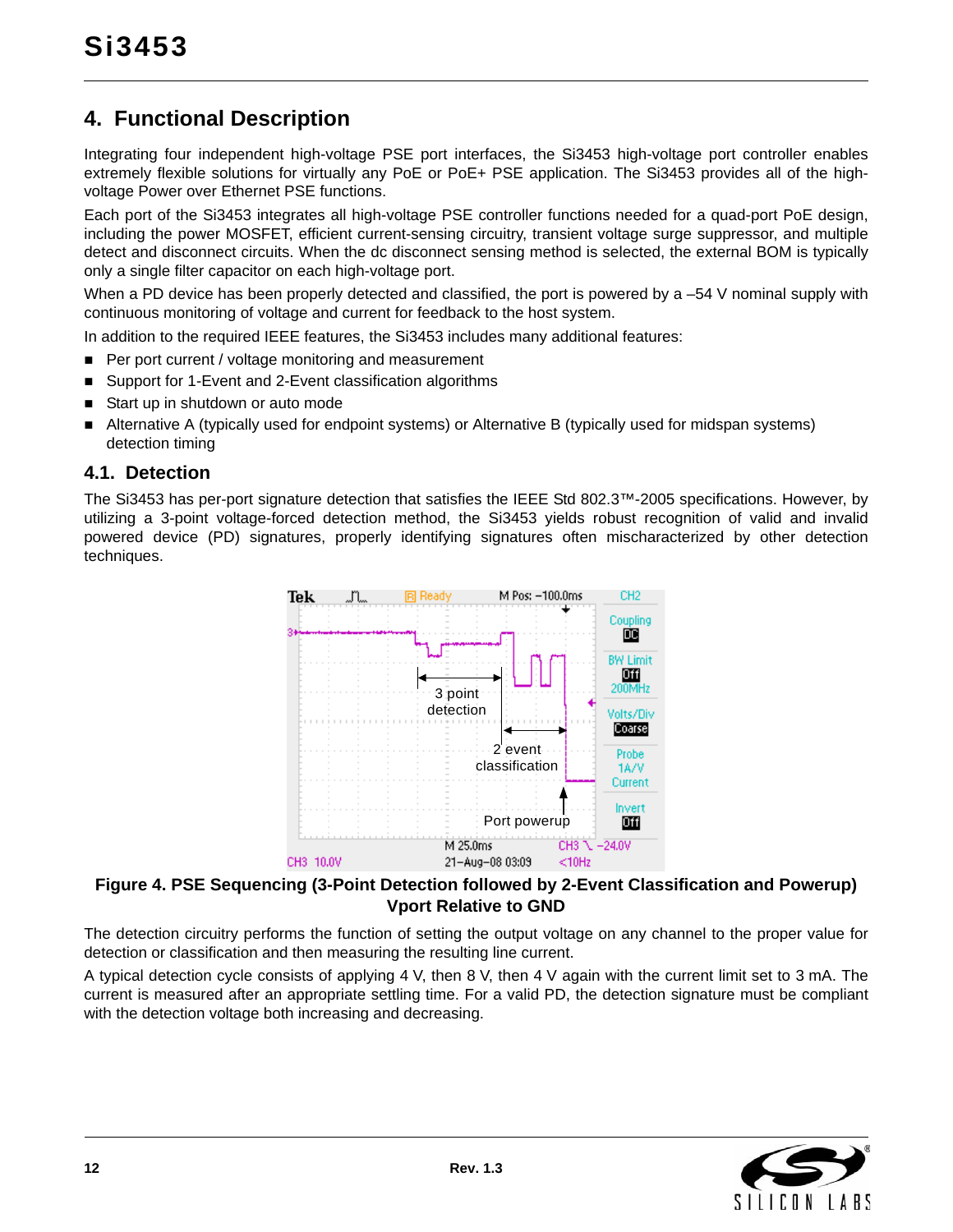### <span id="page-12-0"></span>**4.2. Classification**

Following a successful PD detection, the classification phase will be automatically initiated in all operational modes. During this phase, a single measurement will be made at 18 V to determine how much power the PD device will draw under maximum loads per the IEEE 802.3af and 802.3at standards. The current limit during this test mode is 60 mA nominal.

The Si3453 supports 1-Event and 2-Event classification. When operating in PoE (<15.4 W) mode, 1-Event classification is used. Operation in PoE+ (>15.4 W) mode results in 2-Event classification probes. The 1-Event classification is compliant to IEEE standard 802.3-2005. 2-Event classification is compliant to draft IEEE P802.3at.

### <span id="page-12-1"></span>**4.3. Port Turn-On and Power FETs**

The FET is turned on with a gate drive that results in a very low-noise turn-on waveform with a slew rate of less than 1 V/µsec (See [Figure 5\)](#page-12-2).

The power FET switch on each port has been sized to have a typical ON resistance of approximately  $0.3 \Omega$ . The shunt resistor for current measurement has also been set to 0.1  $\Omega$ . Including interconnection and process variation, the total resistance to VEE for a port that is on is 0.6  $\Omega$  (max). This limits the maximum power dissipation per channel to < 250 mW when the operating current is 600 mA, the maximum current allowed by the IEEE 802.3at PoE+ standard.

The FET has a programmable operating current limit. Each channel can be set to support output currents of 400 mA or 800 mA minimum.

In addition to the normal current limit, there is a short circuit current shutdown approximately 25% greater than the nominal current limit. If there is a transient current surge where the current ramps up faster than the programmed current limit can respond, the gate drive voltage is clamped immediately to  $V_{FF}$ . The clamp is enabled for at least 10 µs, which allows the normal current circuitry to respond.

Another important protection feature is foldback current limiting. When  $V_{OUT}$  is near  $V_{EE}$ , the current limit is at maximum. As the V<sub>DS</sub> of the driver switch increases (and V<sub>OUT</sub> is closer to ground), the current limit goes to its lowest level. The amount of the foldback current is scaled proportionally with the programmed current limit.



**Figure 5. Turn-On Waveform—Vport Relative to GND**

<span id="page-12-2"></span>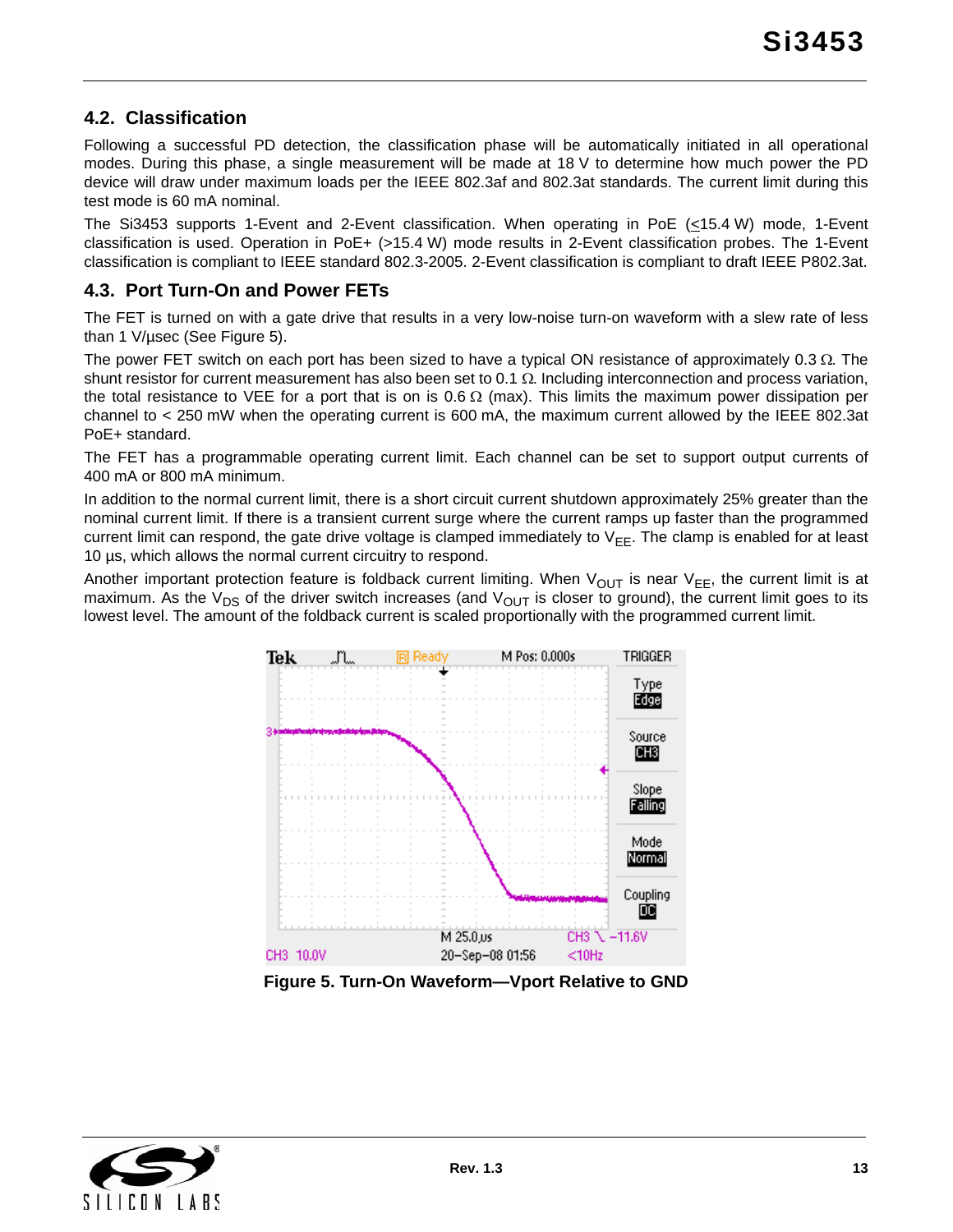### <span id="page-13-0"></span>**4.4. Disconnect Detection**

The port current is continuously monitored by the Si3453. The Si3453 can dynamically change the measurement scale to achieve accuracy over a wide range of currents.

As defined in the IEEE 802.3 PoE standard, the PSE should disconnect if the port current is less than a nominal 7.5 mA for more than 350 ms.

### <span id="page-13-1"></span>**4.5. Transient Voltage Surge Suppression**

The Si3453 features robust on-chip surge protectors on each port; this is an industry first. This unique protection circuitry acts as an active device that can withstand lightning-induced transients as well as large ESD transient events. When the port voltage exceeds its protection limit and the current reaches a triggering threshold, current is shunted from the port to the ground pins.

Internal circuitry is provided to protect the line outputs from externally-coupled fault currents. These are transient currents of up to 5 A peak.

The operation of the protection circuits depends on the operating mode of the channel switch and the direction of the fault current. The clamping operation is performed on the detect pin.

The switch itself will also be protected by the current limit. If the transient lasts long enough to heat up the die, then the temperature sense circuit will shut off the switch, and all the fault current will flow through the clamp diode.

### <span id="page-13-2"></span>**4.6. Temperature Sense**

A temperature sense signal is used in conjunction with the current limit status signals from the gate drive blocks. Any channel that is generating excess heat is assumed to be operating in current limit mode, with both high voltage drop and high current.

If the port is in PoE mode, an overload will generally not result in thermal shutdown before the 60 ms  $I_{ClJT}$  period. If the port is in PoE+ mode, an overload may cause the port to shut down prior to the 60 ms  $I_{\text{Cl}}$  period. In either case, the event is reported as  $I_{ClJT}$ . The faster shutdown in PoE+ mode is consistent with and specifically allowed by the 802.3at draft and provides much more robust overload protection than is possible with external FETs.

In addition, there is a thermal shutdown if the package temperature exceeds 120 °C. If this threshold is reached, all output drivers are turned off and detection modes are disabled. This secondary threshold limit guards against the possibility that the overheating is not caused by a driver operating in current limit.

### <span id="page-13-3"></span>**4.7. Port Measurement and Monitoring**

VEE monitoring in conjunction with port current monitoring allows measurement of port power. Port power monitoring, dynamic power allocation via LLDP\*, and port power policing allow efficient power supply sizing.

The Si3453 is factory-calibrated and temperature-compensated for the following measurements:

- Port current measurement. These measurements are auto-ranged and scaled to a 16 bit number at 100 µA per bit. Port current accuracy is  $\pm 4\% \pm 2$  mA.
- $\blacktriangleright$   $\blacktriangleright$   $\blacktriangleright$  is measured with a scale of 64 V. The measurement is reported as a 16-bit number scaled at 1 mV per bit.  $V_{EE}$  measurement accuracy is  $±4%$  over the valid  $V_{EF}$  range.

**\*Note:** LLDP = Link Layer Discovery Protocol. Refer to IEEE 802.3at (draft) and IEEE 802.1AB for more information.

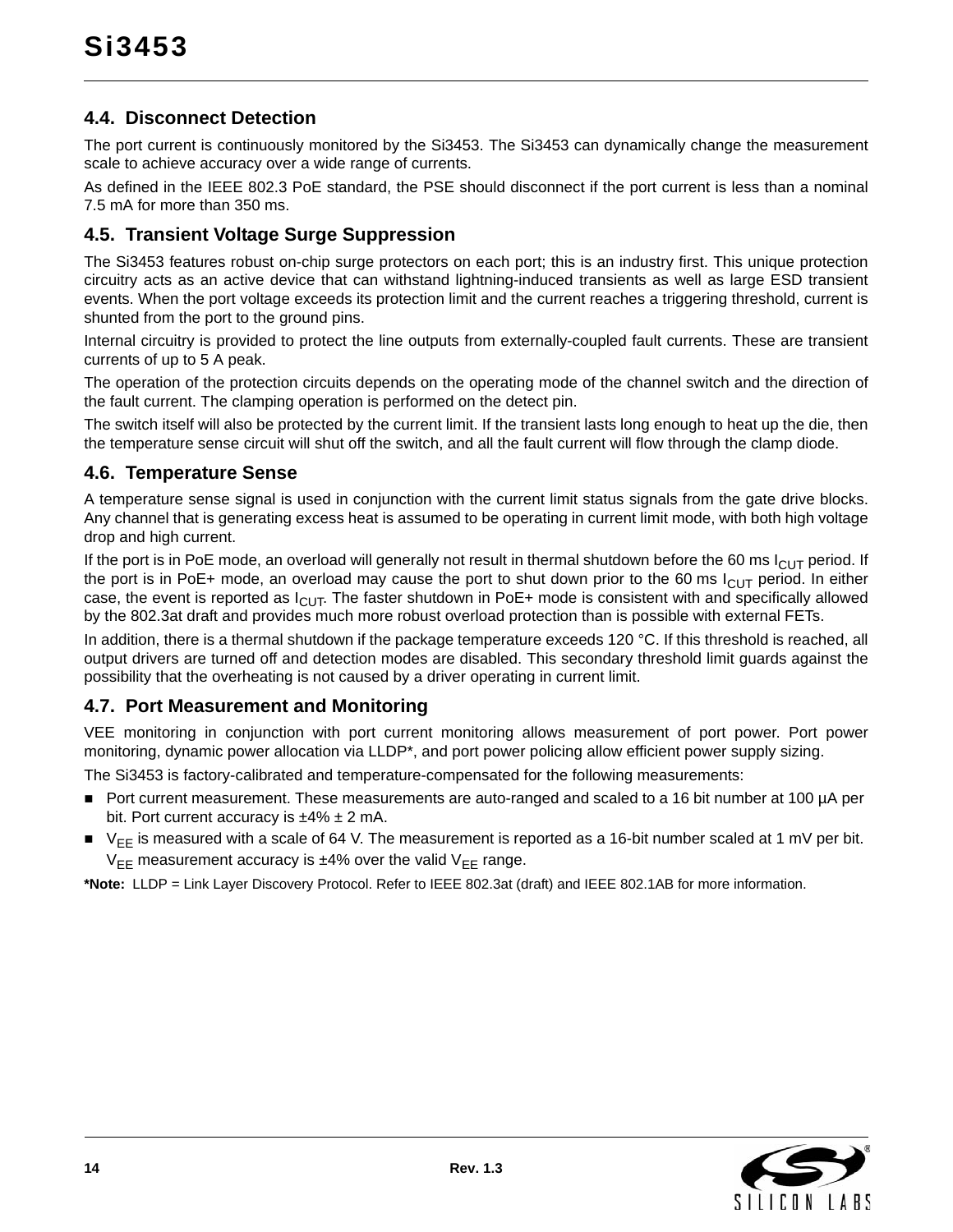# <span id="page-14-0"></span>**4.8. SMBus/I2C Interface Description**

The  $I^2C$  interface is a two-wire, bidirectional serial bus. The  $I^2C$  is compliant with the System Management Bus Specification (SMBus), version 1.1 and compatible with the  $I<sup>2</sup>C$  serial bus. Reads and writes to the interface by the system controller are byte-oriented with the  $I<sup>2</sup>C$  interface autonomously controlling the serial transfer of the data. A method of extending the clock-low duration is available to accommodate devices with different speed capabilities on the same bus. The  $I^2C$  provides control of SDA (serial data), SCL (serial clock) generation and synchronization, arbitration logic, and START/STOP control and generation.

A typical  $I^2C$  transaction consists of a START condition followed by an address byte (Bits7–1: 7-bit slave address; Bit0: R/W direction bit), one or more bytes of data, and a STOP condition. Each byte that is received (by a master or slave) must be acknowledged (ACK) with a low SDA during a high SCL (see [Figure 6](#page-14-1)). If the receiving device does not ACK, the transmitting device will read a NACK (not acknowledge), which is a high SDA during a high SCL.

The direction bit (R/W) occupies the least-significant bit position of the address byte. The direction bit is set to logic 1 to indicate a "READ" operation and cleared to logic 0 to indicate a "WRITE" operation. All transactions are initiated by a master, with one or more addressed slave devices as the target. The master generates the START condition and then transmits the slave address and direction bit. If the transaction is a WRITE operation from the master to the slave, the master transmits the data one byte at a time, waiting for an ACK from the slave at the end of each byte.

For READ operations, the slave transmits the data waiting for an ACK from the master at the end of each byte. At the end of the data transfer, the master generates a STOP condition to terminate the transaction and free the bus. [Figure 6](#page-14-1) illustrates a typical SMBus/I<sup>2</sup>C transaction.

Silicon Laboratories recommends the use of bidirectional digital isolators, such as the Si840x, to isolate the  ${}^{12}C$ communications interface between the Si3453 high-voltage port controllers and the system host controller.



### **Figure 6. Typical I2C Bus Transactions**

<span id="page-14-1"></span>The Si3453 does not support the alert response address (ARA) protocol. Polling is used to determine which controller is interrupting in an interrupt-driven system.

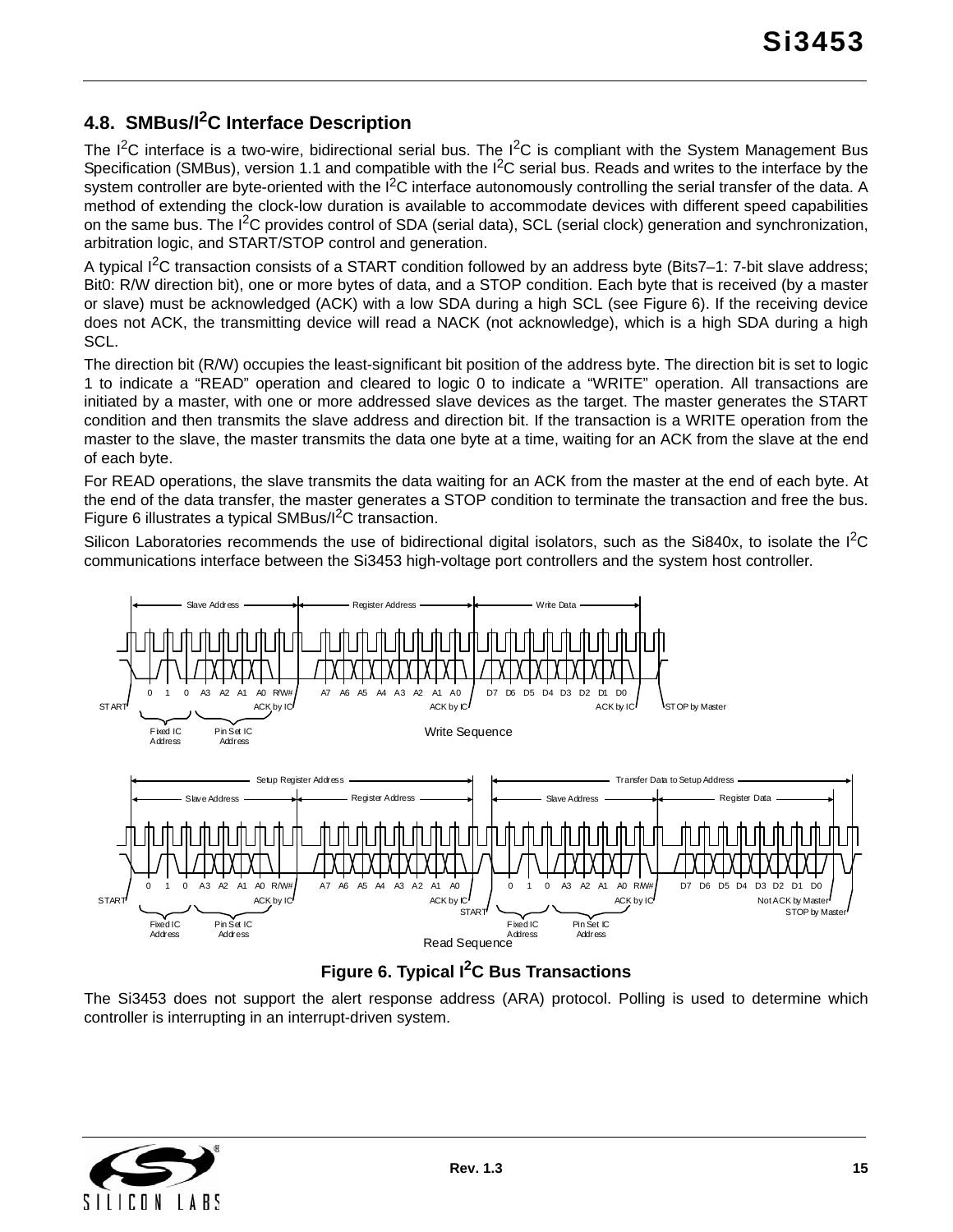#### **4.8.1. Address Pins**

| Pin# | <b>Pin Name</b> |
|------|-----------------|
| 21   | AD <sub>3</sub> |
| 24   | AD <sub>3</sub> |
| 25   | AD <sub>2</sub> |
| 26   | AD <sub>2</sub> |
| 27   | AD <sub>1</sub> |
| 28   | AD <sub>0</sub> |
| 34   | AD <sub>0</sub> |
| 36   | AD1             |

#### **Table 14. Address Pin Assignments**

Pins with the same name must be externally connected and then tied high or low via a weak (10 k $\Omega$ ) pull up or pull down to establish the device address at power up. The Si3453 powers up in either Auto mode or Shutdown mode depending on the ordering part number. For more information, see ["12. Ordering Guide" on page 34](#page-33-0).

#### **4.8.2. Address Format**

The address byte of the  $1<sup>2</sup>C$  communication protocol has the following format:

# **Table 15. I2C Address Byte Protocol**

|  |     | Bit 7   Bit 6   Bit 5   Bit 4   Bit 3   Bit 2   Bit 1   Bit 0 |                 |  |
|--|-----|---------------------------------------------------------------|-----------------|--|
|  | AD3 | AD <sub>2</sub>                                               | AD1   AD0   R/W |  |

<span id="page-15-0"></span>AD3, AD2, AD1, and AD0 are the pin-selected address bits (pull up = 1; pull down = 0). For the R/W bit, see [Figure 6.](#page-14-1) The device will also respond to the global address, 0x30. The Si3453 does not support bus arbitration; so, a global read command will generally give an invalid result. Global writes can be useful for initialization as well as for shutting down low-priority ports. [Table 16](#page-15-0) lists the valid device addresses:

| AD <sub>3</sub> | AD <sub>2</sub> | AD1 | AD <sub>0</sub> | <b>Address</b> | Valid |
|-----------------|-----------------|-----|-----------------|----------------|-------|
| 0               | 0               | 0   | 0               | 0x20           | Υ     |
| 0               | 0               | 0   | 1               | 0x21           | Υ     |
| 0               | 0               | 1   | 0               |                | N     |
| 0               | 0               | 1   | 1               |                | N     |
| 0               | 1               | 0   | 0               | 0x24           | Υ     |
| 0               | 1               | 0   | 1               | 0x25           | Y     |
| 0               | 1               | 1   | $\Omega$        |                | N     |
| 0               | 1               | 1   | 1               |                | N     |
| 1               | $\mathbf 0$     | 0   | 0               | 0x28           | Υ     |
| 1               | 0               | 0   | 1               | 0x29           | Υ     |
| 1               | 0               | 1   | 0               | 0x2A           | Υ     |
| 1               | $\mathbf 0$     | 1   | 1               | 0x2B           | Υ     |
| 1               | 1               | 0   | $\Omega$        | 0x2C           | Υ     |
| 1               | 1               | 0   | 1               | 0x2D           | Υ     |
| 1               | 1               | 1   | 0               | 0x2E           | Υ     |
| 1               | 1               |     | 1               | 0x2F           | Υ     |

#### **Table 16. Address Selection**

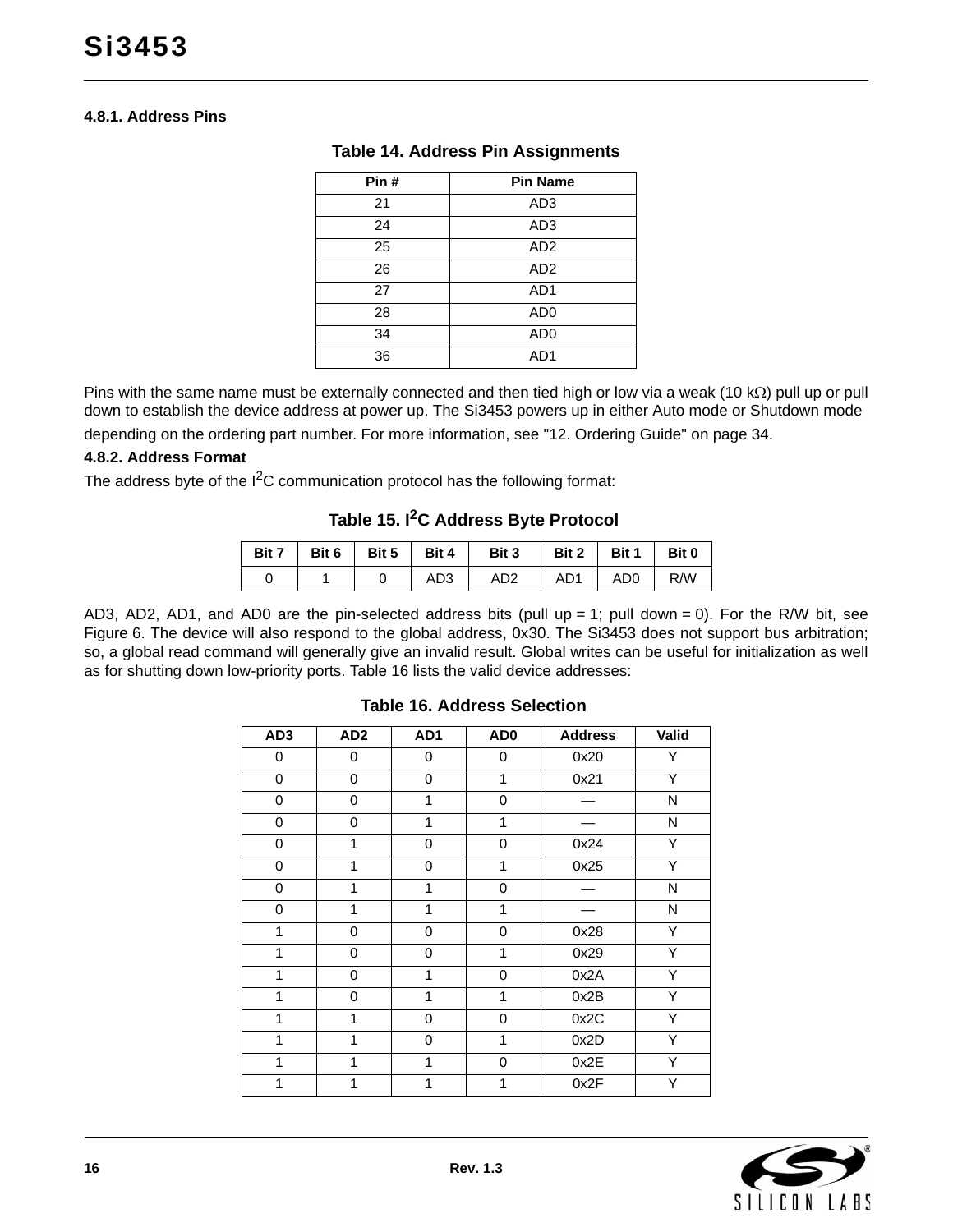# <span id="page-16-0"></span>**5. Register Interface**

The registers types are described in the following sections.

### <span id="page-16-1"></span>**5.1. Interrupt (Registers 0x00–0x01)**

An interrupt (INT pin low) is generated if any bit of the Interrupt register (register 0x00) is true. The Interrupt register contains the information about which port is generating the interrupt or if the interrupt is due to a global event.

The port interrupt is generated by the port event register masked by the interrupt mask register.

Port event = ( $t_{START}$  Event AND  $t_{START}$  mask) OR ( $t_{CUT}$  Event AND  $t_{CUT}$  mask) OR (Rgood\_CLS\_event AND Rgood\_CLS\_mask) OR (DET\_COMPL\_EVENT AND DET\_COMPL\_MASK) OR (PwrGood\_change AND Pwrgood\_change\_MASK) OR (Penable\_event AND Penable\_mask)

The device event bit of the interrupt register is set if there is a change in the  $V_{FF}$  or temperature status in register 0x1D. Reading 0x1D clears the event.

### <span id="page-16-2"></span>**5.2. Port Event (Registers 0x02–0x05)**

This register contains bits that become true if the event has occurred. The registers are Clear On Read (COR) so that reading these registers will clear the INT pin if the INT pin is being held low due to a port event.

- **t** t<sub>START</sub> is an event bit indicating an overload occurred for all but 5 ms of the initial 60 ms start up time.
- **ti<sub>CUT</sub>** is an event bit indicating that an overload condition has existed for greater than 60 ms after the first 60 ms.  $tl_{ClJT}$  has a 16:1 up/down counter so that, if the overload is present at less than a 6.66% cycle, the port will not shut down. Overload is defined as  $|>|_{C|I\overline{I}}$  or port voltage not within 2 V of V<sub>FF</sub>. The port is turned off on this event. A t $I_{\text{CUT}}$  event is also generated if the port is shutdown due to an overload or due to the protection clamp turning on. If the port is set to auto mode, it will attempt to re-power after >750 ms if there is a good detection signature.
- **Rgood CLS** indicates classification has been completed. Classification is only attempted after an Rgood; so, if this bit is set, it indicates that detection gave an Rgood and classification is complete.
- **DET compl** indicates the completion of a detection cycle. Normally, this bit will be masked. The DET complete bit is used for legacy detection via modified link pulses. If the link pulse is returned indicating a PD is present, then, normally, a detection is done, and the port is powered only if the result is not a short. In some cases, it may be desirable to deny power to a port where an overload has been detected until the port is unplugged. In this case, the Ropen result will be used to indicate the port has been unplugged and detection and classification can resume.
- **Disconnect event** indicates a disconnect has occurred. DC power was removed due to the dc disconnect. Overload conditions or loss of  $V_{FF}$  turns off ports but does not generate a disconnect event.
- **Pgood** indicates the port has been turned on and did not shut down during the Tstart time.
- **Penable** indicates a port has been turned on.

#### <span id="page-16-3"></span>**5.3. Port Status (Registers 0x06–0x09)**

These registers specify the port status. They are read-only registers.

- **Pwr good** indicates that the port has been turned on and the port voltage is within 2 V of  $V_{FF}$ .
- **Pwr Enable** indicates the port has been turned on.

The three class status bits indicate the last classification result for that port. If a classification has not been done or if the port is shut down with no new classification result, the class status is reported as unknown.

The three detect status bits indicate the last detection result for that port. If a detection has not been done or if the port is shut down with no new detection result, the detection status is reported as unknown.

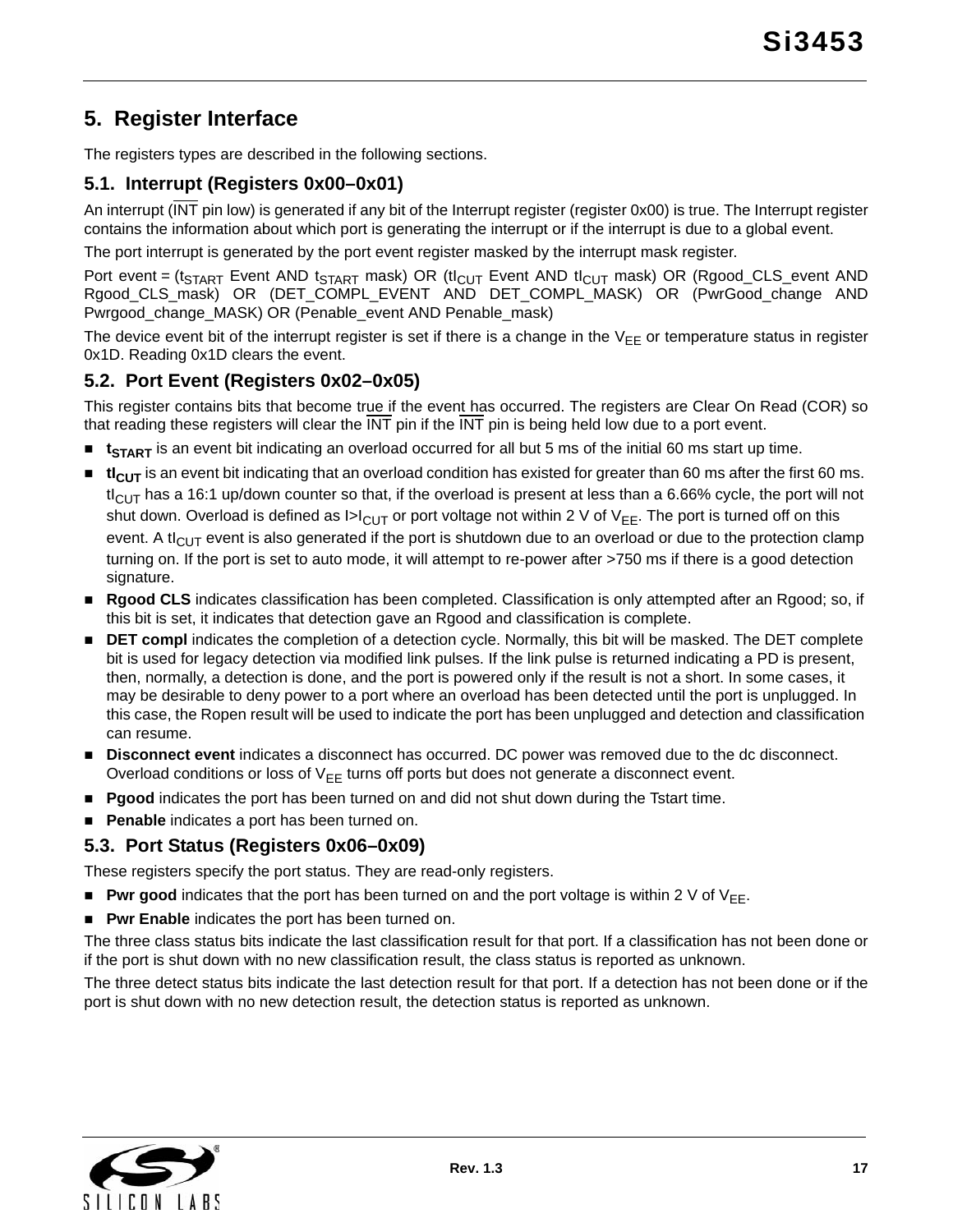# <span id="page-17-0"></span>**5.4. Port Configuration (Registers 0x0A–0x11)**

These registers indicate the port configuration and are read/write registers.

The port priority bit is set if the port is not high priority. Low-priority ports are shut down when the shutdown lowpriority ports command is issued.

The "PoE+" bit specifies the dc current limit at either 425 mA or 850 mA nominal\*.

**\*Note:** The PoE+ mode should be set correctly according to the electrical design of the PSE circuit (transformer and conductor current carrying capacity). The PoE+ port mode can safely be changed prior to port turn-on, but changes after port turnon do not have an immediate effect and are not recommended.

"Disconnect enable" must be set for power to be removed if there is a disconnect.

"Port mode" is set according to [Table 17.](#page-17-1)

<span id="page-17-1"></span>

| <b>Port Mode Setting</b><br><b>B1, B0</b> | <b>Mode</b> | <b>Description</b>                                                                                                                                                                                                       |
|-------------------------------------------|-------------|--------------------------------------------------------------------------------------------------------------------------------------------------------------------------------------------------------------------------|
| 00 <sub>b</sub>                           | Shutdown    | The power is shut down with no detection pulses.<br>A command to manually power the port is ignored.                                                                                                                     |
| 01 <sub>b</sub>                           | Manual      | The port can be powered by the manual power command.                                                                                                                                                                     |
| 10 <sub>b</sub>                           | Semiauto    | Detection is done and classification is done for Rgood, but the port does<br>not power.                                                                                                                                  |
| 11b                                       | Auto        | Detection classification and port powering are all automatic with no host<br>intervention required. I <sub>CUT</sub> and I <sub>LIM</sub> are automatically set according to<br>the PoE+ mode and classification result. |

**Table 17. Port Mode Selection**

 $I_{\text{CUT}}$  is the nominal current level at which the port will automatically power down if  $I_{\text{CUT}}$  is exceeded for 60 ms. It can be set with 3.2 mA resolution. The accuracy of current measurement is approximately 5%; so,  $I_{ClJT}$  is normally set 7% higher than the supported current level.  $I_{\text{CUT}}$  is automatically set based on the classification result and PoE+ mode. The automatically-set  $I_{ClJT}$  level is appropriate for a 45 V minimum system power supply for classes 0–3 and for a 51 V minimum power supply for PoE+ mode. This feature is classification policing.

If the Si3453 is in the semi-auto mode,  $I_{CUT}$  will not be updated according to the classification result. This means that if it is desired to set  $I_{\text{Cl}}$  at port turn-on, this should be done before the port is turned on.

Once a port is turned on,  $I_{\text{CUT}}$  can be changed dynamically. It is often undesirable to use a low value of  $I_{\text{CUT}}$  during port turn-on because inrush can trigger the  $I_{\text{ClT}}$  event. For this reason, it is normal to allow the port to turn on with the automatic  $I_{ClJT}$  setting and then later change this value after port current has stabilized and also if the PD and PSE have negotiated for a different  $I_{ClJT}$  value based on the PoE L2 power negotiation protocol (LLDP).

The Si3453 supports 2-Event classification as defined in the IEEE 802.3at draft. 2-event classification is an alternative to L2 power management where the PSE advertises it is capable of PoE powering by generating two classification pulses. 2-Event classification is only supported for auto mode. If the Si3453 is in auto mode and the first event classification result is Class 4, the mark, second event, and second mark are performed. Power is applied only if the second event is also Class 4. If the second event is not Class 4, the classification error is reported, and the port will not power. If the port is in manual mode, classification is done prior to turning on the port.

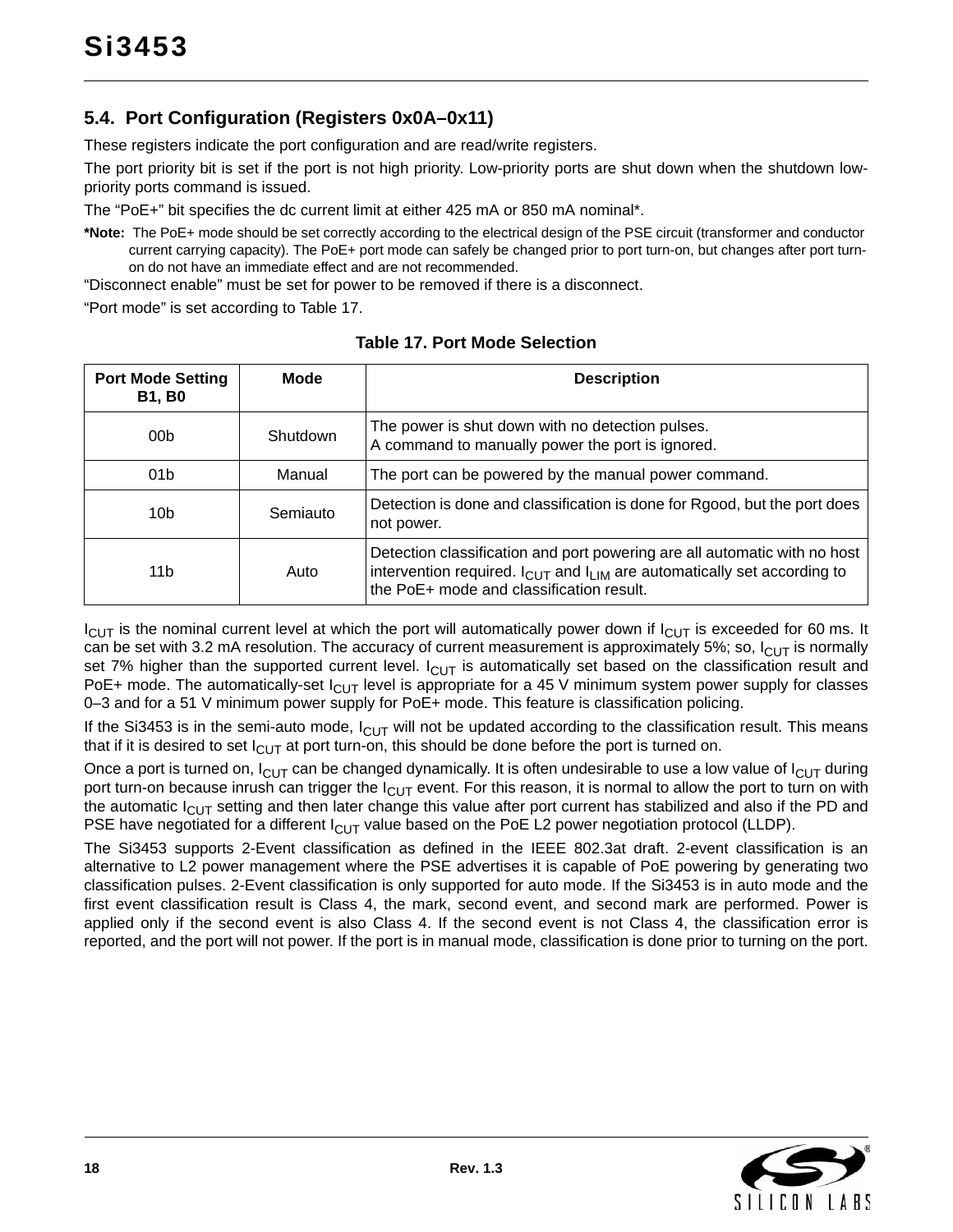### <span id="page-18-0"></span>**5.5. Command and Return Registers (Registers 0x12–0x1C)**

The global command register enables manual port turn-on or turn-off, chip reset, port reset, and measurement of port current and V<sub>EE</sub>. Register 0x12 is a Write only register. See [Table 24 on page 24](#page-23-0) for a list of all available commands.

If the command results in a numerical return value, that value is stored in the measurement registers, which are read-only. Each of the five possible measurements results in a 2 byte return value, and that value is stored in a unique register. V<sub>EE</sub> is encoded in mV units; so, the full scale is 65.535 V. Iport is encoded in 100 µA units; so, the full scale is 6.5535 A.

The output data is updated by the proper command register write operation (see [Table 23](#page-23-1)). This means that the numerical value of the port current or  $V_{EE}$  voltage in the measurement register will be the value at the time the command was issued. If the port turns off due to an overload or disconnect, the port current register contents will not be set to zero. If a command to read port current is issued and the port is off, the return value will be zero.

#### <span id="page-18-1"></span>**5.6. Device Status Register (0x1D)**

<span id="page-18-2"></span>The device event bits are listed in [Table 18.](#page-18-2)

|  | <b>Table 18. Device Status Bits</b> |  |  |
|--|-------------------------------------|--|--|
|--|-------------------------------------|--|--|

| Bit              | <b>Description</b>                                                                                                                                                                                             |
|------------------|----------------------------------------------------------------------------------------------------------------------------------------------------------------------------------------------------------------|
| B6-OverTemp      | The Si3453 has per-port thermal shutdown sensors as well a global thermal shutdown<br>at a slightly higher temperature. The global thermal shutdown bit of the device event<br>register is set if this occurs. |
| $B5-V_{FF}$ UVLO | $V_{FF}$ UVLO. The part is put in its reset state if $V_{FF}$ is not in a valid range.                                                                                                                         |

The Device status register is RO. The  $V_{EE}$ , UVLO, and overtemp bits reflect the device status. They are set if  $V_{EE}$ or temperature is out of range and reset if the  $V_{EE}$  or temperature is in range. Bit 6 of the Interrupt register is set if there is a change in the overtemp status (bit 6 of 0x1D), and bit 5 of the Interrupt register is set if there is a change in the  $V_{EE}$  UVLO status (bit 5 of 0x1D). Reading register 0x1D clears these bits of the Interrupt register but does not clear the device status register.

In addition, bit B0 indicates whether or not detection back-off is used. For PSEs that are wired as Alternative B (power on the spare pair–typically used for midspans), the time between detection pulses is increased to slightly over two seconds to avoid interference with Alternative A (power on the data pair–typically used for endpoints). Bit B0 can be toggled using the 0x10 command code.

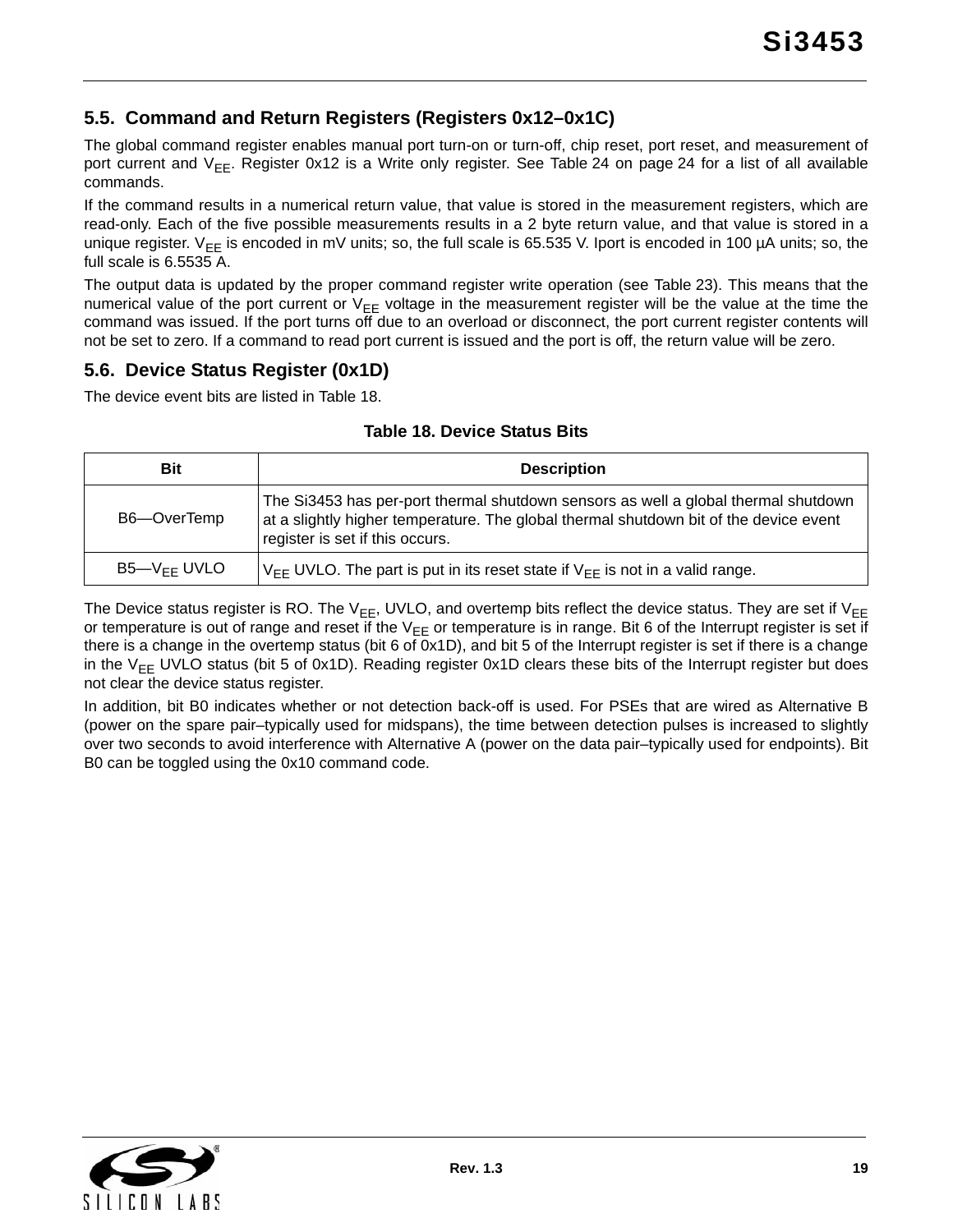<span id="page-19-2"></span><span id="page-19-1"></span><span id="page-19-0"></span>

|                                             | Register Name<br><b>Address</b>                                                                                        | Туре | 57                       | 86                         | B5                                           | 54                                                                                                                                                                                                                                                                                                 | B3                                      | B <sub>2</sub>             | ř                 | 60                         | Content at<br>Powerup<br>Register |
|---------------------------------------------|------------------------------------------------------------------------------------------------------------------------|------|--------------------------|----------------------------|----------------------------------------------|----------------------------------------------------------------------------------------------------------------------------------------------------------------------------------------------------------------------------------------------------------------------------------------------------|-----------------------------------------|----------------------------|-------------------|----------------------------|-----------------------------------|
| Interrupts                                  |                                                                                                                        |      |                          |                            |                                              |                                                                                                                                                                                                                                                                                                    |                                         |                            |                   |                            |                                   |
| 0x00                                        | $\overline{\phantom{0}}$<br>Interrupt Reg                                                                              | RO   |                          | Overtemp<br>change         | V <sub>EE</sub> UVLO<br>change               |                                                                                                                                                                                                                                                                                                    | Port 4 event                            | Port 3 event               | Port 2 event      | Port 1 event               | 0x00                              |
| 0x01                                        | Interrupt Mask 1                                                                                                       | RW   | Device sta-<br>tus mask  | t <sub>START</sub> mask    | tl <sub>CUT</sub> mask                       | Rgood CLS mask                                                                                                                                                                                                                                                                                     | DET compl mask                          | Disconnect<br>mask         | PwrGood mask      | PwrEn mask                 | 0x85                              |
| Port Events                                 |                                                                                                                        |      |                          |                            |                                              |                                                                                                                                                                                                                                                                                                    |                                         |                            |                   |                            |                                   |
| 0x02                                        | Port 1 Events                                                                                                          | COR  |                          | <b>t</b> start Event       | tl <sub>CUT</sub> Event                      | Rgood CLS                                                                                                                                                                                                                                                                                          | DET compl                               | 띳<br>Disconnect            | PwrGood<br>Change | Change<br>PwrEn            | 0x00                              |
| 0x03                                        | Port 2 Events                                                                                                          | COR  |                          | <b>t</b> start Event       | tl <sub>CUT</sub> Event                      | Rgood CLS                                                                                                                                                                                                                                                                                          | DET compl                               | 띳<br>Disconnect            | PwrGood<br>Change | Change<br>PwrEn            | 0x00                              |
| 0x04                                        | Port 3 Events                                                                                                          | COR  |                          | t <sub>START</sub> Event   | tl <sub>CUT</sub> Event                      | Rgood CLS                                                                                                                                                                                                                                                                                          | <b>DET</b> compl                        | Disconnect Ev              | PwrGood<br>Change | Change<br>PwrEn            | 0x00                              |
| 0x05                                        | Port 4 Events                                                                                                          | COR  |                          | t <sub>START</sub> Event   | tl <sub>CUT</sub> Event                      | Rgood CLS                                                                                                                                                                                                                                                                                          | DET compl                               | 띳<br>Disconnect            | PwrGood<br>Change | Change<br>PwrEn            | 0x00                              |
| <b>Status</b>                               |                                                                                                                        |      |                          |                            |                                              |                                                                                                                                                                                                                                                                                                    |                                         |                            |                   |                            |                                   |
| 0x06                                        | Port 1 Status                                                                                                          | 6    | PwrGood<br><b>Status</b> | PwrEnable<br>Status        | CLS Stat B2                                  | CLS Stat B1                                                                                                                                                                                                                                                                                        | CLS Stat BO                             | DET Stat B2                | DET Stat B1       | DET Stat BO                | 0x00                              |
| 0x07                                        | Port 2 Status                                                                                                          | 6    | PwrGood<br><b>Status</b> | PwrEnable<br><b>Status</b> | CLS Stat B2                                  | CLS Stat B1                                                                                                                                                                                                                                                                                        | CLS Stat BO                             | DET Stat B2                | DET Stat B1       | DET Stat BO                | 0x00                              |
| 0x08                                        | Port 3 Status                                                                                                          | 6    | PwrGood<br><b>Status</b> | PwrEnable<br><b>Status</b> | B <sub>2</sub><br>Stat  <br>C <sub>1</sub> S | 짇<br>CLS Stat                                                                                                                                                                                                                                                                                      | Stat B <sub>0</sub><br>STO              | Stat B <sub>2</sub><br>DET | Stat B1<br>DET    | Stat B <sub>0</sub><br>Ξq  | 0x00                              |
| 0x09                                        | Port 4 Status                                                                                                          | 6    | PwrGood<br><b>Status</b> | PwrEnable<br><b>Status</b> | Stat B <sub>2</sub><br>CLS                   | Stat B1<br>CLS                                                                                                                                                                                                                                                                                     | Stat B <sub>0</sub><br>C <sub>1</sub> S | Stat B <sub>2</sub><br>DET | Stat B1<br>DET    | Stat B <sub>0</sub><br>DET | 0x00                              |
| Configuration <sup>1</sup>                  |                                                                                                                        |      |                          |                            |                                              |                                                                                                                                                                                                                                                                                                    |                                         |                            |                   |                            |                                   |
| 0x0A                                        | Port 1 Config                                                                                                          | RW   |                          |                            |                                              | Port priority                                                                                                                                                                                                                                                                                      | PoE <sub>+</sub>                        | Discon En                  | Port Mode B1      | Port Mode B0               | 00000100b                         |
| 0x0B                                        | Port 2 Config                                                                                                          | RW   |                          |                            |                                              | Port priority                                                                                                                                                                                                                                                                                      | PoE <sup>+</sup>                        | Discon En                  | Port Mode B1      | Port Mode B0               | 00000100b                         |
| OxOC                                        | Port 3 Config                                                                                                          | RW   |                          |                            |                                              | Port priority                                                                                                                                                                                                                                                                                      | PoE+                                    | Discon En                  | Port Mode B1      | Port Mode B0               | 00000100b                         |
| 0x0D                                        | Port 4 Config                                                                                                          | RW   |                          |                            |                                              | Port priority                                                                                                                                                                                                                                                                                      | PoE+                                    | Discon En                  | Port Mode B1      | Port Mode B0               | 00000100b                         |
| Notes:<br>$\div$<br>$\overline{\mathbf{N}}$ | B0 Alternative B timing is set to 0x01 if using Alternative<br>register can be changed via the host. Refer to Table 17 |      |                          |                            | on page 18 for register variations.          | Register content at Power Up is shown for the Si3453 Shutdown Mode part. Refer to "12. Ordering Guide" on page 34 to order Auto Mode parts with different default settings. This<br>B detect timing. Refer to "5.6. Device Status Register (0x1D)" on page 19 and "12. Ordering Guide" on page 34. |                                         |                            |                   |                            |                                   |

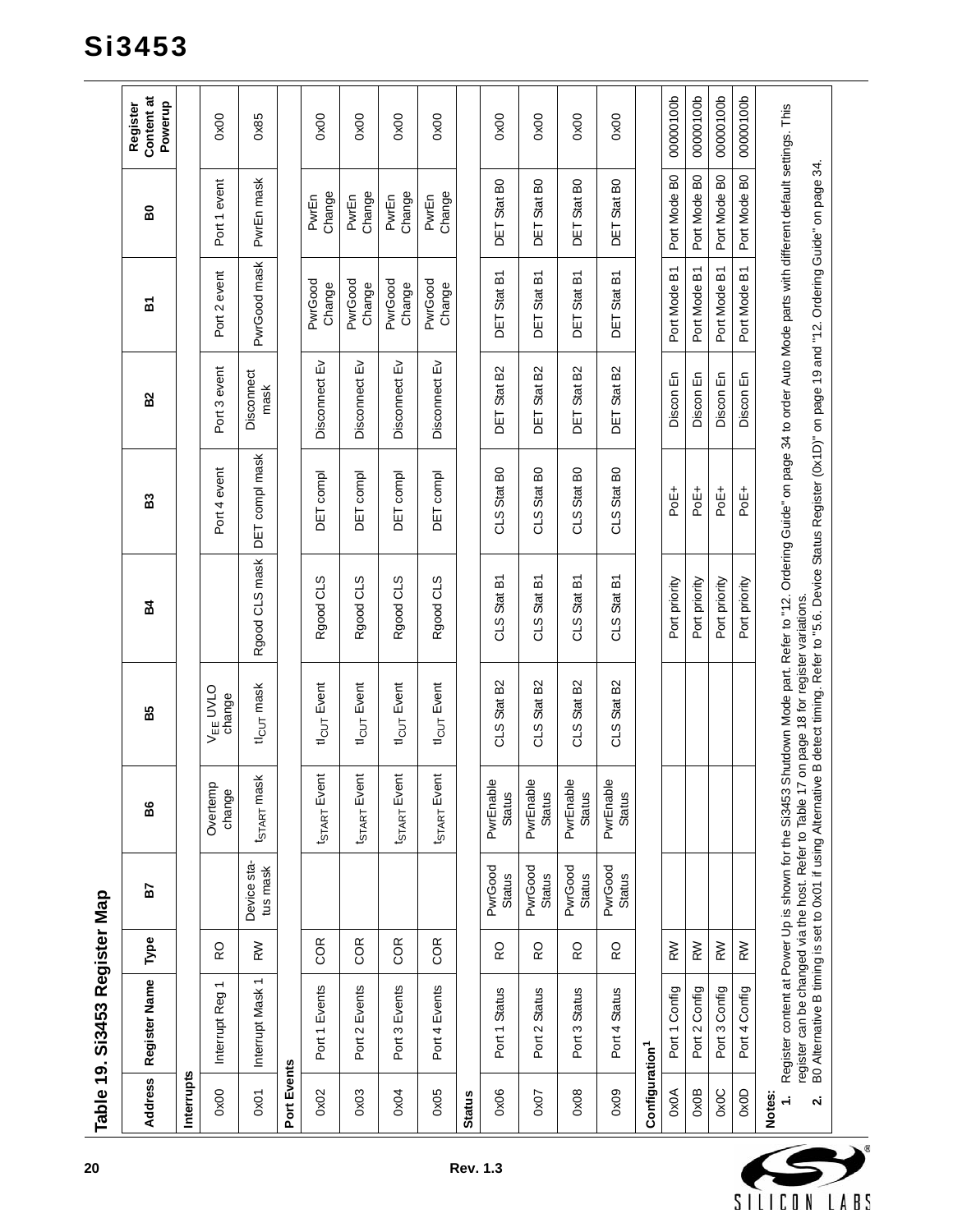|                       | Table 19. Si3453 Register Map (Continued) |      |    |          |                      |                                                                                                                                                                                                                                                                                                                                                                                                                       |             |                |                             |                             |                                   |
|-----------------------|-------------------------------------------|------|----|----------|----------------------|-----------------------------------------------------------------------------------------------------------------------------------------------------------------------------------------------------------------------------------------------------------------------------------------------------------------------------------------------------------------------------------------------------------------------|-------------|----------------|-----------------------------|-----------------------------|-----------------------------------|
| <b>Address</b>        | Register Name                             | Type | 57 | 86       | B5                   | 54                                                                                                                                                                                                                                                                                                                                                                                                                    | S3          | B <sub>2</sub> | ă                           | 60                          | Content at<br>Powerup<br>Register |
| <b>OXOE</b>           | Port 1 lcut                               | RW   | 57 | BG       | B5                   | 54                                                                                                                                                                                                                                                                                                                                                                                                                    | £3          | B <sub>2</sub> | 짇                           | 60                          | 0x75                              |
| 0x0F                  | Port 2 lcut                               | RW   | 57 | 86       | 55                   | 54                                                                                                                                                                                                                                                                                                                                                                                                                    | 63          | 52             | 짇                           | 8                           | 0x75                              |
| 0x10                  | Port 3 lcut                               | RW   | 57 | B6       | B5                   | 54                                                                                                                                                                                                                                                                                                                                                                                                                    | B3          | 52             | 인                           | 6G                          | 0x75                              |
| 0x11                  | Port 4 lcut                               | RW   | 57 | B6       | B5                   | 54                                                                                                                                                                                                                                                                                                                                                                                                                    | B3          | B2             | 인                           | <b>BO</b>                   | 0x75                              |
| <b>Global Device</b>  |                                           |      |    |          |                      |                                                                                                                                                                                                                                                                                                                                                                                                                       |             |                |                             |                             |                                   |
| 0x12                  | Command Reg-<br>ister                     | S    |    |          | CMD Code B5          | CMD Code B4                                                                                                                                                                                                                                                                                                                                                                                                           | CMD Code B3 | CMD Code B2    | CMD Param<br>$\overline{B}$ | CMD Param<br>B <sub>0</sub> | 0x00                              |
| 0x13                  | $V_{EE}$ MSB                              | 6    |    |          |                      |                                                                                                                                                                                                                                                                                                                                                                                                                       |             |                |                             |                             | 0x00                              |
| 0x14                  | $V_{EE}$ LSB                              | RO   |    |          |                      |                                                                                                                                                                                                                                                                                                                                                                                                                       |             |                |                             |                             | 0x00                              |
| 0x15                  | Current P1<br><b>MSB</b>                  | RO   |    |          |                      |                                                                                                                                                                                                                                                                                                                                                                                                                       |             |                |                             |                             | 0x00                              |
| 0x16                  | Current P1 LSB                            | RO   |    |          |                      |                                                                                                                                                                                                                                                                                                                                                                                                                       |             |                |                             |                             | 0x00                              |
| 0x17                  | Current P2<br><b>MSB</b>                  | RO   |    |          |                      |                                                                                                                                                                                                                                                                                                                                                                                                                       |             |                |                             |                             | 0x00                              |
| 0x18                  | Current P2 LSB                            | RO   |    |          |                      |                                                                                                                                                                                                                                                                                                                                                                                                                       |             |                |                             |                             | 0x00                              |
| 0x19                  | Current P <sub>3</sub><br><b>MSB</b>      | RO   |    |          |                      |                                                                                                                                                                                                                                                                                                                                                                                                                       |             |                |                             |                             | 0x00                              |
| 0x1A                  | Current P3 LSB                            | RO   |    |          |                      |                                                                                                                                                                                                                                                                                                                                                                                                                       |             |                |                             |                             | 0x00                              |
| 0x1B                  | Current P4<br>MSB                         | RO   |    |          |                      |                                                                                                                                                                                                                                                                                                                                                                                                                       |             |                |                             |                             | 0x00                              |
| Ox1C                  | Current P4 LSB                            | Q    |    |          |                      |                                                                                                                                                                                                                                                                                                                                                                                                                       |             |                |                             |                             | 0x00                              |
| 0x1D                  | Device Status <sup>2</sup>                | RO   |    | OverTemp | V <sub>EE</sub> UVLO |                                                                                                                                                                                                                                                                                                                                                                                                                       |             |                |                             | Alternative B<br>Timing     | 0x00                              |
| Revision              |                                           |      |    |          |                      |                                                                                                                                                                                                                                                                                                                                                                                                                       |             |                |                             |                             |                                   |
| 0x60                  | Hardware<br>Revision                      | RO   |    |          |                      |                                                                                                                                                                                                                                                                                                                                                                                                                       |             |                |                             |                             |                                   |
| 0x61                  | Firmware Revi-<br>sion                    | RO   |    |          |                      |                                                                                                                                                                                                                                                                                                                                                                                                                       |             |                |                             |                             |                                   |
| Notes:<br>$\div$<br>Ń |                                           |      |    |          |                      | Register content at Power Up is shown for the Si3453 Shutdown Mode part. Refer to "12. Ordering Guide" on page 34 to order Auto Mode parts with different default settings. This<br>register can be changed via the host. Refer to Table 17 on page 18 for register variations.<br>B0 Alternative B timing is set to 0x01 if using Alternative B detect timing. Refer to "5.6. Device Status Register (0x1D)" on page |             |                |                             |                             |                                   |



**Si3453**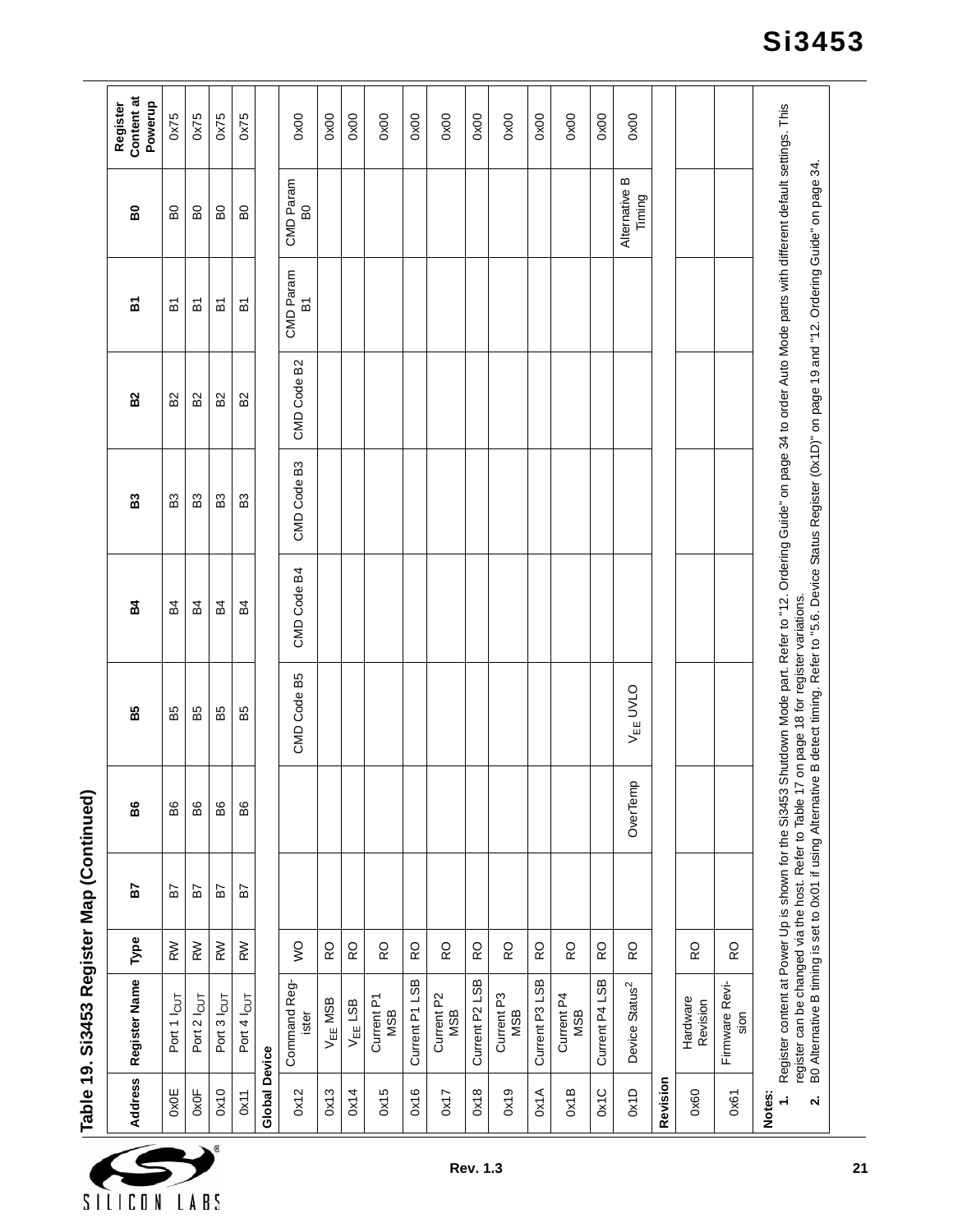|                                             | Table 19. Si3453 Register Map (Continued) |      |    |    |    |                                                                                                                                                                                                                                                                                                                                                                                                                       |    |                |   |    |                                   |
|---------------------------------------------|-------------------------------------------|------|----|----|----|-----------------------------------------------------------------------------------------------------------------------------------------------------------------------------------------------------------------------------------------------------------------------------------------------------------------------------------------------------------------------------------------------------------------------|----|----------------|---|----|-----------------------------------|
| Address                                     | Register Name                             | Type | 57 | 86 | B5 | <b>B4</b>                                                                                                                                                                                                                                                                                                                                                                                                             | B3 | B <sub>2</sub> | ă | BO | Content at<br>Powerup<br>Register |
| 0x62                                        | Firmware Revi-<br>sion                    | RO   |    |    |    |                                                                                                                                                                                                                                                                                                                                                                                                                       |    |                |   |    |                                   |
| 0x63                                        | Firmware Revi-<br>sion                    | RO   |    |    |    |                                                                                                                                                                                                                                                                                                                                                                                                                       |    |                |   |    |                                   |
| Notes:<br>$\div$<br>$\overline{\mathbf{a}}$ |                                           |      |    |    |    | Register content at Power Up is shown for the Si3453 Shutdown Mode part. Refer to "12. Ordering Guide" on page 34 to order Auto Mode parts with different default settings. This<br>register can be changed via the host. Refer to Table 17 on page 18 for register variations.<br>B0 Alternative B timing is set to 0x01 if using Alternative B detect timing. Refer to "5.6. Device Status Register (0x1D)" on page |    |                |   |    |                                   |
|                                             |                                           |      |    |    |    |                                                                                                                                                                                                                                                                                                                                                                                                                       |    |                |   |    |                                   |
|                                             |                                           |      |    |    |    |                                                                                                                                                                                                                                                                                                                                                                                                                       |    |                |   |    |                                   |
|                                             |                                           |      |    |    |    |                                                                                                                                                                                                                                                                                                                                                                                                                       |    |                |   |    |                                   |
|                                             |                                           |      |    |    |    |                                                                                                                                                                                                                                                                                                                                                                                                                       |    |                |   |    |                                   |
| ົ∢                                          |                                           |      |    |    |    |                                                                                                                                                                                                                                                                                                                                                                                                                       |    |                |   |    |                                   |

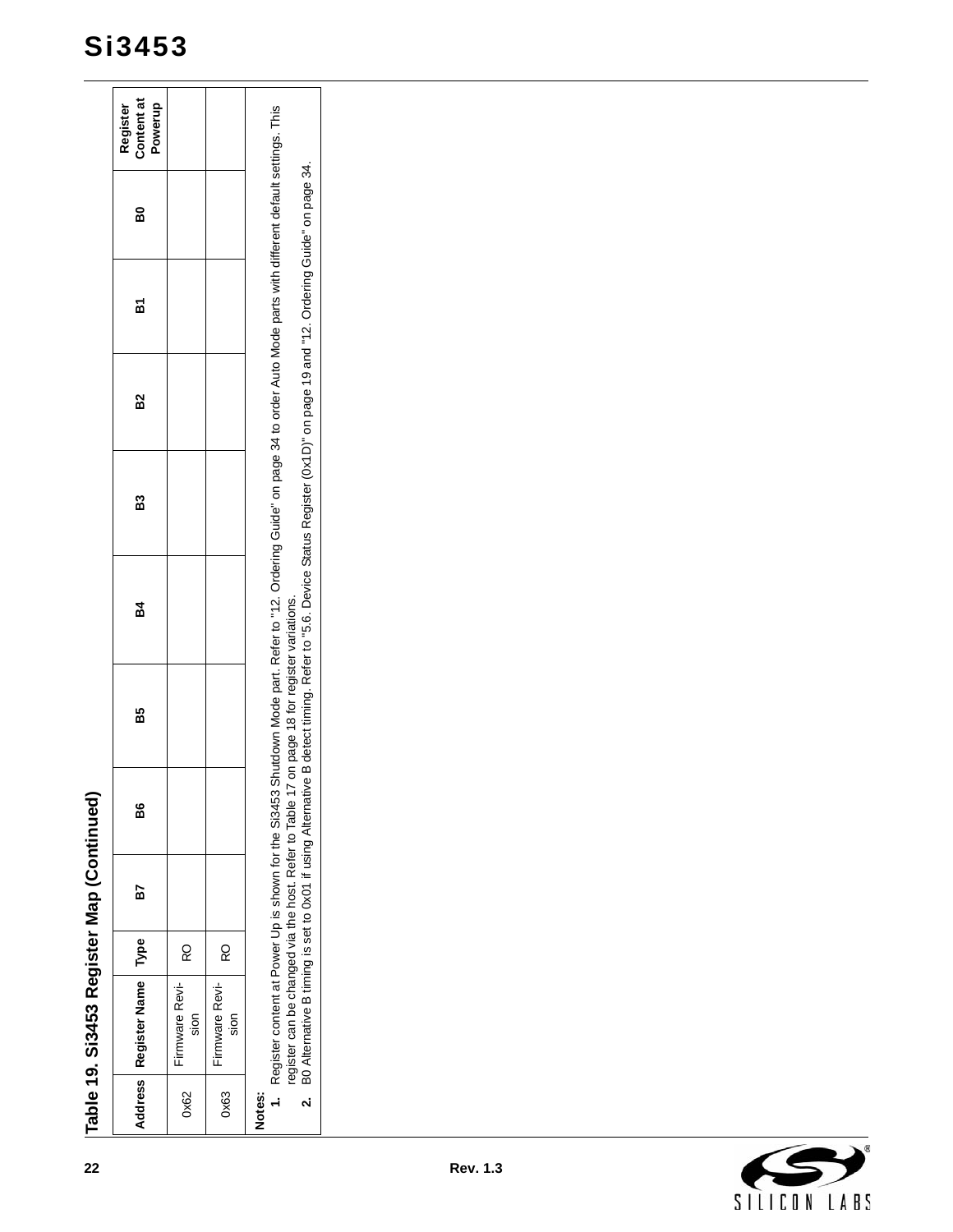| Value            | <b>Condition</b> |  |
|------------------|------------------|--|
| 000 <sub>b</sub> | Unknown          |  |
| 001b             | Short            |  |
| 010 <sub>b</sub> | Reserved         |  |
| 011b             | <b>Rlow</b>      |  |
| 100 <sub>b</sub> | Good             |  |
| 101b             | Rhigh            |  |
| 110 <sub>b</sub> | Ropen            |  |
| 111 <sub>b</sub> | Reserved         |  |

### **Table 20. Si3453 Detect Encoding**

# **Table 21. Si3453 Class Encoding**

| Value            | <b>Condition</b> |  |
|------------------|------------------|--|
| 000 <sub>b</sub> | Unknown          |  |
| 001b             | Class 1          |  |
| 010b             | Class 2          |  |
| 011b             | Class 3          |  |
| 100 <sub>b</sub> | Class 4          |  |
| 101 <sub>b</sub> | Probes Not Equal |  |
| 110 <sub>b</sub> | Class 0          |  |
| 111b             | Class Overload   |  |

### **Table 22. Si3453 Port Mode Encoding**

| Value           | <b>Condition</b> |  |
|-----------------|------------------|--|
| 00b             | Shutdown         |  |
| 01 <sub>b</sub> | Manual           |  |
| 10 <sub>b</sub> | Semiauto         |  |
| 11 <sub>b</sub> | Auto             |  |

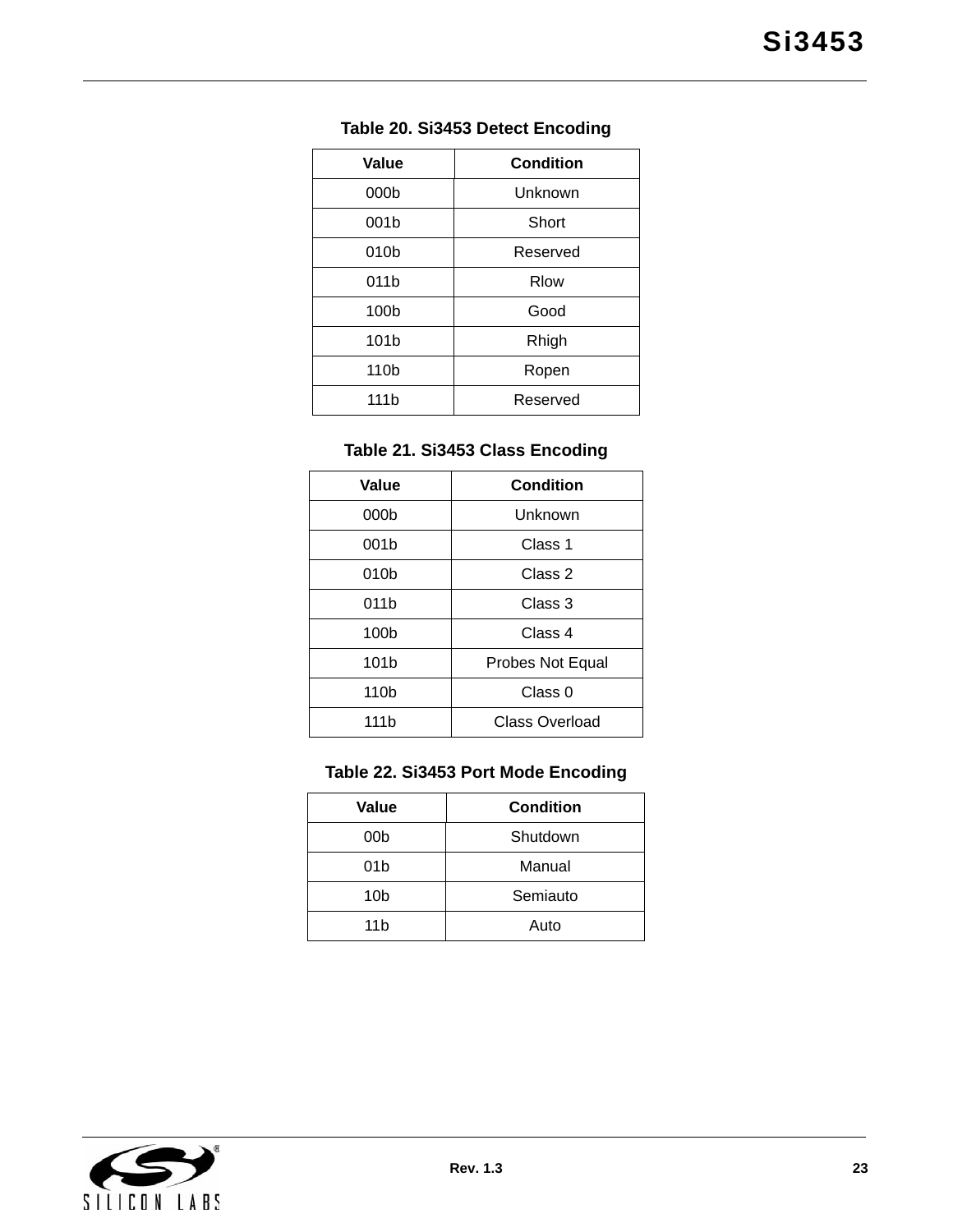<span id="page-23-1"></span>

| $PoE + bit$       | <b>Class</b> | <b>Auto Mode Setting of</b><br>I <sub>CUT</sub> Register                                                                            | $I_{CUT}$ Nominal | <b>Ilim Nominal*</b> |
|-------------------|--------------|-------------------------------------------------------------------------------------------------------------------------------------|-------------------|----------------------|
| 0 or 1 don't care |              | 0x1E                                                                                                                                | 97 mA             | 425 mA               |
| 0 or 1 don't care | 2            | 0x35                                                                                                                                | 170 mA            | 425 mA               |
| 0 or 1 don't care | 0/3          | 0x75                                                                                                                                | 375 mA            | 425 mA               |
| l O               | 4            | 0x75                                                                                                                                | 375 mA            | 425 mA               |
|                   | 4            | 0xC9                                                                                                                                | 640 mA            | 850 mA               |
|                   |              | *Note: During initial port turn-on $(T_{\text{max}} - \text{ time of 60 ms})$ the current limit is set to 125 m A even in PoE+ mode |                   |                      |

#### **Table 23. Si3453 Port Configuration**

**\*Note:** During initial port turn-on (TSTART time of 60 ms), the current limit is set to 425 mA, even in PoE+ mode.

#### **Table 24. Si3453 Command Codes**

<span id="page-23-0"></span>

| Command                                          | <b>CMD Register</b> | [B5B2] | [B1B0] Command<br><b>Parameter</b> | 2 Byte Return Value             |
|--------------------------------------------------|---------------------|--------|------------------------------------|---------------------------------|
| Power on port                                    | $0x04$   port no    | 0001b  | 2 bit port number <sup>1</sup>     |                                 |
| Power off port                                   | $0x08$   port no    | 0010b  | 2 bit port number                  |                                 |
| Reset port                                       | $0x0C$   port no    | 0011b  | 2 bit port number                  |                                 |
| Toggle detection<br>back-off timing <sup>2</sup> | 0x10                | 0100b  | <b>NA</b>                          |                                 |
| Reset chip                                       | 0x14                | 0101b  | <b>NA</b>                          |                                 |
| Get $V_{FF}$                                     | 0x18                | 0110b  | NA                                 | $V_{FF}$ in mV units            |
| Read port current                                | $0x1C$   port no    | 0111b  | 2 bit port number                  | Port current in 100 µA<br>units |
| Shut down<br>low-priority ports                  | 0x20                | 1000b  | <b>NA</b>                          |                                 |

<span id="page-23-3"></span>**Notes:**

**1.** Port 1 has 2 bit port number 0x00; port 2 is 0x01, etc.

<span id="page-23-2"></span>**2.** This command toggles bit 0 of Register 0x1D. When bit zero is set, the detection back-off of 2 seconds is implemented (alternative B or "midspan" mode).

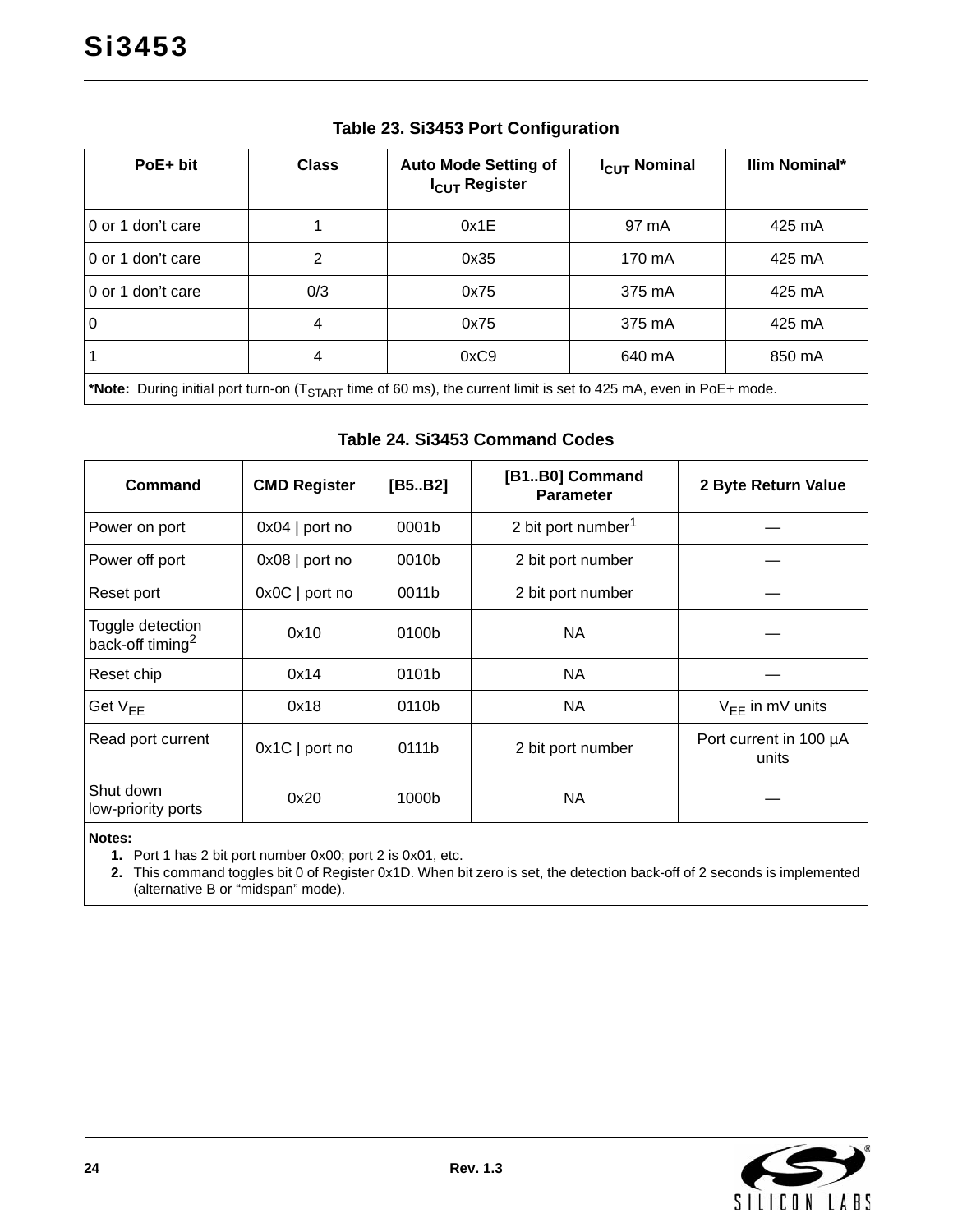# <span id="page-24-0"></span>**6. Operational Notes**

# <span id="page-24-1"></span>**6.1. Port Turn On**

If the port is turned on by putting it in auto mode, the Si3453 will take care of all specified timing, and it will take care of the two-event classification if the first event result is Class 4 and PoE+ mode is enabled. However, if automatic mode operation is not desired after port turn-on, the port should be set to semi-auto or manual mode once it has powered. In automatic mode,  $I_{\text{CUT}}$  is set according to the classification result.

The port turn-on command is used to turn on a port in semi-auto or manual mode. If the port is turned on in semiauto mode, turn-on is delayed until the next detection and classification. If the detection or classification result is not valid, the port will not power. If the classification is Class 4 and PoE+ mode is enabled, a 2-event classification is given.  $I_{\text{Cl}}$  setting is not automatic for port turn-on in semi-auto or manual mode.

If the port is turned on by putting it in manual mode, the normal sequence is to start with the port in semi-auto mode and interrupt on a classification complete, which indicates that there is a valid PD signature and that a classification result is available. Based on the classification result, the host can make a decision to apply power or not. The IEEE standard requires that a port be powered within 400 ms of a valid detect complete. It is also desirable to power the port prior to the start of the next detection pulse, which can occur in as little as 300 ms. Therefore, it is recommended that ports be powered in under 250 ms from the class complete interrupt when using the manual mode turn-on command.

Using manual mode turn-on, detection is not done prior to port turn on, but classification is always performed just prior to port turn on. Ports are turned on in manual mode regardless of the classification result. 2-event classification is performed if the first event result is Class 4 and the port is enabled for PoE+ mode. The manual mode classification step does not generate a classification complete flag because it is assumed that the classification was already done in semi-auto mode and the host has already made the decision to grant power.

During the initial 60 ms (Tstart) time of port turn-on, 1x current limit and  $I_{\text{ClUT}}$  = 375 mA (nominal) is enforced. After Tstart, if the port is not overloaded, Pgood is set to true, and  $I_{\text{ClUT}}$  and 1x or 2x current limit will follow the I<sup>2</sup>C register settings. In auto mode, the  $I^2C$  registers are set according to the classification result, but, if desired, they can be overwritten after Pgood becomes true. After Tstart, 2x current limit is always allowed if PoE+ mode is enabled.

### <span id="page-24-2"></span>**6.2. Changing the Interrupt Mask**

The INT register and INT pin are always synchronized. However, there can be up to a 5 ms delay between an event that causes or clears an interrupt and the update of the register and pin.

Thus, if the INT mask register is changed to clear an interrupt or to block an interrupt source, there can be up to a 5 ms delay between the change of the INT mask register and the resultant change in the INT register and INT pin.

Generally, use of the mask register to clear interrupts is not recommended; it is better to clear an interrupt by reading the appropriate COR register.

### <span id="page-24-3"></span>**6.3. Port Voltage and Current Measurements**

Port current voltage and current are reported as of the time the measurement command is written to register 0x12. Spikes of current or other momentary current changes are not filtered. It may be desirable to add a ~1 second averaging filter to reported current when using port current information for power management decisions.

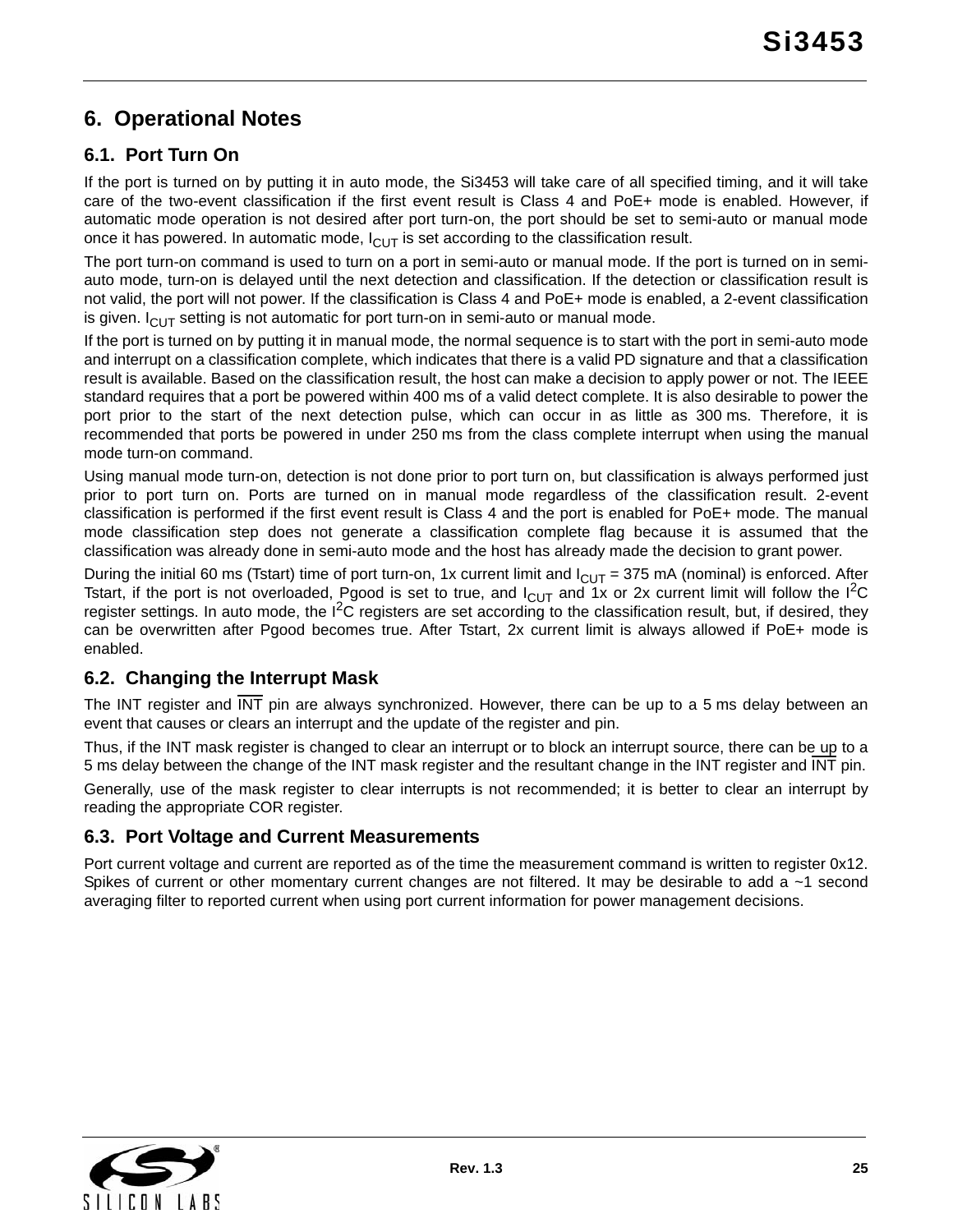# <span id="page-25-0"></span>**7. PCB Layout Guidelines**

Following are some PCB layout considerations. See also ["12.1. Evaluation Kits and Reference Designs" on page](#page-33-1) [34](#page-33-1) for reference design information. Please visit the Silicon Labs technical support web page at

[www.silabs.com/support/pages/contacttechnicalsupport.aspx](https://www.silabs.com/support/pages/contacttechnicalsupport.aspx) and register to request support for your design, particularly if you are not closely following the recommended reference design.

Due to the high current of up to 800 mA per port, the following board layout guidelines apply. In addition, contact Silicon Laboratories for access to complete PSE reference design databases including recommended layouts.

The VEE1, VEE2, VEE3, and VEE4 pins can carry up to 800 mA and are connected to a V<sub>FF</sub> bus. The V<sub>FF</sub> bus for a 24 port PCB layout can thus carry as much as 20 A current. With 2 oz. copper on an outer layer, a bus of 0.4 inches is needed. For an inner layer, this increases to a 1 inch wide bus. Use of large or multiple vias is required for properly supporting the 800 mA per channel operating current. The VEE pin does not carry high current and can be connected directly to the bus as well. The best practice is to devote an entire inner layer for  $V_{FF}$  power routing.

Similarly, GND1/2 and GND3/4 pins can carry up to 1.6 A per pin, and the GND return bus should be at least as wide as the  $V_{FF}$  bus described above. The best practice is to devote an entire inner layer for ground power routing. The ground power plane does not generally have a high frequency content (other than external faults); so, it is generally acceptable to use the ground power plane as a ground signal plane and tie AGND and GND12, GND34 to this plane as well.

The VOUTn pins carry up to 800 mA dc and up to 5 A in faults; so, a 20 mil trace with wide or multiple vias is also recommended. The VDETn pins also carry fault current; so, this pin connection to VOUTn needs to use 20 mil traces and wide or multiple vias where needed.

The VDD currents are not large; so, it is acceptable to route the VDD nodes on one of the outer layers.

If care is taken to avoid disruption of the high current paths, VDD can be globally routed on one of the power planes and then locally routed on an inner or outer layer.

To avoid coupling between surge events and logic signals, it is recommended that VOUTn traces be routed on the side opposite the  $I^2C$  interface pins.

The thermal pad of the Si3453 is connected to VEE. At full IEEE 802.3at current of 600 mA on each port, the dissipation of the Si3453 is up to 1.2 W; so, multiple vias are required to conduct the heat from the thermal pad to the VEE plane. As many as 36 small vias provide the best thermal conduction.

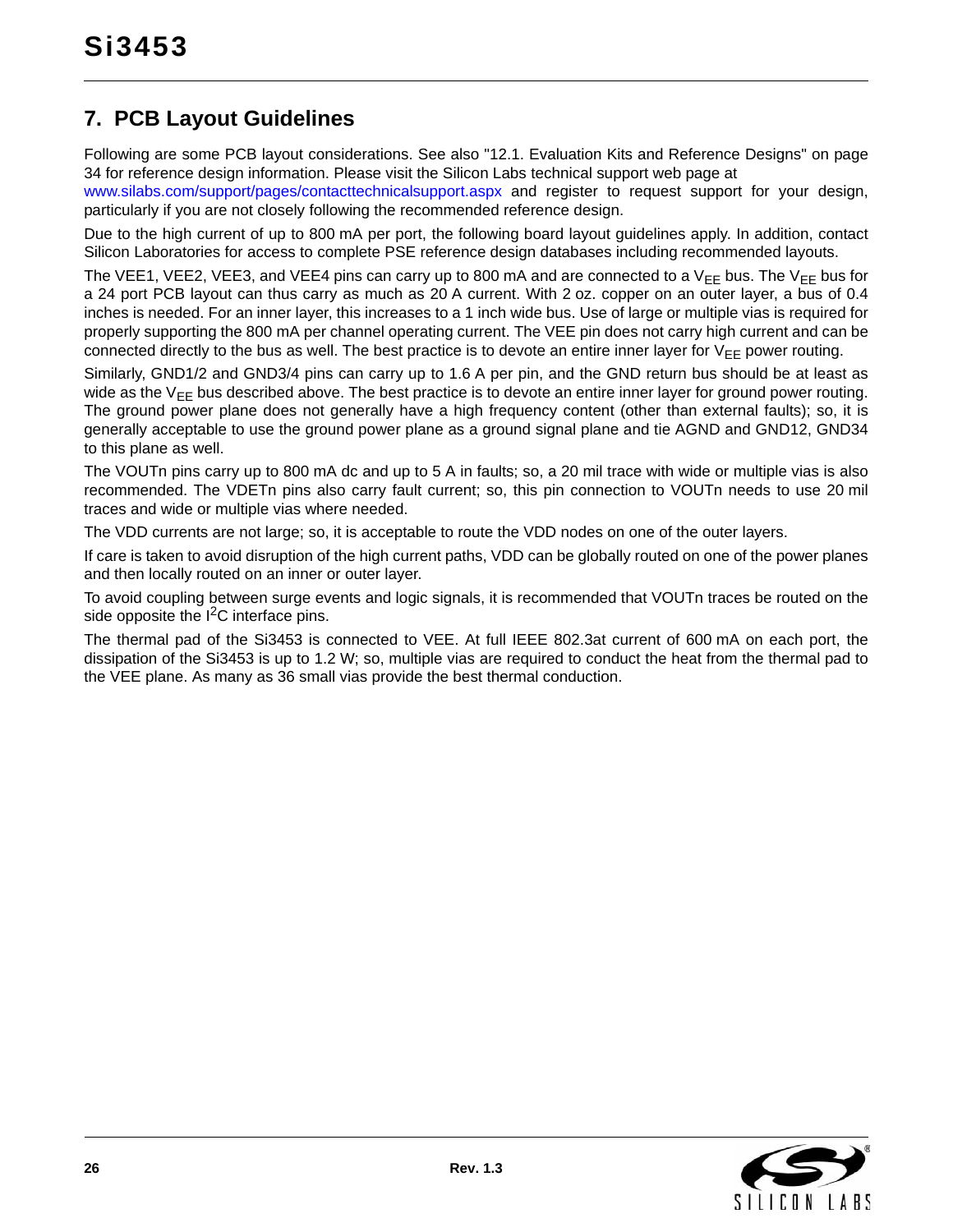# <span id="page-26-0"></span>**8. Firmware Release Notes**

Devices marked with firmware revision 02 (see ["13. Device Marking Diagram" on page 35](#page-34-0)) have the firmware revision registers set as  $0x61 = 0x00$ ;  $0x62 = 0x02$ , and  $0x63 = 0x51$  (0.2.81).

The following is a known issue, which may be addressed with a future firmware revision:

# <span id="page-26-1"></span>**8.1. I2C Address ACK**

**Issue**: Very rarely, the Si3453 may not ACK the I<sup>2</sup>C address byte.

**Impact**: This is allowed in the I<sup>2</sup>C specification.

**Workaround**: Retransmit the address byte if there is an ACK failure.

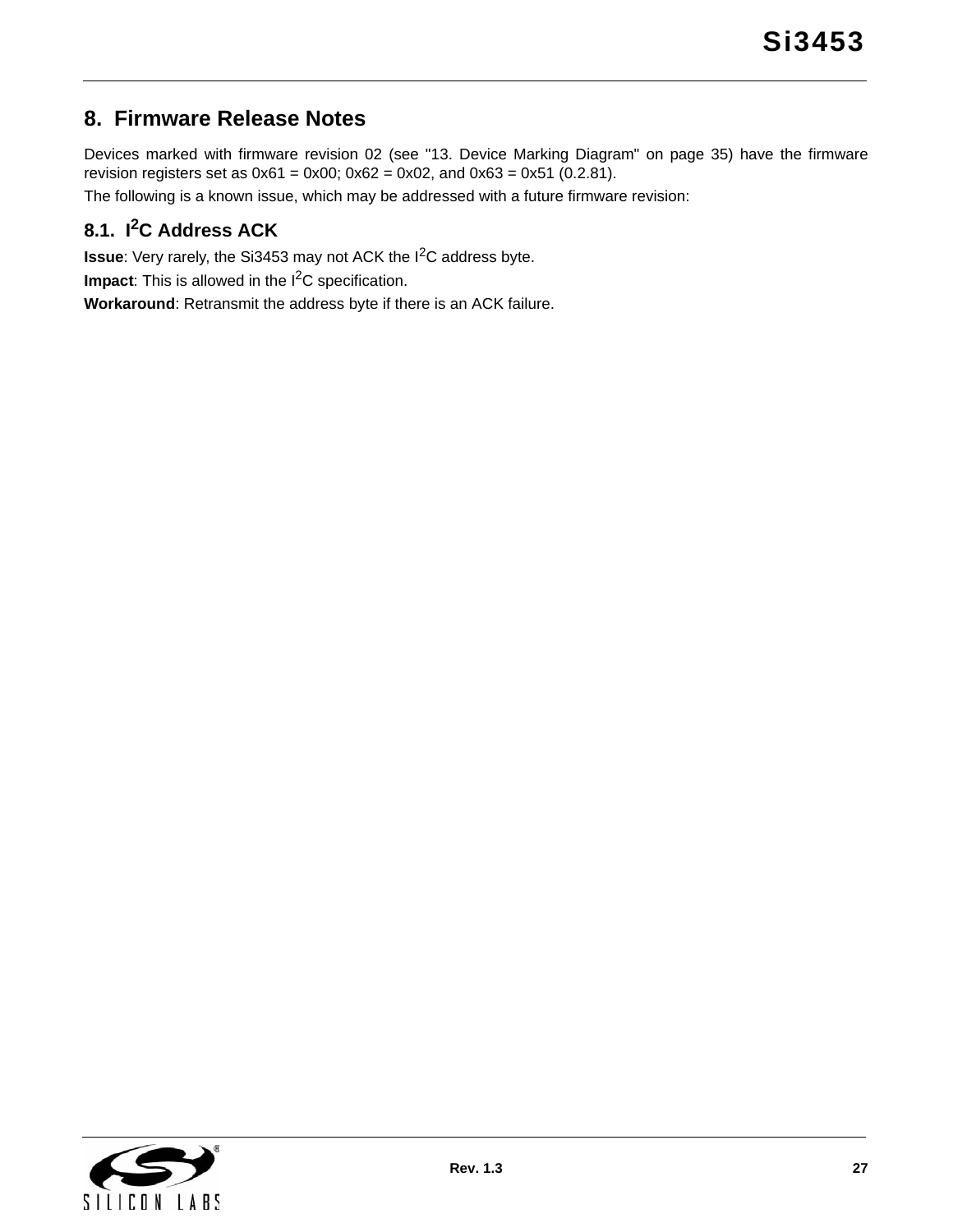# <span id="page-27-0"></span>**9. Pin Descriptions**



**Table 25. Si3453 Pin Descriptions** 

| Pin#            | <b>Name</b>      | <b>Type</b>   | <b>Description</b>                                                                                       |
|-----------------|------------------|---------------|----------------------------------------------------------------------------------------------------------|
| 1               | VEE <sub>1</sub> | Supply        | Driver 1 VEE supply. Short to VEE, VEE2/3/4.                                                             |
| 2               | <b>VEE</b>       | Supply        | Global PoE $(-48 \text{ V}$ nom.) or PoE+ $(-54 \text{ V}$ nom.) supply. Short to VEE1/2/<br>3/4.        |
| 3               | <b>VREF</b>      | Analog input  | 1.1 V nom. voltage reference from reference generator (for example,<br>TLV431 or power management unit). |
| 4               | AIN              | Analog input  | Measurement data converter input. Short to AOUT.                                                         |
| 5               | <b>AOUT</b>      | Analog output | Measurement multiplexer subsystem output. Short to AIN.                                                  |
| 6               | <b>AGND</b>      | Ground        | Analog ground reference. Short to AGND pin 8, GND12/34, DGND.                                            |
| $\overline{7}$  | <b>RBIAS</b>     | Analog input  | External 44.2 k $\Omega$ ( $\pm$ 1%) resistor to ground sets internal bias currents.                     |
| 8               | <b>AGND</b>      | Ground        | Analog ground reference. Short to AGND pin 6, GND12/34, DGND.                                            |
| 9               | NC.              | No connect    | Do not connect (float).                                                                                  |
| 10              | VEE4             | Supply        | Driver 4 VEE supply. Short to VEE, VEE1/2/3.                                                             |
| 11              | NC.              | No connect    | Do not connect (float).                                                                                  |
| 12 <sup>2</sup> | VOUT4            | Analog I/O    | Port 4 power FET switch output. When on, provides a low impedance<br>path to VEE4.                       |

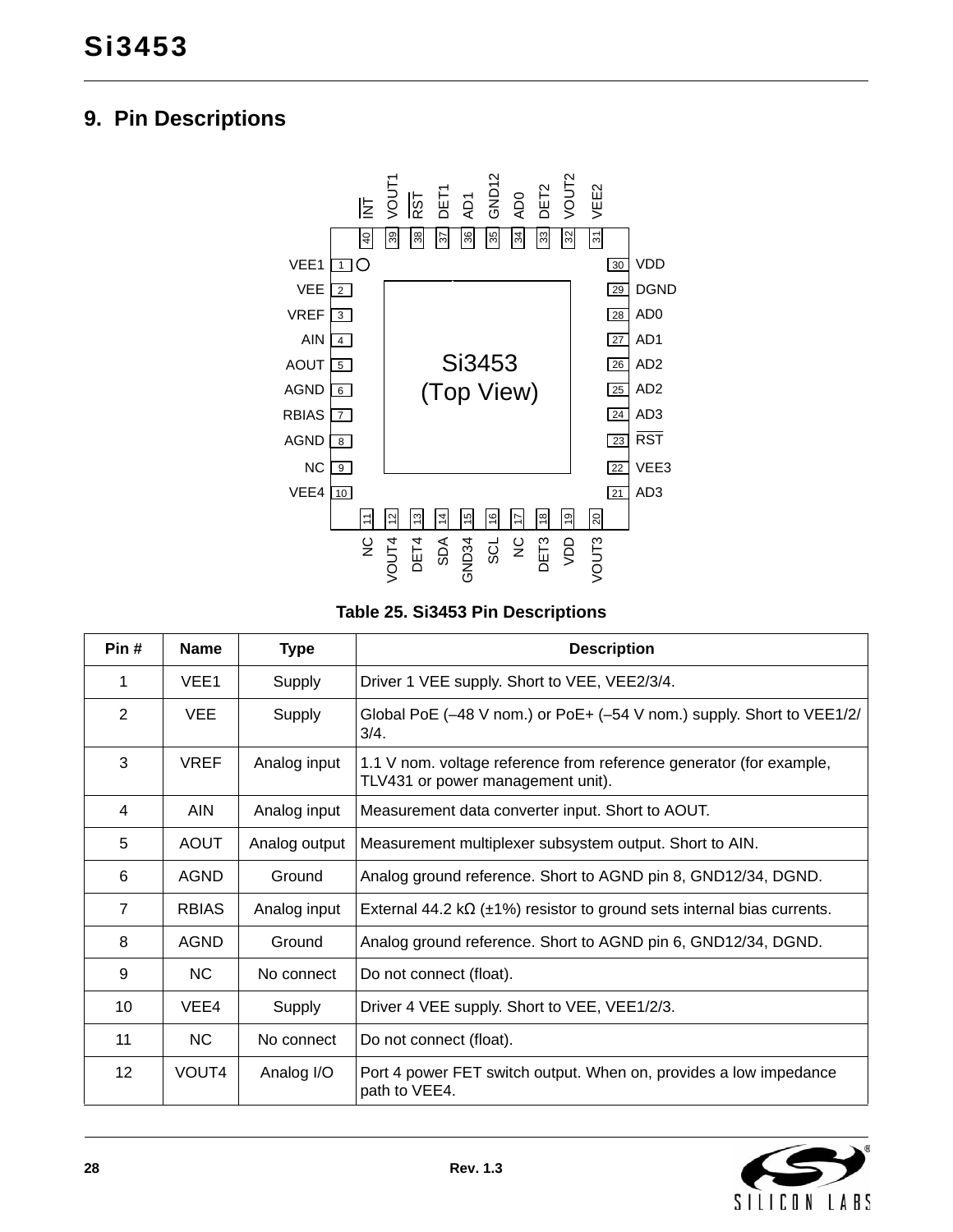| Pin# | <b>Name</b>      | <b>Type</b>   | <b>Description</b>                                                                                                                                                          |
|------|------------------|---------------|-----------------------------------------------------------------------------------------------------------------------------------------------------------------------------|
| 13   | DET4             | Analog I/O    | Connection for port 4 detection, classification, and transient surge protec-<br>tion. This pin is tied to VOUT4.                                                            |
| 14   | <b>SDA</b>       | Digital I/O   | $I2C$ data pin                                                                                                                                                              |
| 15   | GND34            | Ground        | Ground supply for protection clamps. Short to AGND, GND12, DGND.                                                                                                            |
| 16   | <b>SCL</b>       | Digital I/O   | $I2C$ clock pin                                                                                                                                                             |
| 17   | <b>NC</b>        | No connect    | Do not connect (float).                                                                                                                                                     |
| 18   | DET <sub>3</sub> | Analog I/O    | Connection for port 3 detection and classification. See DET4 for detailed<br>description.                                                                                   |
| 19   | <b>VDD</b>       | Supply        | +3.3 V (±10%) isolated supply. Short to VDD pin 30.                                                                                                                         |
| 20   | VOUT3            | Analog I/O    | Port 3 power FET switch output. When on, provides a low impedance<br>path to VEE3.                                                                                          |
| 21   | AD <sub>3</sub>  | Digital I/O   | Chip address bit 3 pin, read after reset. Address set with defined resistor<br>dividers. Pin also used for internal communications. Short to AD3 pin 24.                    |
| 22   | VEE3             | Supply        | Driver 3 VEE supply. Short to VEE, VEE1/2/4.                                                                                                                                |
| 23   | <b>RST</b>       | Digital input | Active low digital reset. Short to RST pin 38.                                                                                                                              |
| 24   | AD <sub>3</sub>  | Digital I/O   | Chip address bit 3 pin, read after reset. Address set with a 10 $k\Omega$ pull-up<br>or pull-down resistor. Also used for internal communications. Short to<br>AD3 pin 21.  |
| 25   | AD <sub>2</sub>  | Digital I/O   | Chip address bit 2 pin, read after reset. Address set with a 10 $k\Omega$ pull-up<br>or pull-down resistor. Also used for internal communications. Short to<br>AD2 pin 26.  |
| 26   | AD <sub>2</sub>  | Digital I/O   | Chip address bit 2 pin, read after reset. Address set with a 10 $k\Omega$ pull-up<br>or pull-down resistor. Also used for internal communications. Short to<br>AD2 pin 25.  |
| 27   | AD1              | Digital I/O   | Chip address bit 1 pin, read after reset. Address set with a 10 k $\Omega$ pull-up<br>or pull-down resistor. Also used for internal communications. Short to<br>AD1 pin 36. |
| 28   | AD <sub>0</sub>  | Digital I/O   | Chip address bit 0 pin, read after reset. Address set with a 10 $k\Omega$ pull-up<br>or pull-down resistor. Also used for internal communications. Short to<br>AD0 pin 34.  |
| 29   | <b>DGND</b>      | Ground        | Digital ground reference. Short to AGND, GND12/34                                                                                                                           |
| 30   | <b>VDD</b>       | Supply        | +3.3 V isolated supply. Short to VDD pin 19.                                                                                                                                |
| 31   | VEE <sub>2</sub> | Supply        | Driver 2 VEE supply. Short to VEE, VEE1/3/4.                                                                                                                                |
| 32   | VOUT2            | Analog I/O    | Port 2 power FET switch output. When on, provides a low impedance<br>path to VEE2.                                                                                          |

# **Table 25. Si3453 Pin Descriptions (Continued)**

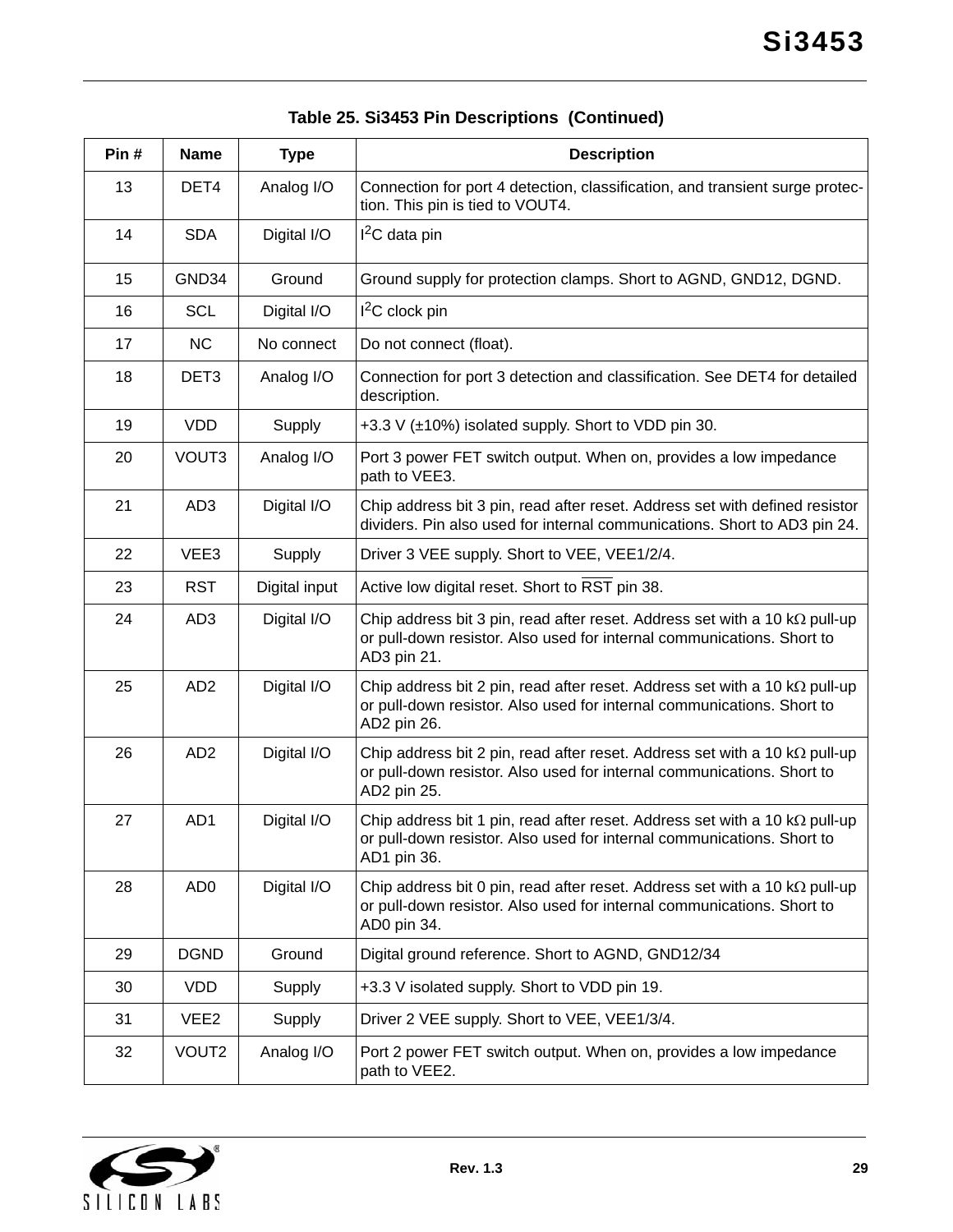| Pin# | <b>Name</b>       | Type           | <b>Description</b>                                                                                                                                                                                     |
|------|-------------------|----------------|--------------------------------------------------------------------------------------------------------------------------------------------------------------------------------------------------------|
| 33   | DET <sub>2</sub>  | Analog I/O     | Connection for port 2 detection and classification. See DET4 for detailed<br>description.                                                                                                              |
| 34   | AD0               | Digital I/O    | Chip address bit 0 pin. See description for- and short to AD0 pin 28.                                                                                                                                  |
| 35   | GND <sub>12</sub> | Ground         | Ground supply for protection clamps. Short to AGND, GND34, DGND.                                                                                                                                       |
| 36   | AD1               | Digital I/O    | Chip address bit 1 pin. See description for- and short to AD1 pin 27.                                                                                                                                  |
| 37   | DET <sub>1</sub>  | Analog I/O     | Connection for port 1 detection and classification. See DET4 for detailed<br>description.                                                                                                              |
| 38   | RST.              | Digital input  | Active low digital reset. Short to RST pin 23.                                                                                                                                                         |
| 39   | VOUT1             | Analog I/O     | Port 1 power FET switch output. When on, provides a low impedance<br>path to VEE1.                                                                                                                     |
| 40   | <b>INT</b>        | Digital output | Active low interrupt output pin.                                                                                                                                                                       |
| ePAD | Vee               | Supply         | Connect the thermal pad to a plane which connects to Vee. For best<br>results, use a 5 x 5 or larger via array for best thermal conductivity with 1<br>square inch or larger of plane area per device. |

# **Table 25. Si3453 Pin Descriptions (Continued)**

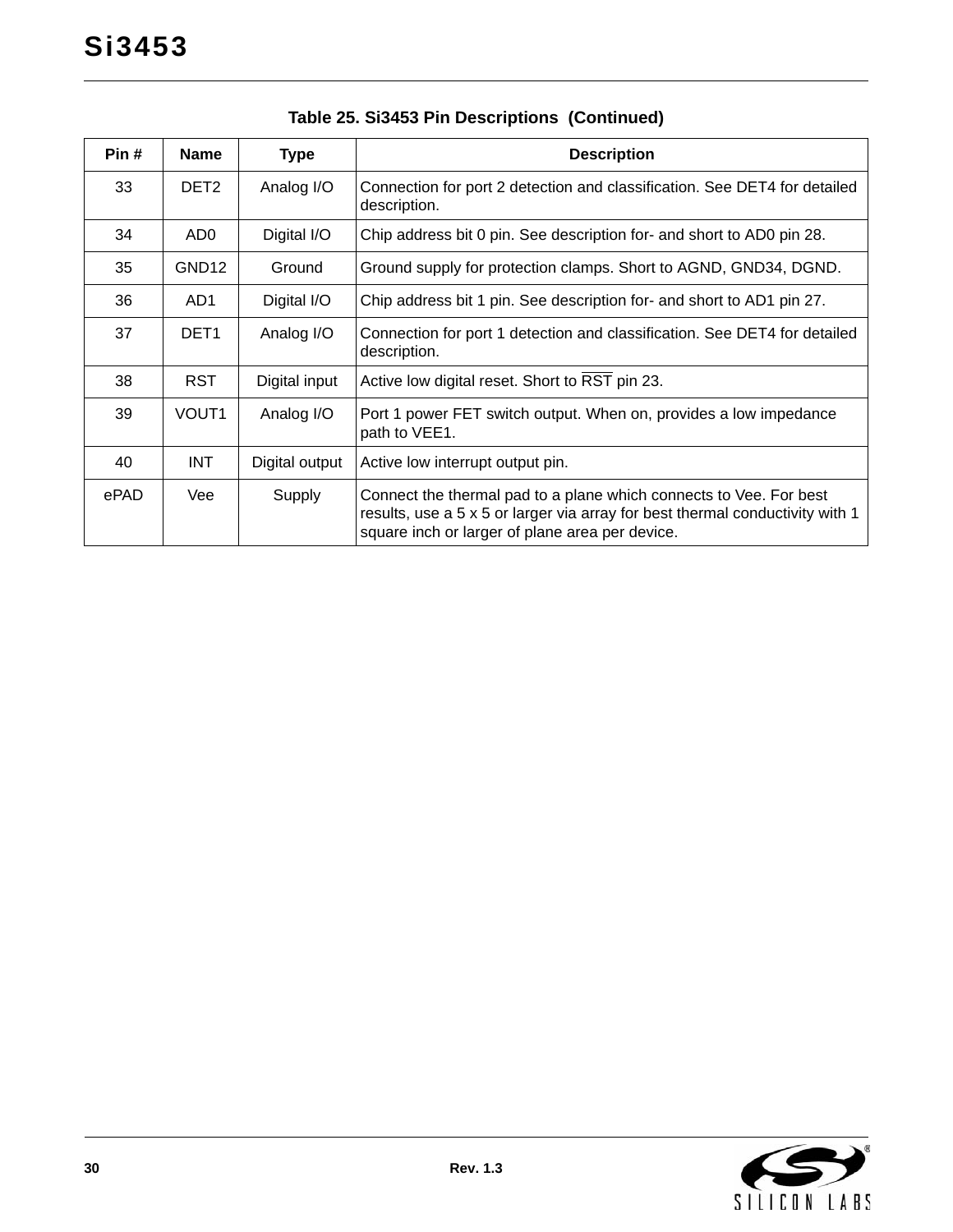# <span id="page-30-0"></span>**10. Package Outline: 40-Pin QFN**

The Si3453 is packaged in an industry-standard, RoHS compliant 6 x 6 mm<sup>2</sup>, 40-pin QFN package.



**Figure 7. 40-Pin QFN Mechanical Diagram**

| <b>Dimension</b>                                            | Min                  | <b>Nom</b> | Max  |
|-------------------------------------------------------------|----------------------|------------|------|
| Α                                                           | 0.80                 | 0.85       | 0.90 |
| A <sub>1</sub>                                              | 0.00                 | 0.02       | 0.05 |
| b                                                           | 0.18                 | 0.25       | 0.30 |
| D                                                           |                      | 6.00 BSC.  |      |
| D <sub>2</sub>                                              | 3.95                 | 4.10       | 4.25 |
| e                                                           | 0.50 BSC.            |            |      |
| E                                                           | 6.00 BSC.            |            |      |
| E2                                                          | 4.10<br>3.95<br>4.25 |            |      |
| L                                                           | 0.30<br>0.40<br>0.50 |            |      |
| aaa                                                         | 0.10                 |            |      |
| bbb                                                         | 0.10                 |            |      |
| $_{\rm ccc}$                                                | 0.08                 |            |      |
| ddd                                                         |                      | 0.10       |      |
| eee                                                         |                      | 0.05       |      |
| $\mathbf{A}$ $\mathbf{B}$ and $\mathbf{A}$ and $\mathbf{A}$ |                      |            |      |

#### **Table 26. Package Diagram Dimensions**

#### **Notes:**

**1.** All dimensions shown are in millimeters (mm) unless otherwise noted.

**2.** Dimensioning and Tolerancing per ANSI Y14.5M-1994.

**3.** This drawing conforms to JEDEC outline MO-220, Variation VJJD-2

**4.** Recommended card reflow profile is per the JEDEC/IPC J-STD-020 specification for Small Body Components.

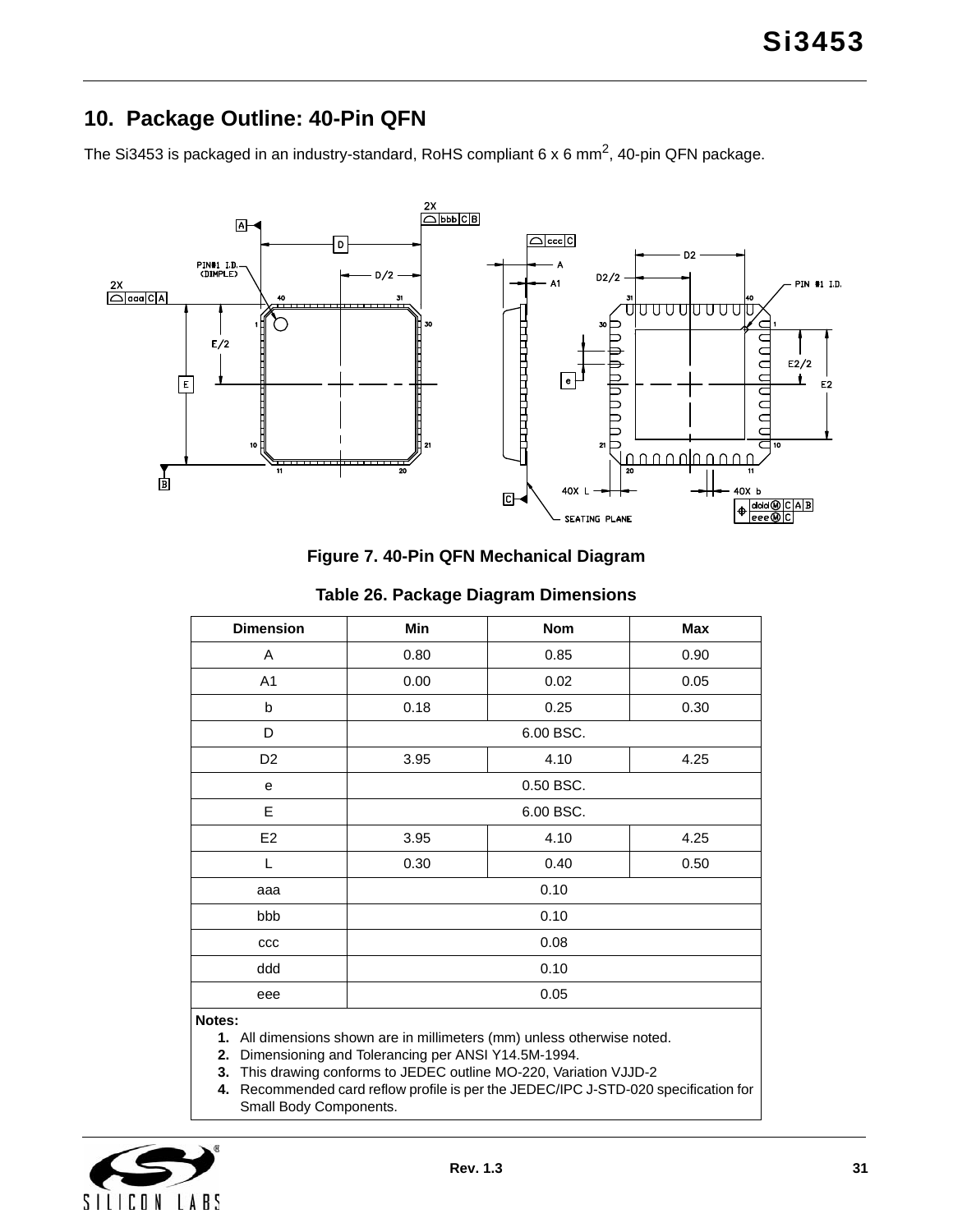# <span id="page-31-0"></span>**11. Recommended PCB Footprint**



**Figure 8. PCB Land Pattern**

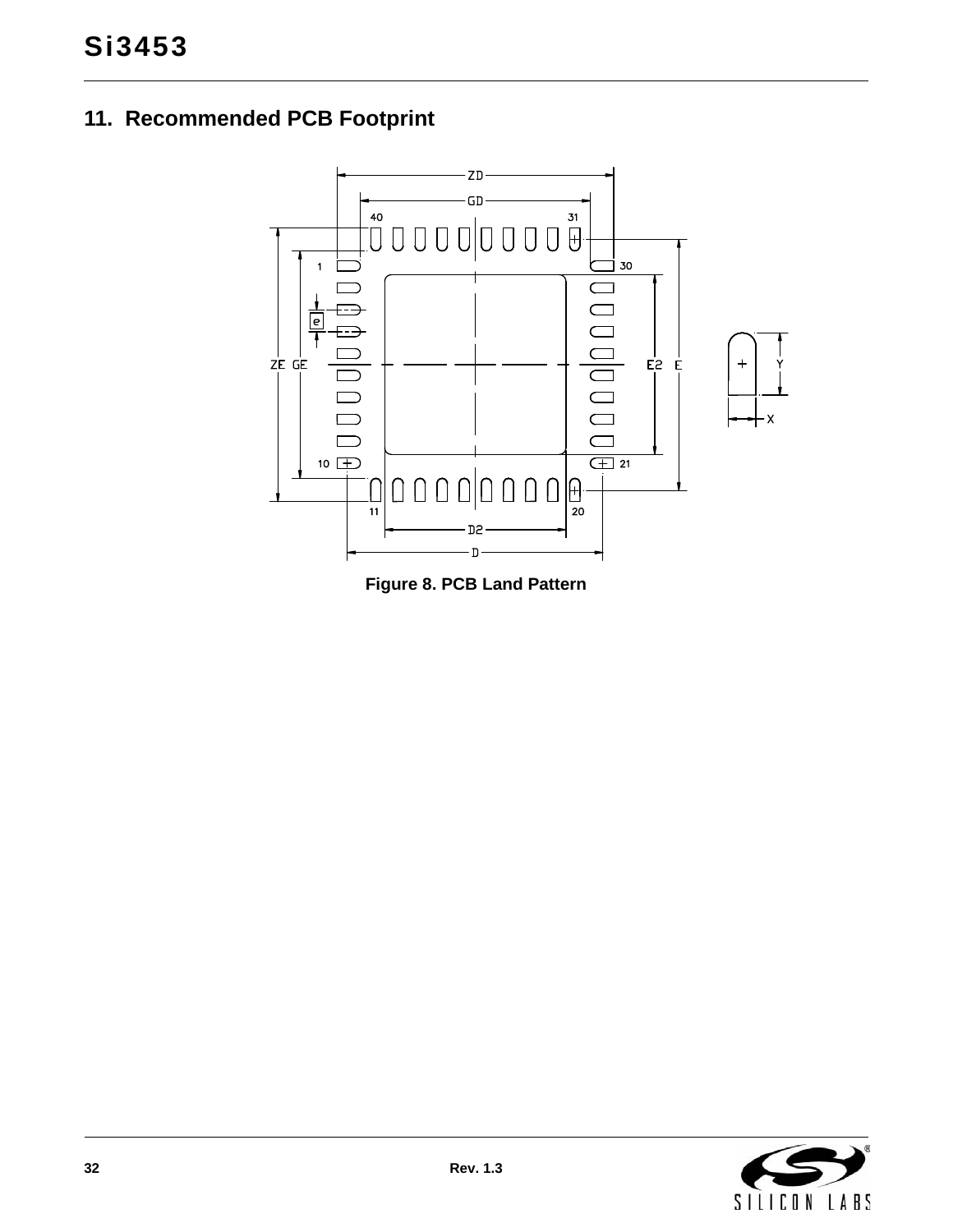| $19000$ and all $99$ and $19000$ and $19000$ |          |     |  |  |
|----------------------------------------------|----------|-----|--|--|
| <b>Dimension</b>                             | Min      | Max |  |  |
| е                                            | 0.50 BSC |     |  |  |

#### **Table 27. PCB Land Pattern Dimensions**

| e              | 0.50 BSC     |      |  |
|----------------|--------------|------|--|
| E              | 5.42 REF     |      |  |
| D              | 5.42 REF     |      |  |
| E <sub>2</sub> | 4.00         | 4.20 |  |
| D <sub>2</sub> | 4.00<br>4.20 |      |  |
| <b>GE</b>      | 4.53         |      |  |
| GD             | 4.53         |      |  |
| X              | 0.28         |      |  |
| Υ              | 0.89 REF     |      |  |
| <b>ZE</b>      | 6.31         |      |  |
| ZD             |              | 6.31 |  |

#### **Notes:**

**General**

- **1.** All dimensions shown are in millimeters (mm) unless otherwise noted.
- **2.** Dimensioning and Tolerancing is per the ANSI Y14.5M-1994 specification.
- **3.** This Land Pattern Design is based on IPC-SM-782 guidelines.
- **4.** All dimensions shown are at Maximum Material Condition (MMC). Least Material Condition (LMC) is calculated based on a Fabrication Allowance of 0.05 mm.

#### **Solder Mask Design**

**5.** All metal pads are to be non-solder mask defined (NSMD). Clearance between the solder mask and the metal pad is to be 60  $\mu$ m minimum, all the way around the pad.

#### **Stencil Design**

- **6.** A stainless steel, laser-cut and electro-polished stencil with trapezoidal walls should be used to assure good solder paste release.
- **7.** The stencil thickness should be 0.125 mm (5 mils).
- **8.** The ratio of stencil aperture to land pad size should be 1:1 for the perimeter pads.
- **9.** A 4x4 array of 0.80 mm square openings on 1.05 mm pitch should be used for the
- center Vee pad.

### **Card Assembly**

- **10.** A No-Clean, Type-3 solder paste is recommended.
- **11.** The recommended card reflow profile is per the JEDEC/IPC J-STD-020 specification for Small Body Components.

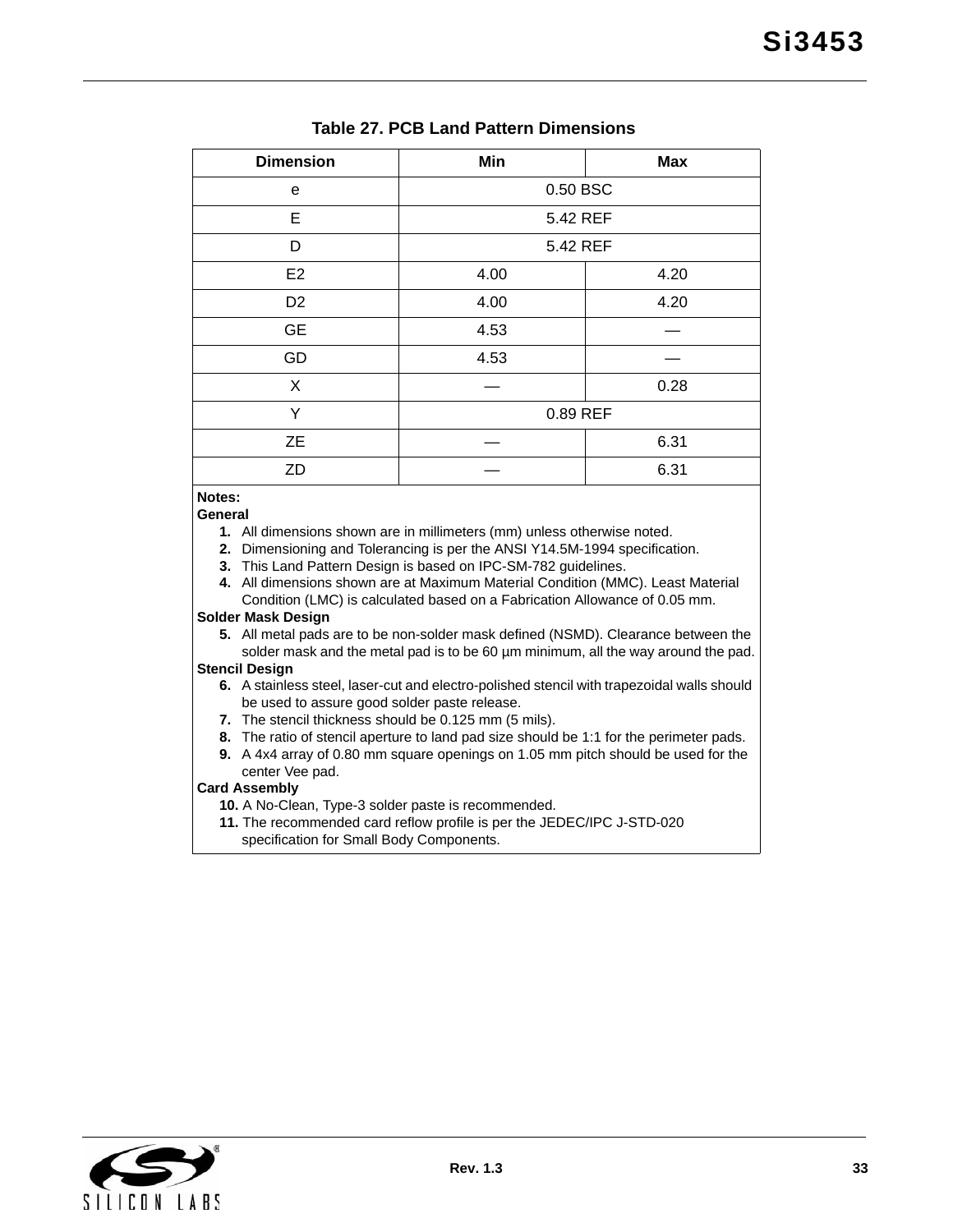# <span id="page-33-0"></span>**12. Ordering Guide**

| Ordering Part Number <sup>1</sup> | <b>Detect</b><br>Timing $^2$ | Powerup Mode <sup>2,3,4,5</sup> |          | <b>Firmware</b><br><b>Revision</b> | Package <sup>6</sup><br>Temp. Range |
|-----------------------------------|------------------------------|---------------------------------|----------|------------------------------------|-------------------------------------|
| Si3453-B02-GM                     | Alt A                        | PoE <sup>7</sup>                | Shutdown | 0.2.81                             | $-40$ to 85 °C                      |
| Si3453A-B02-GM                    | Alt A                        | PoE (15.4 W)                    | Auto     |                                    | ambient                             |
| Si3453B-B02-GM                    | Alt B                        |                                 |          |                                    |                                     |
| Si3453C-B02-GM                    | Alt A                        | PoE+ (30 W)                     |          |                                    |                                     |
| Si3453D-B02-GM                    | Alt B                        |                                 |          |                                    |                                     |

<span id="page-33-4"></span>**Notes:**

- **1.** Add "R" to the end of the ordering part number to denote tape-and-reel option. E.g., Si3452-B02-GMR.
- <span id="page-33-5"></span>**2.** For alternative A, power is applied to wire pairs 1,2 and 3,6. For alternative B, power is applied to wire pairs 4,5 and 7,8 (the spare pairs in the case of 10/100 Ethernet). Conventionally, alternative B is used for midspan power injectors. For alternative B, detection is done with over 2 seconds between detection pulses so as to avoid interfering with end-point equipment trying to provide power using alternative A.
- <span id="page-33-6"></span>**3.** Devices powering up into shutdown mode are intended for use with a system host that provides run-time configuration or power-management.
- <span id="page-33-7"></span>**4.** The maximum PoE or PoE+ power applies to all ports on Auto mode devices.
- <span id="page-33-2"></span>**5.** Detect Timing and Powerup Modes (PoE vs. PoE+, Shutdown vs. Auto) are pre-configured in firmware but can be reconfigured at any time via a host connection.
- <span id="page-33-8"></span>**6.** All devices are packaged in RoHS-compliant, 40-pin, 6x6 mm QFN.
- <span id="page-33-3"></span>**7.** The Si3453-B02-GM is PoE+ capable. The part defaults to PoE mode at powerup but can be reconfigured to PoE+ via register settings.

### <span id="page-33-1"></span>**12.1. Evaluation Kits and Reference Designs**

| <b>Part Number</b>                                                                                                                                                                                                                            | <b>Populated</b><br><b>Device</b> | <b>Description</b>                                                                                     | <b>Related Ethernet</b><br><b>Chipset</b> | <b>Type</b>           |
|-----------------------------------------------------------------------------------------------------------------------------------------------------------------------------------------------------------------------------------------------|-----------------------------------|--------------------------------------------------------------------------------------------------------|-------------------------------------------|-----------------------|
| Si3452MS8-KIT                                                                                                                                                                                                                                 | Si3453-B02-GM                     | PoE+ 8-port Midspan PSE<br>evaluation kit. Includes PC-<br>control interface, PD loads, and<br>cables. | None                                      | <b>Evaluation Kit</b> |
| Si3452V1-RD*                                                                                                                                                                                                                                  | Si3453-B02-GM                     | PoE/PoE+ 24-port daughter-<br>card                                                                     | Vitesse E-StaX<br>(VSC7407)               | Reference Design      |
| Si3452V2-RD*                                                                                                                                                                                                                                  | Si3453-B02-GM                     | PoE+ 8-port Gb-Ethernet<br>switch                                                                      | Vitesse SparX-G8e<br>(VSC7398)            | Reference Design      |
| Si3452M1-RD*                                                                                                                                                                                                                                  | Si3453-B02-GM                     | PoE/PoE+ 24-port daughter-<br>card                                                                     | Marvell Prestera-DX,<br><b>xCAT</b>       | Reference Design      |
| *Note: Due to unique high-voltage and high-power design considerations, Silicon Laboratories recommends that the<br>reference designs be followed very closely for both bill of materials and layout. Please visit the Silicon Labs technical |                                   |                                                                                                        |                                           |                       |

[support web page at](https://www.silabs.com/support/pages/contacttechnicalsupport.aspx) www.silabs.com/support/pages/contacttechnicalsupport.aspx and register to request support for your design, particularly if you are not closely following the recommended reference design.

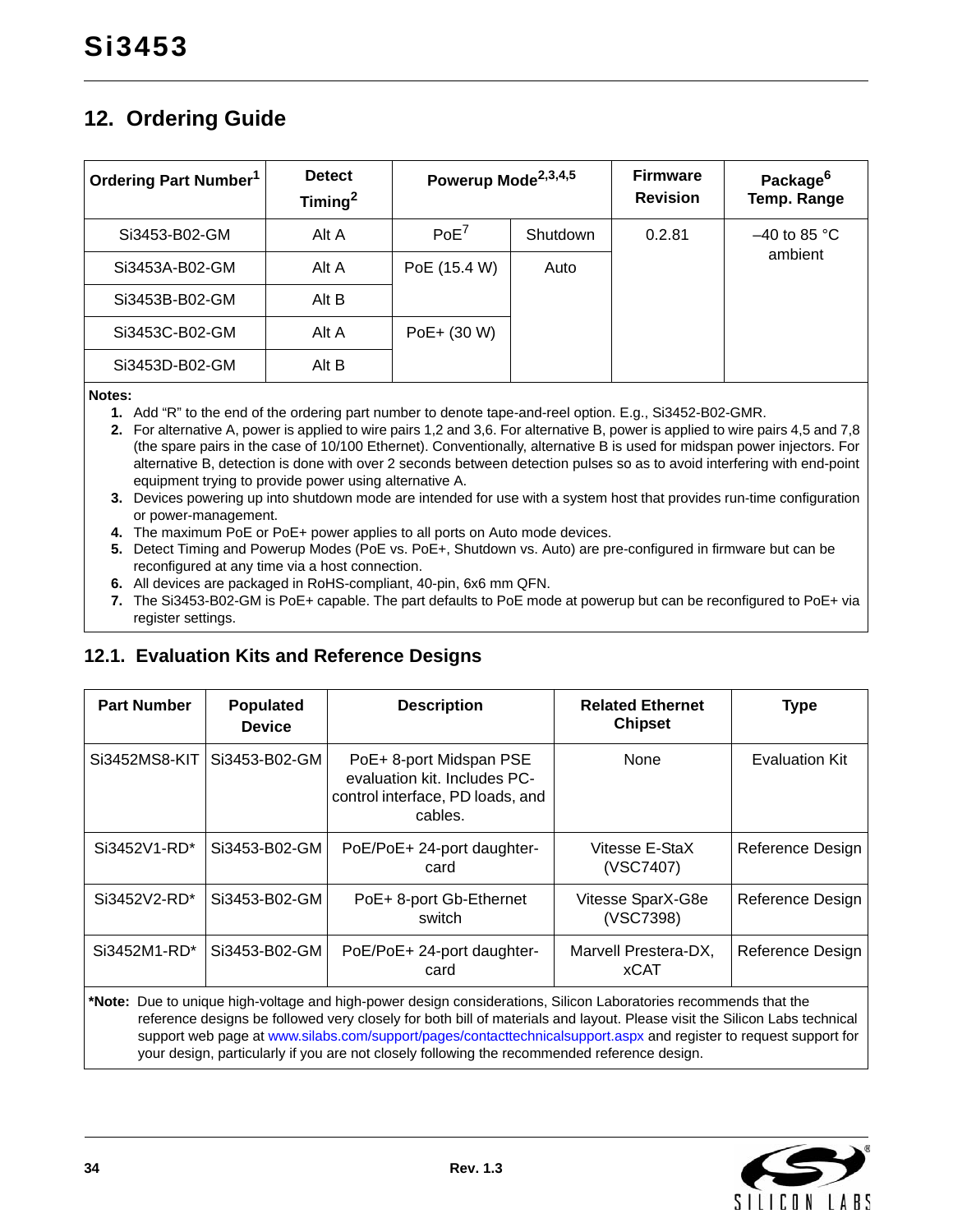# <span id="page-34-0"></span>**13. Device Marking Diagram**



**Figure 9. Device Marking Diagram**

| Table 28. Device Marking Table |  |  |  |  |  |
|--------------------------------|--|--|--|--|--|
|--------------------------------|--|--|--|--|--|

<span id="page-34-2"></span><span id="page-34-1"></span>

| Line #         | Text Value | <b>Description</b>                                                                                                                                                                        |
|----------------|------------|-------------------------------------------------------------------------------------------------------------------------------------------------------------------------------------------|
| 1              | Si3453     | Base part number. This is not the "Ordering Part Number" since it does not contain a<br>specific revision. Refer to "12. Ordering Guide" on page 34 for complete ordering<br>information. |
| 2              | XZZ        | $X =$ Device revision.<br>$ZZ =$ Firmware revision.                                                                                                                                       |
| $\overline{2}$ | <b>GM</b>  | $G =$ Industrial temperature range.<br>$M = QFN$ package.                                                                                                                                 |
| 3              | .          | Trace code (assigned by the assembly subcontractor).                                                                                                                                      |
|                | $\circ$    | Pin 1 identifier.                                                                                                                                                                         |
| 4              | YY         | Assembly year.                                                                                                                                                                            |
|                | <b>WW</b>  | Assembly week.                                                                                                                                                                            |

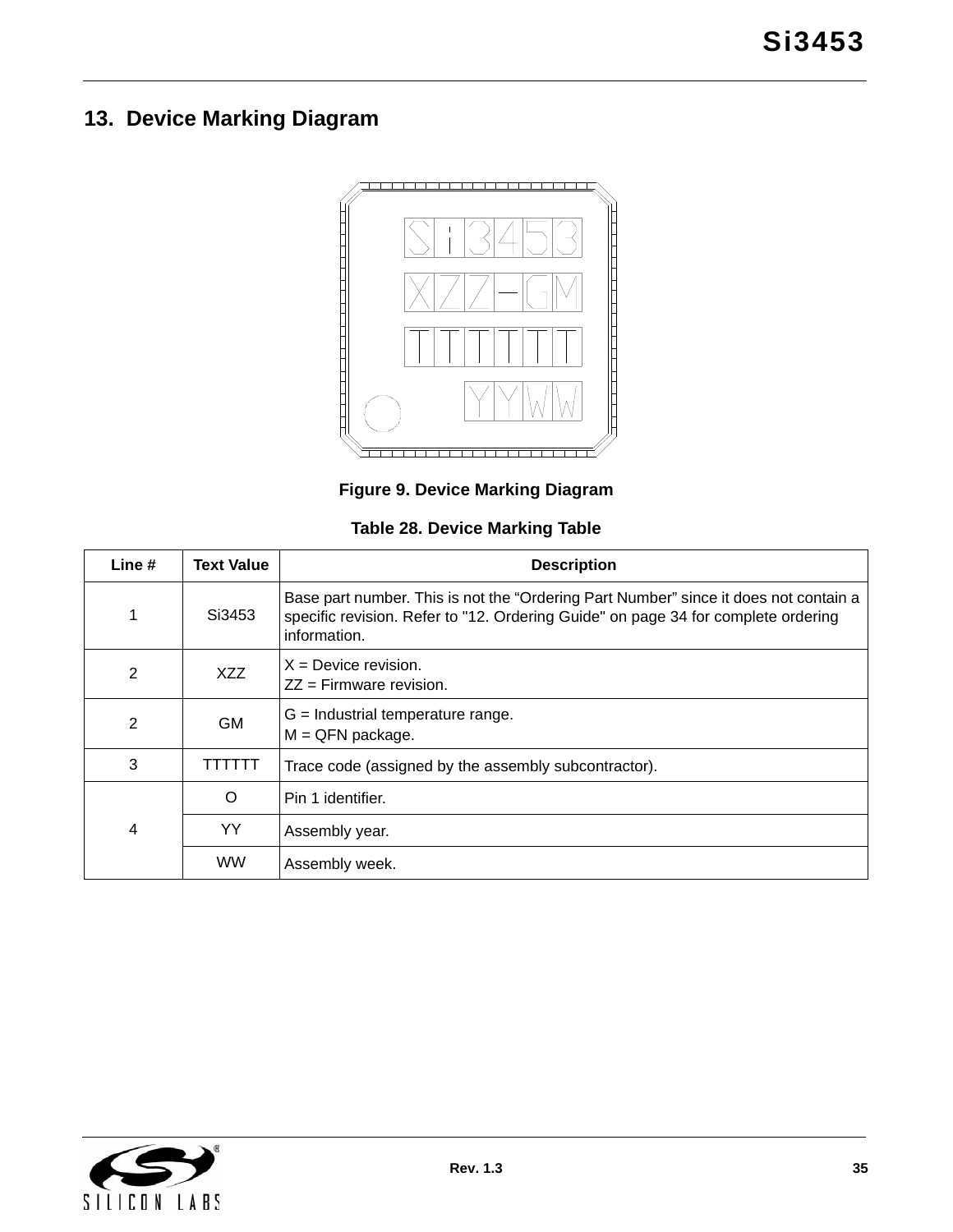# <span id="page-35-0"></span>**DOCUMENT CHANGE LIST**

# **Revision 1.1 to Revision 1.2**

- Removed references to Si3452.
- Updated Figure 9, "Device Marking Diagram," on [page 35](#page-34-1).
- Updated typical VDD reset threshold in Table 3, ["UVLO, and Reset Specifications," on page 5](#page-4-1).
- Clarified notes in Table 19, "Si3453 Register Map," [on page 20](#page-19-2).
- Updated Table 28, "Device Marking Table," on [page 35](#page-34-2).
- Clarified notes in ["12. Ordering Guide" on page 34](#page-33-0).

# **Revision 1.2 to Revision 1.3**

- Updated ["8. Firmware Release Notes" on page 27.](#page-26-0)
- Updated ["12. Ordering Guide" on page 34.](#page-33-0)
- Updated "12.1. Evaluation Kits and Reference [Designs" on page 34.](#page-33-1)

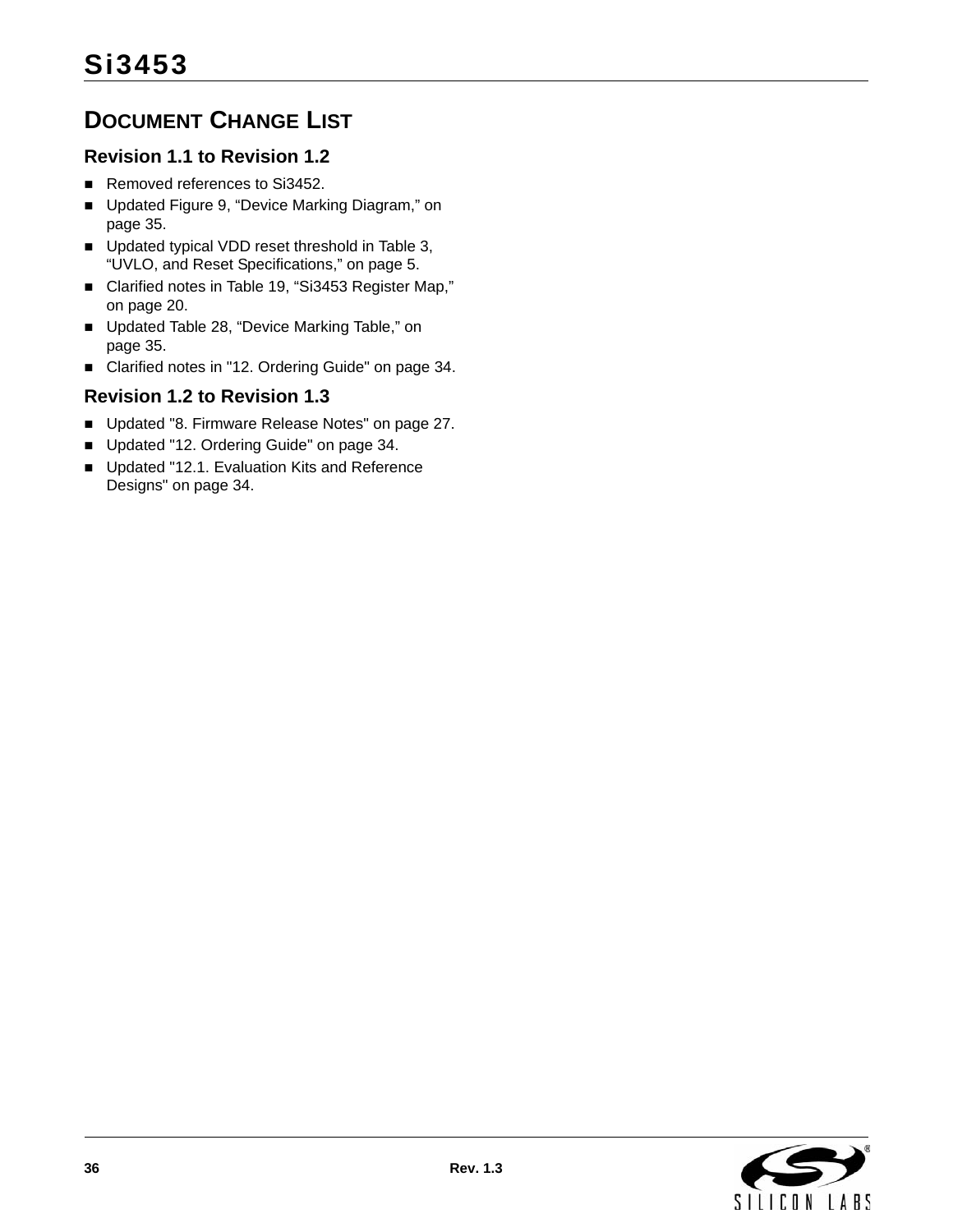# **NOTES:**